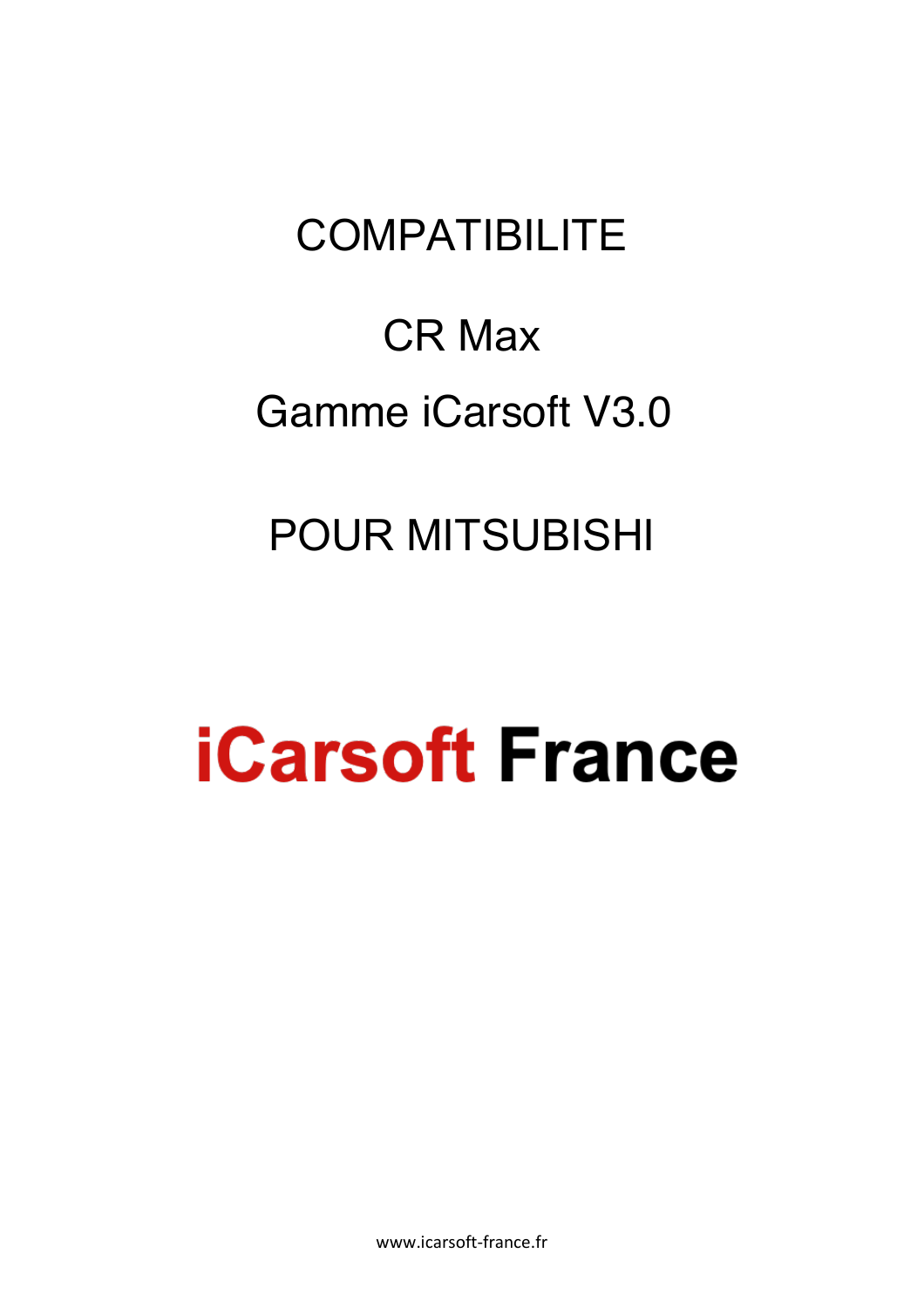● : Compatible

### ● This function is supported. ※ : Peut être compatible en fonction de l'état du véhicule

○ : N'est pas compatible

▲ : Nouvelle compatibilité sur ce modèle.

| Year                           |                       |                                                  | System Name   |                |           |  |  |  |  |  |
|--------------------------------|-----------------------|--------------------------------------------------|---------------|----------------|-----------|--|--|--|--|--|
| All Area (Before 2005)         | MPI/GDI/DIESEL        |                                                  |               |                |           |  |  |  |  |  |
| All Area (Before 2005)         | ELC-AT/CVT            |                                                  |               |                |           |  |  |  |  |  |
| All Area (Before 2005)         |                       | ABS (Anti-lock Braking System)                   |               |                |           |  |  |  |  |  |
| All Area (Before 2005)         | AC (Air Conditioning) |                                                  |               |                |           |  |  |  |  |  |
| All Area (Before 2005)         | SRS-Air Bag           |                                                  |               |                |           |  |  |  |  |  |
| All Area (Before 2005)         | Meter                 |                                                  |               |                |           |  |  |  |  |  |
| All Area (Before 2005)         | <b>ETACS</b>          |                                                  |               |                |           |  |  |  |  |  |
| All Area (Before 2005)         | TPMS                  |                                                  |               |                |           |  |  |  |  |  |
| All Area (Before 2005)         | KOS/IMMO/KEYLESS      |                                                  |               |                |           |  |  |  |  |  |
| All Area (Before 2005)         | MULTI SELECT 4WD      |                                                  |               |                |           |  |  |  |  |  |
| All Area (Before 2005)         |                       | 4WS/Electric Power Steering                      |               |                |           |  |  |  |  |  |
| All Area (Before 2005)         | Steering angle sensor |                                                  |               |                |           |  |  |  |  |  |
| All Area (Before 2005)         | AYC/ACD               |                                                  |               |                |           |  |  |  |  |  |
| All Area (Before 2005)         |                       | Transfer box (SS4II/ES4)                         |               |                |           |  |  |  |  |  |
| All Area (Before 2005)         | SWS                   |                                                  |               |                |           |  |  |  |  |  |
| All Area (Before 2005)         | Camera                |                                                  |               |                |           |  |  |  |  |  |
| All Area (Before 2005)         | Keyless operation     |                                                  |               |                |           |  |  |  |  |  |
| All Area (Before 2005)         | TCL/STABILITY CONTROL |                                                  |               |                |           |  |  |  |  |  |
| All Area (Before 2005)         | Display               |                                                  |               |                |           |  |  |  |  |  |
| All Area (Before 2005)         | ECS                   |                                                  |               |                |           |  |  |  |  |  |
| All Area (Before 2005)         | <b>HBB</b>            |                                                  |               |                |           |  |  |  |  |  |
| All Area (Before 2005)         | Power gate            |                                                  |               |                |           |  |  |  |  |  |
| System Name                    | subitem               | EcuInfo.                                         | Read<br>Codes | Erase<br>Codes | LiveData  |  |  |  |  |  |
| MPI/GDI/DIESEL                 |                       | $\bullet$                                        | $\bullet$     | $\bullet$      | $\bullet$ |  |  |  |  |  |
| ELC-AT/CVT                     |                       | ●                                                | $\bullet$     | $\bullet$      | $\bullet$ |  |  |  |  |  |
| ABS (Anti-lock Braking System) |                       | $\bullet$                                        | $\bullet$     | $\bullet$      | $\bullet$ |  |  |  |  |  |
| AC (Air Conditioning)          |                       | $\bullet$                                        | $\bullet$     | $\bullet$      | $\bullet$ |  |  |  |  |  |
| SRS-Air Bag                    |                       | $\bullet$                                        | $\bullet$     | $\bullet$      | $\bullet$ |  |  |  |  |  |
| Meter                          |                       |                                                  |               |                | $\bullet$ |  |  |  |  |  |
| <b>ETACS</b>                   |                       |                                                  |               |                | $\bullet$ |  |  |  |  |  |
| TPMS                           |                       |                                                  |               |                | $\bullet$ |  |  |  |  |  |
| KOS/IMMO/KEYLESS               |                       | $\bullet$                                        | $\bullet$     |                |           |  |  |  |  |  |
| MULTI SELECT 4WD               |                       | $\bullet$                                        | $\bullet$     | $\bullet$      | $\bullet$ |  |  |  |  |  |
| 4WS/Electric Power Steering    |                       |                                                  |               | $\bullet$      | $\bullet$ |  |  |  |  |  |
| Steering angle sensor          |                       | $\bullet$                                        | $\bullet$     | $\bullet$      | $\bullet$ |  |  |  |  |  |
| AYC/ACD                        |                       | $\bullet$                                        | $\bullet$     | $\bullet$      | $\bullet$ |  |  |  |  |  |
| Transfer box (SS4II/ES4)       |                       | $\bullet$                                        | $\bullet$     | $\bullet$      | $\bullet$ |  |  |  |  |  |
| SWS                            |                       | $\bullet$                                        | $\bullet$     | $\bullet$      | $\bullet$ |  |  |  |  |  |
| Camera                         |                       | $\bullet$                                        | $\bullet$     | $\bullet$      | $\bullet$ |  |  |  |  |  |
| Keyless operation              |                       | $\bullet$                                        | $\bullet$     | $\bullet$      | $\bullet$ |  |  |  |  |  |
| TCL/STABILITY CONTROL          |                       | $\bullet$                                        | $\bullet$     | $\bullet$      | $\bullet$ |  |  |  |  |  |
| Display                        |                       |                                                  | $\bullet$     | $\bullet$      | $\bullet$ |  |  |  |  |  |
| ECS                            |                       | $\bullet$<br>$\bullet$<br>$\bullet$<br>$\bullet$ |               |                |           |  |  |  |  |  |
| <b>HBB</b>                     |                       | $\bullet$                                        | $\bullet$     | $\bullet$      | $\bullet$ |  |  |  |  |  |
| Power gate                     |                       | $\bullet$                                        | $\bullet$     | $\bullet$      | $\bullet$ |  |  |  |  |  |
|                                |                       |                                                  |               |                |           |  |  |  |  |  |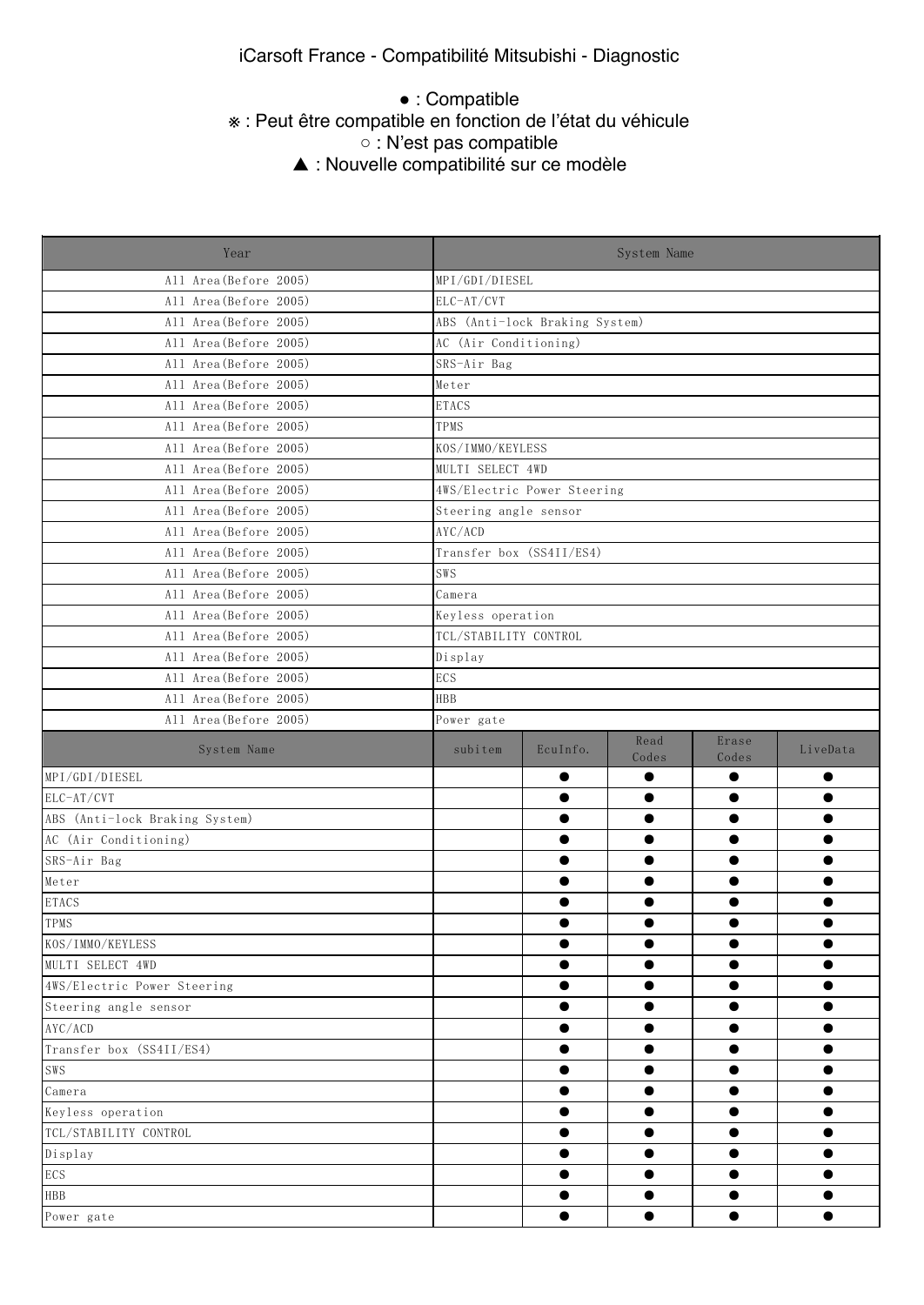|                |                               | After 2005 |           |               |                |           |
|----------------|-------------------------------|------------|-----------|---------------|----------------|-----------|
| District       | Model                         | Year       | EcuInfo.  | Read<br>Codes | Erase<br>Codes | LiveData  |
| Japan          | COLT                          | 2006       | $\bullet$ |               | $\bullet$      | $\bullet$ |
| $_{\rm Japan}$ | COLT                          | 2007       | $\bullet$ | $\bullet$     | $\bullet$      | $\bullet$ |
| Japan          | COLT                          | 2008       | $\bullet$ | $\bullet$     | $\bullet$      | $\bullet$ |
| Japan          | COLT                          | 2009       | $\bullet$ | $\bullet$     | $\bullet$      | $\bullet$ |
| Japan          | COLT                          | 2011       | $\bullet$ | $\bullet$     | $\bullet$      | $\bullet$ |
| $_{\rm Japan}$ | COLT                          | 2012       | $\bullet$ | $\bullet$     | $\bullet$      | $\bullet$ |
| Japan          | COLT PLUS                     | 2006       | $\bullet$ | $\bullet$     | $\bullet$      | $\bullet$ |
| Japan          | COLT PLUS                     | 2007       | $\bullet$ | $\bullet$     | $\bullet$      | $\bullet$ |
| Japan          | COLT PLUS                     | 2008       | $\bullet$ | $\bullet$     | $\bullet$      | $\bullet$ |
| Japan          | COLT PLUS                     | 2009       | $\bullet$ | $\bullet$     | $\bullet$      | $\bullet$ |
| Japan          | COLT PLUS                     | 2011       | $\bullet$ | $\bullet$     | $\bullet$      | $\bullet$ |
| Japan          | COLT PLUS                     | 2012       | $\bullet$ | $\bullet$     | $\bullet$      | $\bullet$ |
| Japan          | DELICA D:5                    | 2007       | $\bullet$ | $\bullet$     | $\bullet$      | $\bullet$ |
| $_{\rm Japan}$ | DELICA D:5                    | 2008       | $\bullet$ | $\bullet$     | $\bullet$      | $\bullet$ |
| Japan          | DELICA D:5                    | 2009       | $\bullet$ | $\bullet$     | $\bullet$      | $\bullet$ |
| Japan          | DELICA D:5                    | 2010       | $\bullet$ | $\bullet$     | $\bullet$      | $\bullet$ |
| Japan          | DELICA D:5                    | 2011       | $\bullet$ | $\bullet$     | $\bullet$      | $\bullet$ |
| Japan          | DELICA D:5                    | 2012       | $\bullet$ | $\bullet$     | $\bullet$      | $\bullet$ |
| $_{\rm Japan}$ | DELICA D:5                    | 2013       | $\bullet$ | $\bullet$     | $\bullet$      | $\bullet$ |
| Japan          | DELICA D:5                    | 2014       | $\bullet$ | $\bullet$     | $\bullet$      | $\bullet$ |
| Japan          | DELICA D:5                    | 2015       | $\bullet$ | $\bullet$     | $\bullet$      | $\bullet$ |
| $_{\rm Japan}$ | DELICA D:5                    | 2016       | $\bullet$ | $\bullet$     | $\bullet$      | $\bullet$ |
| Japan          | DELICA D:5                    | 2017       | $\bullet$ | $\bullet$     | $\bullet$      | $\bullet$ |
| Japan          | DELICA D:5(Diesel)            | 2013       | $\bullet$ | $\bullet$     | $\bullet$      | $\bullet$ |
| Japan          | DELICA D:5(Diesel)            | 2015       | $\bullet$ | $\bullet$     | $\bullet$      | $\bullet$ |
| $_{\rm Japan}$ | DELICA D:5(Diesel)            | 2016       | $\bullet$ | $\bullet$     | $\bullet$      | $\bullet$ |
| Japan          | DELICA D:5(Diesel)            | 2017       | $\bullet$ | $\bullet$     | $\bullet$      | $\bullet$ |
| Japan          | DELICA SPACE GEAR             | All Year   | $\bullet$ | $\bullet$     | $\bullet$      | $\bullet$ |
| Japan          | DELICA VAN / CARGO<br>/ TRUC  | 2006       | $\bullet$ | $\bullet$     | $\bullet$      | $\bullet$ |
| Japan          | DELICA VAN / CARGO / TRUC     | 2008       | $\bullet$ | $\bullet$     | $\bullet$      |           |
| $_{\rm Japan}$ | DELICA VAN /<br>CARGO<br>TRUC | 2009       | $\bullet$ | $\bullet$     | $\bullet$      | $\bullet$ |
| Japan          | DELICA VAN / CARGO / TRUC     | 2011       | $\bullet$ | $\bullet$     | $\bullet$      | $\bullet$ |
| Japan          | EK-SPACE                      | 2014       | $\bullet$ | $\bullet$     | $\bullet$      | $\bullet$ |
| $_{\rm Japan}$ | EK-SPACE                      | $2015\,$   | $\bullet$ | $\bullet$     | $\bullet$      | $\bullet$ |
| $_{\rm Japan}$ | EK-SPACE                      | 2018       | $\bullet$ | $\bullet$     | $\bullet$      | $\bullet$ |
| $_{\rm Japan}$ | EK-WAGON (B11W)               | 2014       | $\bullet$ | $\bullet$     | $\bullet$      | $\bullet$ |
| Japan          | EK-WAGON (B11W)               | 2015       | $\bullet$ | $\bullet$     | $\bullet$      | $\bullet$ |
| $_{\rm Japan}$ | EK-WAGON (B11W)               | 2016       | $\bullet$ | $\bullet$     | $\bullet$      | $\bullet$ |
| Japan          | EK-WAGON (B11W)               | 2017       | $\bullet$ | $\bullet$     | $\bullet$      | $\bullet$ |
| Japan          | EK-WAGON (B11W)               | 2018       | $\bullet$ | $\bullet$     | $\bullet$      | $\bullet$ |
| Japan          | EK-WAGON (H81W)               | All Year   | $\bullet$ | $\bullet$     | $\bullet$      | $\bullet$ |
| $_{\rm Japan}$ | EK-WAGON (H82W)               | 2007       | $\bullet$ | $\bullet$     | $\bullet$      | $\bullet$ |
| Japan          | EK-WAGON (H82W)               | 2009       | $\bullet$ | $\bullet$     | $\bullet$      | $\bullet$ |
| $_{\rm Japan}$ | EK-WAGON (H82W)               | 2010       | $\bullet$ | $\bullet$     | $\bullet$      | $\bullet$ |
| Japan          | EK-WAGON (H82W)               | 2011       | $\bullet$ | $\bullet$     | $\bullet$      | $\bullet$ |
| Japan          | EK-WAGON (H82W)               | 2013       | $\bullet$ | $\bullet$     | $\bullet$      | $\bullet$ |
| Japan          | GALANT FORTIS                 | 2008       | $\bullet$ | $\bullet$     | $\bullet$      | $\bullet$ |
| Japan          | GALANT FORTIS                 | 2009       | $\bullet$ | $\bullet$     | $\bullet$      | $\bullet$ |
| Japan          | GALANT FORTIS                 | 2010       | $\bullet$ | $\bullet$     | $\bullet$      | $\bullet$ |
| $_{\rm Japan}$ | GALANT FORTIS                 | 2011       | $\bullet$ | $\bullet$     | $\bullet$      | $\bullet$ |
| Japan          | GALANT FORTIS                 | 2012       | $\bullet$ | $\bullet$     | $\bullet$      | $\bullet$ |
| $_{\rm Japan}$ | GALANT FORTIS                 | 2013       | $\bullet$ | $\bullet$     | $\bullet$      | $\bullet$ |
| Japan          | GALANT FORTIS                 | 2014       | $\bullet$ | $\bullet$     | $\bullet$      | $\bullet$ |
| Japan          | GALANT FORTIS                 | $2015\,$   | $\bullet$ | $\bullet$     | $\bullet$      | $\bullet$ |
|                |                               |            |           |               |                |           |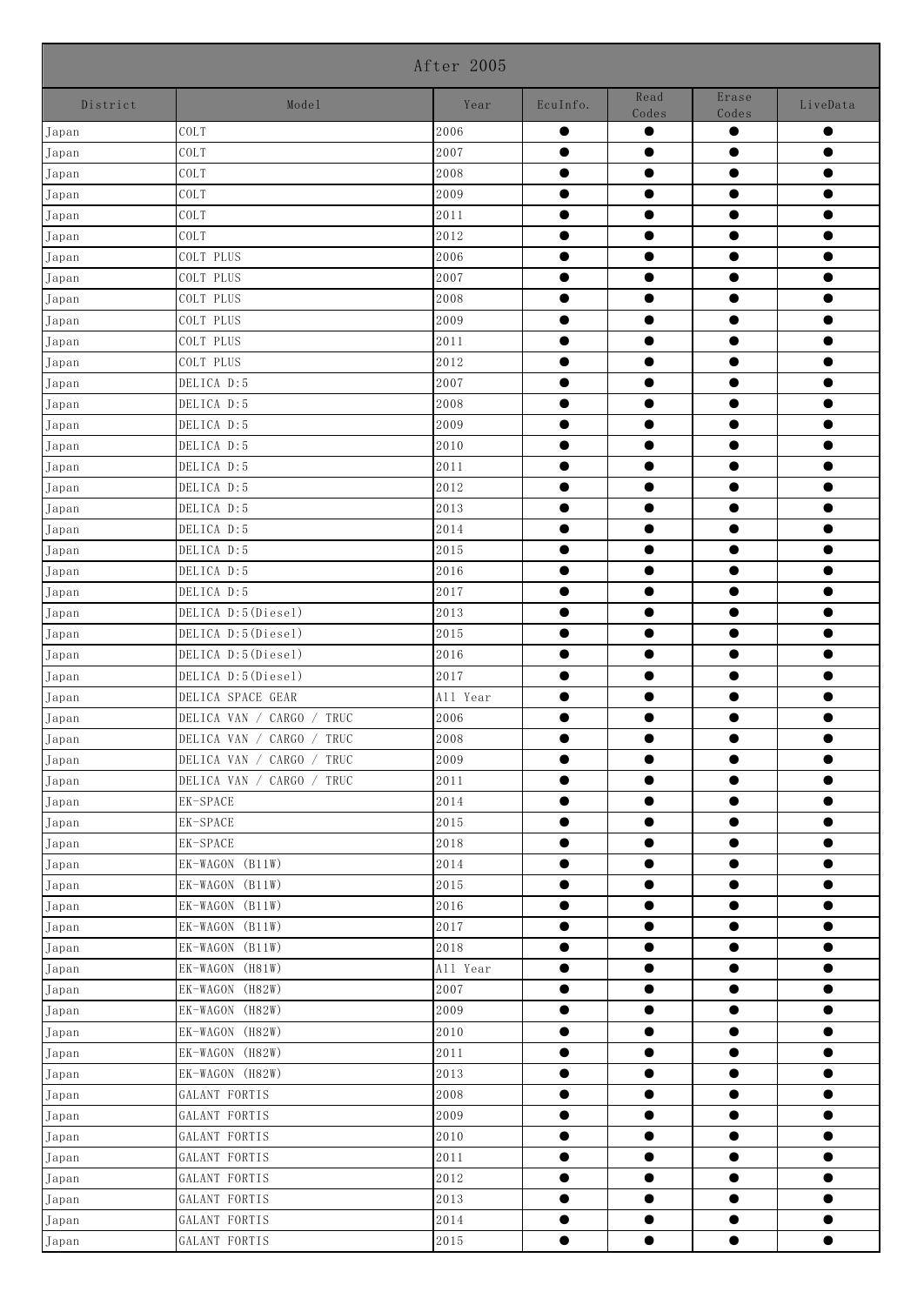| Japan          | GALANT FORTIS SPORTBACK | 2009     | $\bullet$ | $\bullet$ | $\bullet$ | $\bullet$ |
|----------------|-------------------------|----------|-----------|-----------|-----------|-----------|
| Japan          | GALANT FORTIS SPORTBACK | 2010     |           |           |           |           |
| Japan          | GALANT FORTIS SPORTBACK | 2011     | $\bullet$ | $\bullet$ | $\bullet$ | $\bullet$ |
| Japan          | GALANT FORTIS SPORTBACK | 2012     | $\bullet$ | $\bullet$ | $\bullet$ | $\bullet$ |
| Japan          | GALANT FORTIS SPORTBACK | 2013     | $\bullet$ | $\bullet$ | $\bullet$ | $\bullet$ |
| Japan          | GALANT FORTIS SPORTBACK | 2014     | $\bullet$ | $\bullet$ | $\bullet$ | $\bullet$ |
| Japan          | GALANT FORTIS SPORTBACK | 2015     | $\bullet$ | $\bullet$ | $\bullet$ | $\bullet$ |
| Japan          | GRANDIS                 | All Year | $\bullet$ | $\bullet$ | $\bullet$ | $\bullet$ |
| Japan          |                         | 2006     | $\bullet$ | $\bullet$ | $\bullet$ | $\bullet$ |
| Japan          |                         | 2007     | $\bullet$ | $\bullet$ | $\bullet$ | $\bullet$ |
| Japan          |                         | 2008     | $\bullet$ | $\bullet$ | $\bullet$ | $\bullet$ |
| Japan          |                         | 2009     | $\bullet$ | $\bullet$ | $\bullet$ | $\bullet$ |
| Japan          |                         | 2010     | $\bullet$ | $\bullet$ | $\bullet$ | $\bullet$ |
| Japan          |                         | 2012     | $\bullet$ | $\bullet$ | $\bullet$ | $\bullet$ |
| Japan          |                         | 2013     | $\bullet$ | $\bullet$ | $\bullet$ | $\bullet$ |
| Japan          | I-MIEV                  | 2010     | $\bullet$ | $\bullet$ | $\bullet$ | $\bullet$ |
| Japan          | I-MIEV                  | 2011     | $\bullet$ | $\bullet$ | $\bullet$ | $\bullet$ |
| Japan          | I-MIEV                  | 2012     | $\bullet$ | $\bullet$ | $\bullet$ | $\bullet$ |
| Japan          | I-MIEV                  | 2013     | $\bullet$ | $\bullet$ | $\bullet$ | $\bullet$ |
| Japan          | I-MIEV                  | 2014     | $\bullet$ | $\bullet$ | $\bullet$ | $\bullet$ |
| Japan          | I-MIEV                  | 2015     | $\bullet$ | $\bullet$ | $\bullet$ | $\bullet$ |
| Japan          | LANCER                  | 2006     | $\bullet$ | $\bullet$ | $\bullet$ | $\bullet$ |
| Japan          | LANCER                  | 2007     | $\bullet$ | $\bullet$ | $\bullet$ | $\bullet$ |
| Japan          | LANCER                  | 2008     | $\bullet$ | $\bullet$ | $\bullet$ | $\bullet$ |
| Japan          | LANCER                  | 2009     | $\bullet$ | $\bullet$ | $\bullet$ | $\bullet$ |
| Japan          | LANCER CARGO            | 2006     | $\bullet$ | $\bullet$ | $\bullet$ | $\bullet$ |
| Japan          | LANCER CARGO            | 2007     | $\bullet$ | $\bullet$ | $\bullet$ | $\bullet$ |
| Japan          | LANCER EVOLUTION        | 2008     | $\bullet$ | $\bullet$ | $\bullet$ | $\bullet$ |
| Japan          | LANCER EVOLUTION        | 2009     | $\bullet$ | $\bullet$ | $\bullet$ | $\bullet$ |
| Japan          | LANCER EVOLUTION        | 2010     | $\bullet$ | $\bullet$ | $\bullet$ | $\bullet$ |
| Japan          | LANCER EVOLUTION        | 2011     | $\bullet$ | $\bullet$ | $\bullet$ | $\bullet$ |
| Japan          | LANCER EVOLUTION        | 2012     | $\bullet$ | $\bullet$ | $\bullet$ | $\bullet$ |
| Japan<br>Japan | LANCER EVOLUTION        | 2013     | $\bullet$ | $\bullet$ | $\bullet$ | $\bullet$ |
|                | LANCER EVOLUTION        | 2014     |           |           |           |           |
| Japan          | LANCER EVOLUTION        | 2015     | $\bullet$ | $\bullet$ | $\bullet$ | $\bullet$ |
| Japan          | LANCER WAGON            | 2006     | $\bullet$ | $\bullet$ | $\bullet$ | $\bullet$ |
| Japan          | LANCER WAGON            | 2007     | $\bullet$ | $\bullet$ | $\bullet$ | $\bullet$ |
| Japan          | MINICA                  | 2006     | $\bullet$ | $\bullet$ | $\bullet$ | $\bullet$ |
| Japan          | MINICA                  | 2007     | $\bullet$ | $\bullet$ | $\bullet$ | $\bullet$ |
| Japan          | MINICA                  | 2010     | $\bullet$ | $\bullet$ | $\bullet$ | $\bullet$ |
| Japan          | MINICA                  | 2011     | $\bullet$ | $\bullet$ | $\bullet$ | $\bullet$ |
| Japan          | MINICAB / TOWNBOX       | 2006     | $\bullet$ | $\bullet$ | $\bullet$ | $\bullet$ |
| Japan          | MINICAB / TOWNBOX       | 2007     | $\bullet$ | $\bullet$ | $\bullet$ | $\bullet$ |
| Japan          | MINICAB / TOWNBOX       | 2008     | $\bullet$ | $\bullet$ | $\bullet$ | $\bullet$ |
| Japan          | MINICAB / TOWNBOX       | 2009     | $\bullet$ | $\bullet$ | $\bullet$ | $\bullet$ |
| Japan          | MINICAB / TOWNBOX       | 2010     | $\bullet$ | $\bullet$ | $\bullet$ | $\bullet$ |
| Japan          | MINICAB / TOWNBOX       | 2011     | $\bullet$ | $\bullet$ | $\bullet$ | $\bullet$ |
| Japan          | MINICAB / TOWNBOX       | 2012     | $\bullet$ | $\bullet$ | $\bullet$ | $\bullet$ |
| Japan          | MINICAB / TOWNBOX       | 2013     | $\bullet$ | $\bullet$ | $\bullet$ | $\bullet$ |
| Japan          | MINICAB-MIEV            | 2012     | $\bullet$ | $\bullet$ | $\bullet$ | $\bullet$ |
| Japan          | MINICAB-MIEV            | 2013     | $\bullet$ | $\bullet$ | $\bullet$ | $\bullet$ |
| Japan          | MINICAB-MIEV            | 2014     | $\bullet$ | $\bullet$ | $\bullet$ | $\bullet$ |
| Japan          | MINICAB-MIEV            | 2015     | $\bullet$ | $\bullet$ | $\bullet$ | $\bullet$ |
| Japan          | MINICAB-MIEV            | 2016     | $\bullet$ | $\bullet$ | $\bullet$ | $\bullet$ |
| Japan          | MINICAB-MIEV            | 2017     | $\bullet$ | $\bullet$ | $\bullet$ | $\bullet$ |
| Japan          | MIRAGE                  | 2013     | $\bullet$ | $\bullet$ | $\bullet$ | $\bullet$ |
| Japan          | MIRAGE                  | 2014     | $\bullet$ | $\bullet$ | $\bullet$ | $\bullet$ |
| $_{\rm Japan}$ | MIRAGE                  | 2015     | $\bullet$ | $\bullet$ | $\bullet$ | $\bullet$ |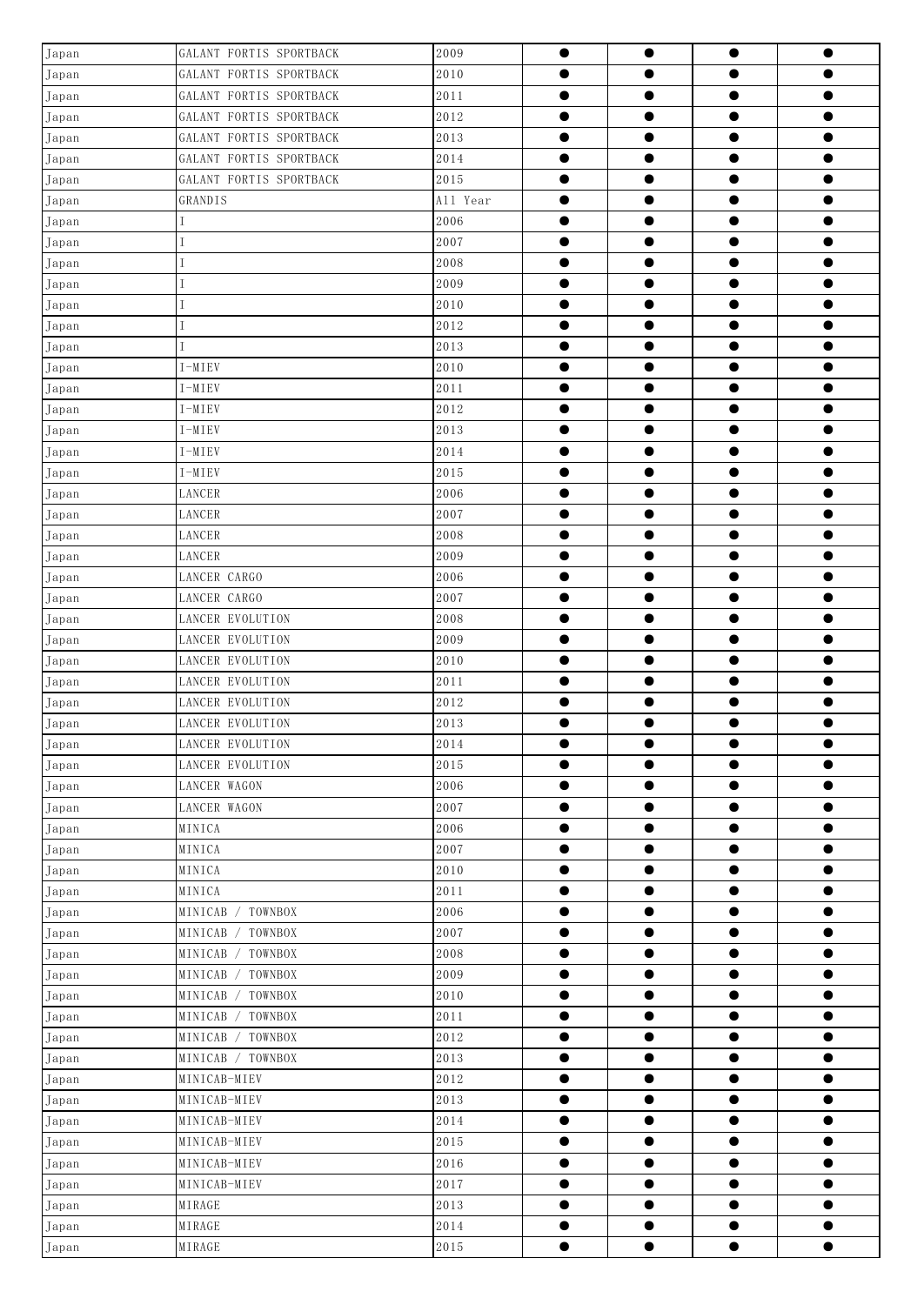| Japan          | MIRAGE             | 2016     | $\bullet$ | $\bullet$ | $\bullet$ | $\bullet$ |
|----------------|--------------------|----------|-----------|-----------|-----------|-----------|
| Japan          | MIRAGE             | 2018     | $\bullet$ | $\bullet$ | $\bullet$ | $\bullet$ |
| Japan          | OUTLANDER (CW#)    | 2006     | $\bullet$ | $\bullet$ | $\bullet$ | $\bullet$ |
| Japan          | OUTLANDER (CW#)    | 2007     | $\bullet$ | $\bullet$ | $\bullet$ | $\bullet$ |
| Japan          | OUTLANDER (CW#)    | 2008     | $\bullet$ | $\bullet$ | $\bullet$ | $\bullet$ |
| Japan          | OUTLANDER (CW#)    | 2009     | $\bullet$ | $\bullet$ | $\bullet$ | $\bullet$ |
| Japan          | OUTLANDER (CW#)    | 2010     | $\bullet$ | $\bullet$ | $\bullet$ | $\bullet$ |
| Japan          | OUTLANDER (CW#)    | 2011     | $\bullet$ | $\bullet$ | $\bullet$ | $\bullet$ |
| Japan          | OUTLANDER (CW#)    | 2012     | $\bullet$ | $\bullet$ | $\bullet$ | $\bullet$ |
| Japan          | OUTLANDER (GF#)    | 2013     | $\bullet$ | $\bullet$ | $\bullet$ | $\bullet$ |
| Japan          | OUTLANDER (GF#)    | 2014     | $\bullet$ | $\bullet$ | $\bullet$ | $\bullet$ |
| Japan          | OUTLANDER (GF#)    | 2016     | $\bullet$ | $\bullet$ | $\bullet$ | $\bullet$ |
| Japan          | OUTLANDER (GF#)    | 2017     | $\bullet$ | $\bullet$ | $\bullet$ | $\bullet$ |
| Japan          | OUTLANDER-PHEV     | 2013     | $\bullet$ | $\bullet$ | $\bullet$ | $\bullet$ |
| Japan          | OUTLANDER-PHEV     | 2014     | $\bullet$ | $\bullet$ | $\bullet$ | $\bullet$ |
| Japan          | OUTLANDER-PHEV     | 2016     | $\bullet$ | $\bullet$ | $\bullet$ | $\bullet$ |
| Japan          | OUTLANDER-PHEV     | 2017     | $\bullet$ | $\bullet$ | $\bullet$ | $\bullet$ |
| Japan          | PAJERO (V6#, V7#)  | All Year | $\bullet$ | $\bullet$ | $\bullet$ | $\bullet$ |
| Japan          | PAJERO (V8#, V9#)  | 2007     | $\bullet$ | $\bullet$ | $\bullet$ | $\bullet$ |
| Japan          | PAJERO (V8#, V9#)  | 2008     | $\bullet$ | $\bullet$ | $\bullet$ | $\bullet$ |
| Japan          | PAJERO (V8#, V9#)  | 2009     | $\bullet$ | $\bullet$ | $\bullet$ | $\bullet$ |
| Japan          | PAJERO (V8#, V9#)  | 2010     | $\bullet$ | $\bullet$ | $\bullet$ | $\bullet$ |
| Japan          | PAJERO (V8#, V9#)  | 2011     | $\bullet$ | $\bullet$ | $\bullet$ | $\bullet$ |
| Japan          | PAJERO (V8#, V9#)  | 2012     | $\bullet$ | $\bullet$ | $\bullet$ | $\bullet$ |
| Japan          | PAJERO (V8#, V9#)  | 2013     | $\bullet$ | $\bullet$ | $\bullet$ | $\bullet$ |
| Japan          | PAJERO (V8#, V9#)  | 2014     | $\bullet$ | $\bullet$ | $\bullet$ | $\bullet$ |
| Japan          | PAJERO (V8#, V9#)  | 2015     | $\bullet$ | $\bullet$ | $\bullet$ | $\bullet$ |
| Japan          | PAJERO (V8#, V9#)  | 2016     | $\bullet$ | $\bullet$ | $\bullet$ | $\bullet$ |
| Japan          | PAJERO (V8#, V9#)  | 2017     | $\bullet$ | $\bullet$ | $\bullet$ | $\bullet$ |
| Japan          | PAJERO (V8#, V9#)  | 2018     | $\bullet$ | $\bullet$ | $\bullet$ | $\bullet$ |
| Japan          | PAJERO IO          | All Year | $\bullet$ | $\bullet$ | $\bullet$ | $\bullet$ |
| Japan          | PAJERO MINI        | 2006     | $\bullet$ | $\bullet$ | $\bullet$ | $\bullet$ |
| Japan          | PAJERO MINI        | 2009     | $\bullet$ | $\bullet$ | $\bullet$ | $\bullet$ |
|                | PAJERO MINI        | 2010     | $\bullet$ | $\bullet$ | $\bullet$ | $\bullet$ |
| Japan<br>Japan | PAJERO MINI        | 2011     | $\bullet$ | $\bullet$ | $\bullet$ | $\bullet$ |
| Japan          | RVR                | 2011     | $\bullet$ | $\bullet$ | $\bullet$ | $\bullet$ |
| Japan          | $\mathop{\rm RVR}$ | 2012     | $\bullet$ | $\bullet$ | $\bullet$ | $\bullet$ |
| Japan          | $\mathop{\rm RVR}$ | 2013     | $\bullet$ | $\bullet$ | $\bullet$ | $\bullet$ |
| Japan          | $\mathop{\rm RVR}$ | 2014     | $\bullet$ | $\bullet$ | $\bullet$ | $\bullet$ |
| Japan          | $\rm RVR$          | 2015     | $\bullet$ | $\bullet$ | $\bullet$ | $\bullet$ |
| Japan          | $\mathop{\rm RVR}$ | 2014     | $\bullet$ | $\bullet$ | $\bullet$ | $\bullet$ |
| Japan          | $\mathop{\rm RVR}$ | 2015     | $\bullet$ | $\bullet$ | $\bullet$ | $\bullet$ |
| Japan          | $\mathop{\rm RVR}$ | 2017     | $\bullet$ | $\bullet$ | $\bullet$ | $\bullet$ |
| Japan          | RVR                | 2018     | $\bullet$ | $\bullet$ | $\bullet$ | $\bullet$ |
| Japan          | TOPPO              | 2009     | $\bullet$ | $\bullet$ | $\bullet$ | $\bullet$ |
| Japan          | TOPPO              | 2010     | $\bullet$ | $\bullet$ | $\bullet$ | $\bullet$ |
| Japan          | TOPPO              | 2011     | $\bullet$ | $\bullet$ | $\bullet$ | $\bullet$ |
| Japan          | TOPPO              | 2013     | $\bullet$ | $\bullet$ | $\bullet$ | $\bullet$ |
| Japan          | TRITON             | 2007     | $\bullet$ | $\bullet$ | $\bullet$ | $\bullet$ |
| Japan          | TRITON             | 2009     | $\bullet$ | $\bullet$ | $\bullet$ | $\bullet$ |
| Japan          | TRITON             | 2010     | $\bullet$ | $\bullet$ | $\bullet$ | $\bullet$ |
| Europe         | ASSX               | 2011     | $\bullet$ | $\bullet$ | $\bullet$ | $\bullet$ |
| Europe         | <b>ASX</b>         | 2012     | $\bullet$ | $\bullet$ | $\bullet$ | $\bullet$ |
| Europe         | <b>ASX</b>         | 2013     | $\bullet$ | $\bullet$ | $\bullet$ | $\bullet$ |
| Europe         | ASX                | 2014     | $\bullet$ | $\bullet$ | $\bullet$ | $\bullet$ |
| Europe         | <b>ASX</b>         | 2015     | $\bullet$ | $\bullet$ | $\bullet$ | $\bullet$ |
| Europe         | <b>ASX</b>         | 2016     | $\bullet$ | $\bullet$ | $\bullet$ | $\bullet$ |
| Europe         | ASX                | 2017     | $\bullet$ | $\bullet$ | $\bullet$ | $\bullet$ |
|                |                    |          |           |           |           |           |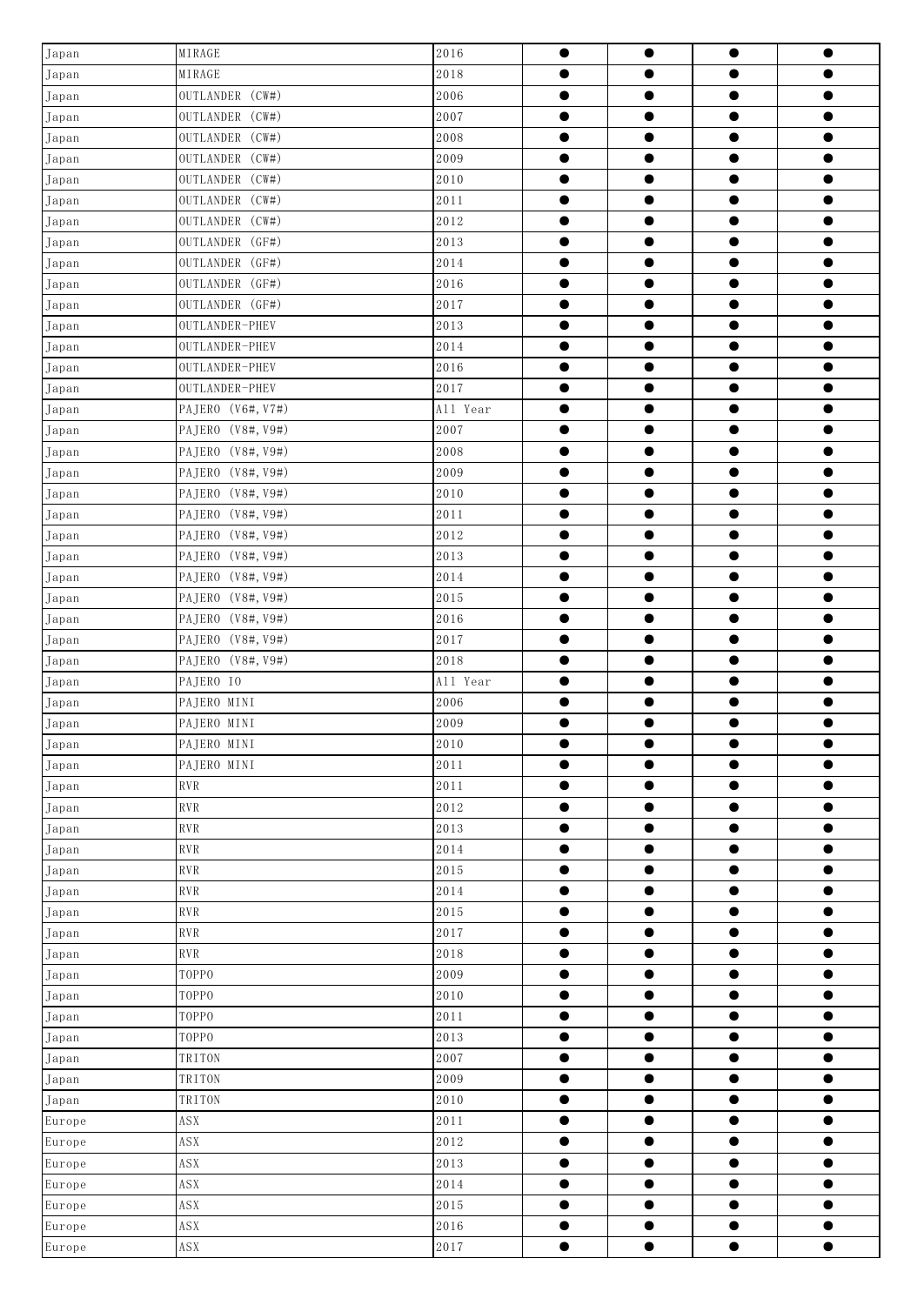| Europe               | <b>ASX</b>                    | 2018     | $\bullet$ | $\bullet$ | $\bullet$ | $\bullet$ |
|----------------------|-------------------------------|----------|-----------|-----------|-----------|-----------|
| Europe               | ASX(Diesel)                   | 2011     | $\bullet$ |           | 0         |           |
| Europe               | ASX(Diesel)                   | 2012     | $\bullet$ | $\bullet$ | $\bullet$ | $\bullet$ |
| Europe               | ASX(Diesel)                   | 2013     | $\bullet$ | $\bullet$ | $\bullet$ | $\bullet$ |
| Europe               | ASX(Diesel)                   | 2014     | $\bullet$ | $\bullet$ | $\bullet$ | $\bullet$ |
| $\Large{\tt Europe}$ | <b>ATTRAGE</b>                | 2014     | $\bullet$ | $\bullet$ | $\bullet$ | $\bullet$ |
| Europe               | ATTRAGE                       | 2015     | $\bullet$ | $\bullet$ | $\bullet$ | $\bullet$ |
| Europe               | ATTRAGE                       | 2016     | ●         | $\bullet$ | $\bullet$ | $\bullet$ |
| Europe               | ATTRAGE                       | 2018     | $\bullet$ | $\bullet$ | $\bullet$ | $\bullet$ |
| Europe               | COLT CZC                      | 2007     | $\bullet$ | $\bullet$ | $\bullet$ | $\bullet$ |
| Europe               | COLT CZC                      | 2008     | $\bullet$ | $\bullet$ | $\bullet$ | $\bullet$ |
| Europe               | COLT, COLT CZ3 / CZT          | 2005     | $\bullet$ | ●         | $\bullet$ | $\bullet$ |
| Europe               | COLT, COLT CZ3 / CZT          | 2006     | $\bullet$ | $\bullet$ | $\bullet$ | $\bullet$ |
| Europe               | COLT, COLT CZ3 / CZT          | 2007     | $\bullet$ | $\bullet$ | $\bullet$ | $\bullet$ |
| Europe               | COLT CZ3 / CZT<br>COLT,       | 2008     | $\bullet$ | $\bullet$ | $\bullet$ | $\bullet$ |
| Europe               | COLT, COLT CZ3 / CZT          | 2009     | $\bullet$ | $\bullet$ | $\bullet$ | $\bullet$ |
| Europe               | COLT CZ3 / CZT<br>COLT,       | 2011     | $\bullet$ | $\bullet$ | $\bullet$ | $\bullet$ |
| Europe               | COLT, COLT CZ3 / CZT (Diesel) | 2005     | $\bullet$ | $\bullet$ | $\bullet$ | $\bullet$ |
| Europe               | COLT, COLT CZ3 / CZT (Diesel) | 2006     | $\bullet$ | $\bullet$ | $\bullet$ | $\bullet$ |
| Europe               | COLT, COLT CZ3 / CZT (Diesel) | 2007     | $\bullet$ | $\bullet$ | $\bullet$ | $\bullet$ |
| Europe               | COLT, COLT CZ3 / CZT (Diesel) | 2008     | $\bullet$ | $\bullet$ | $\bullet$ | $\bullet$ |
| $\Large{\tt Europe}$ | ECLIPSE CROSS/OUTLANDER CROSS | All Year | $\bullet$ | $\bullet$ | $\bullet$ | $\bullet$ |
| Europe               | GALANT                        | 2007     | $\bullet$ | $\bullet$ | $\bullet$ | $\bullet$ |
| Europe               | GALANT                        | 2008     | $\bullet$ | ●         | $\bullet$ | $\bullet$ |
| Europe               | GALANT                        | 2009     | $\bullet$ | $\bullet$ | $\bullet$ | $\bullet$ |
| Europe               | GALANT                        | 2010     | $\bullet$ | $\bullet$ | $\bullet$ | $\bullet$ |
| Europe               | GRANDIS                       | 2006     | $\bullet$ | $\bullet$ | $\bullet$ | $\bullet$ |
| Europe               | GRANDIS                       | 2008     | $\bullet$ | $\bullet$ | $\bullet$ | $\bullet$ |
| Europe               | GRANDIS                       | 2009     | $\bullet$ | $\bullet$ | $\bullet$ | $\bullet$ |
| Europe               | GRANDIS                       | 2010     | $\bullet$ | $\bullet$ | $\bullet$ | $\bullet$ |
| Europe               |                               | 2007     | $\bullet$ | $\bullet$ | $\bullet$ | $\bullet$ |
| Europe               |                               | 2008     | ●         |           | $\bullet$ | $\bullet$ |
| Europe               | I-MIEV                        | 2010     | $\bullet$ | 0         | $\bullet$ | $\bullet$ |
| Europe               | $I-MIEV$                      | 2011     |           |           | $\bullet$ |           |
| Europe               | I-MIEV                        | 2012     | $\bullet$ | $\bullet$ | $\bullet$ | $\bullet$ |
| Europe               | I-MIEV                        | 2013     | $\bullet$ | $\bullet$ | $\bullet$ | $\bullet$ |
| Europe               | I-MIEV                        | 2015     | $\bullet$ | $\bullet$ | $\bullet$ | $\bullet$ |
| Europe               | $I-MIEV$                      | 2017     | $\bullet$ | $\bullet$ | $\bullet$ | $\bullet$ |
| Europe               | L200 (K6#, K7#)               | 2005     | $\bullet$ | $\bullet$ | $\bullet$ | $\bullet$ |
| Europe               | L200 (K6#, K7#)               | 2006     | $\bullet$ | $\bullet$ | $\bullet$ | $\bullet$ |
| Europe               | L200 (KA#, KB#)               | 2007     | $\bullet$ | $\bullet$ | $\bullet$ | $\bullet$ |
| Europe               | L200 (KA#, KB#)               | 2009     | $\bullet$ | $\bullet$ | $\bullet$ | $\bullet$ |
| Europe               | $(KA\#$ , $KB\#)$<br>L200     | 2010     | $\bullet$ | $\bullet$ | $\bullet$ | $\bullet$ |
| Europe               | L200 (KA#, KB#)               | 2011     | $\bullet$ | $\bullet$ | $\bullet$ | $\bullet$ |
| Europe               | L200 (KA#, KB#)               | 2012     | $\bullet$ | $\bullet$ | $\bullet$ | $\bullet$ |
| Europe               | (KA#, KB#)<br>L200            | 2013     | $\bullet$ | $\bullet$ | $\bullet$ | $\bullet$ |
| Europe               | (KA#, KB#)<br>L200            | 2014     | $\bullet$ | $\bullet$ | $\bullet$ | $\bullet$ |
| Europe               | L200 (KA#, KB#)               | 2015     | $\bullet$ | $\bullet$ | $\bullet$ | $\bullet$ |
| Europe               | L200 (KK#, KL#)               | 2016     | $\bullet$ | $\bullet$ | $\bullet$ | $\bullet$ |
| Europe               | L201 (KK#, KL#)               | 2017     | $\bullet$ | $\bullet$ | $\bullet$ | $\bullet$ |
| Europe               | L202 (KK#, KL#)               | 2018     | $\bullet$ | $\bullet$ | $\bullet$ | $\bullet$ |
| Europe               | LANCER (CS#, CT#)             | 2005     | $\bullet$ | $\bullet$ | $\bullet$ | $\bullet$ |
| Europe               | LANCER (CS#, CT#)             | 2006     | $\bullet$ | $\bullet$ | $\bullet$ | $\bullet$ |
| Europe               | LANCER (CS#, CT#)             | 2007     | $\bullet$ | $\bullet$ | $\bullet$ | $\bullet$ |
| Europe               | LANCER (CY#)                  | 2008     | $\bullet$ | $\bullet$ | $\bullet$ | $\bullet$ |
| Europe               | LANCER (CY#)                  | 2009     | $\bullet$ | $\bullet$ | $\bullet$ | $\bullet$ |
| Europe               | LANCER (CY#)                  | 2010     | $\bullet$ | $\bullet$ | $\bullet$ | $\bullet$ |
| Europe               | LANCER (CY#)                  | 2011     | $\bullet$ | $\bullet$ | $\bullet$ | $\bullet$ |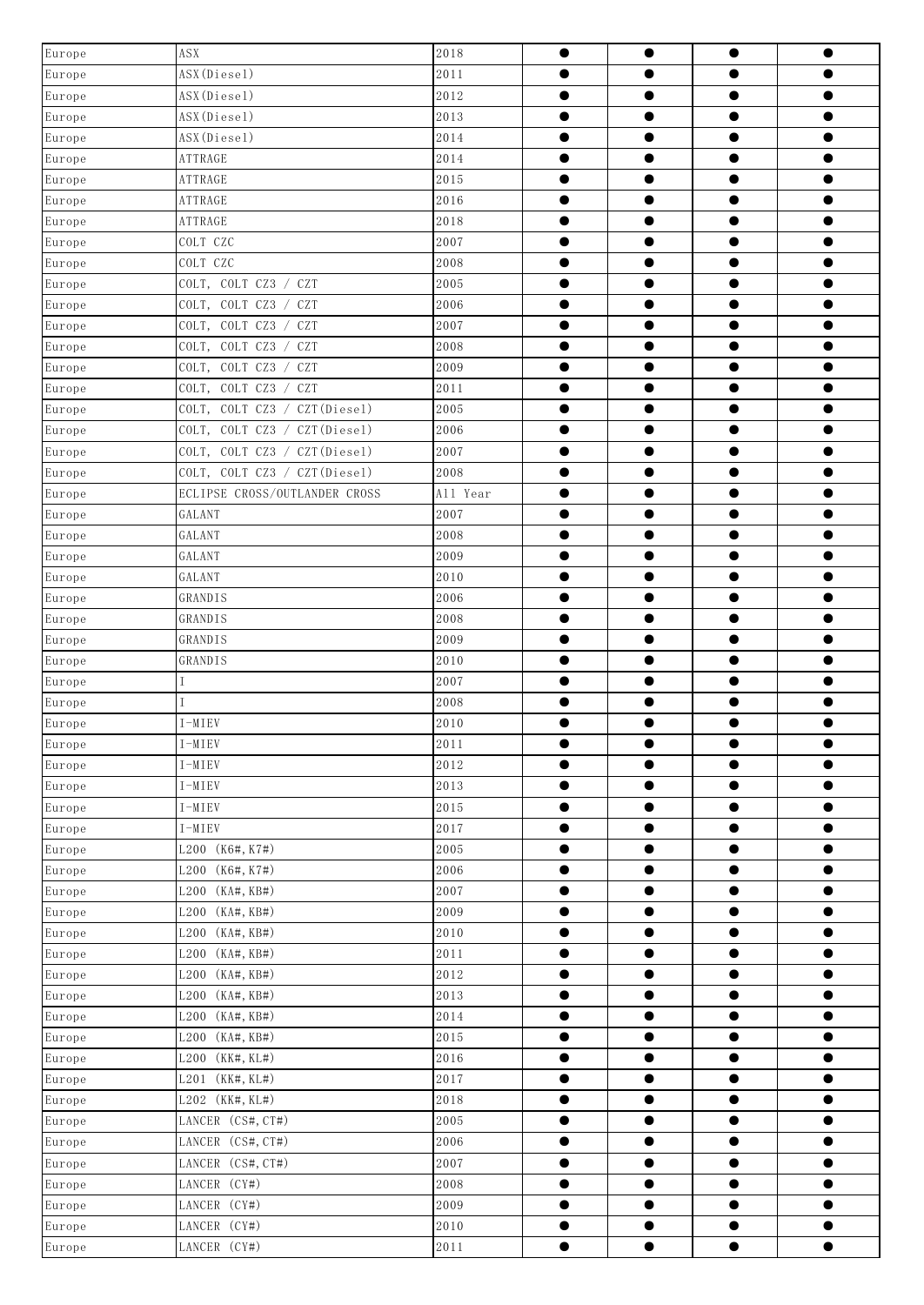| Europe                    | LANCER (CY#)              | 2012 | $\bullet$ | $\bullet$ | $\bullet$ | $\bullet$ |
|---------------------------|---------------------------|------|-----------|-----------|-----------|-----------|
| Europe                    | LANCER (CY#)              | 2013 | $\bullet$ | $\bullet$ | $\bullet$ | $\bullet$ |
| Europe                    | LANCER (CY#)              | 2014 | $\bullet$ | $\bullet$ | $\bullet$ | $\bullet$ |
| Europe                    | LANCER (CY#)              | 2015 | $\bullet$ | $\bullet$ | $\bullet$ | $\bullet$ |
| Europe                    | LANCER (CY#)              | 2016 | $\bullet$ | $\bullet$ | $\bullet$ | $\bullet$ |
| Europe                    | LANCER (CY#)              | 2017 | $\bullet$ | $\bullet$ | $\bullet$ | $\bullet$ |
| Europe                    | LANCER (CY#) (Diesel)     | 2008 | $\bullet$ | $\bullet$ | $\bullet$ | $\bullet$ |
| Europe                    | LANCER (CY#) (Diesel)     | 2009 | $\bullet$ | $\bullet$ | $\bullet$ | $\bullet$ |
| Europe                    | LANCER (CY#) (Diesel)     | 2010 | $\bullet$ | $\bullet$ | $\bullet$ | $\bullet$ |
| Europe                    | LANCER (CY#) (Diesel)     | 2011 | $\bullet$ | $\bullet$ | $\bullet$ | $\bullet$ |
| Europe                    | LANCER (CY#) (Diesel)     | 2012 | $\bullet$ | $\bullet$ | $\bullet$ | $\bullet$ |
| Europe                    | LANCER (CY#) (Diesel)     | 2013 | $\bullet$ | $\bullet$ | $\bullet$ | $\bullet$ |
| Europe                    | LANCER (CY#) (Diesel)     | 2014 | $\bullet$ | $\bullet$ | $\bullet$ | $\bullet$ |
| Europe                    | LANCER EVOLUTION          | 2008 | $\bullet$ | $\bullet$ | $\bullet$ | $\bullet$ |
| Europe                    | LANCER EVOLUTION          | 2009 | $\bullet$ | $\bullet$ | $\bullet$ | $\bullet$ |
| Europe                    | LANCER EVOLUTION          | 2010 | $\bullet$ | $\bullet$ | $\bullet$ | $\bullet$ |
| Europe                    | LANCER EVOLUTION          | 2011 | $\bullet$ | $\bullet$ | $\bullet$ | $\bullet$ |
| Europe                    | LANCER EVOLUTION          | 2012 | $\bullet$ | $\bullet$ | $\bullet$ | $\bullet$ |
| Europe                    | LANCER EVOLUTION          | 2013 | $\bullet$ | $\bullet$ | $\bullet$ | $\bullet$ |
| Europe                    | LANCER EVOLUTION          | 2014 | $\bullet$ | $\bullet$ | $\bullet$ | $\bullet$ |
| Europe                    | LANCER SPORTBACK          | 2009 | $\bullet$ | $\bullet$ | $\bullet$ | $\bullet$ |
| Europe                    | LANCER SPORTBACK          | 2010 | $\bullet$ | $\bullet$ | $\bullet$ | $\bullet$ |
| Europe                    | LANCER SPORTBACK          | 2011 | $\bullet$ | $\bullet$ | $\bullet$ | $\bullet$ |
| Europe                    | LANCER SPORTBACK          | 2012 | $\bullet$ | $\bullet$ | $\bullet$ | $\bullet$ |
| Europe                    | LANCER SPORTBACK          | 2013 | $\bullet$ | $\bullet$ | $\bullet$ | $\bullet$ |
| Europe                    | LANCER SPORTBACK          | 2014 | $\bullet$ | $\bullet$ | $\bullet$ | $\bullet$ |
| Europe                    | LANCER SPORTBACK          | 2015 | $\bullet$ | $\bullet$ | $\bullet$ | $\bullet$ |
| Europe                    | LANCER SPORTBACK          | 2016 | $\bullet$ | $\bullet$ | $\bullet$ | $\bullet$ |
| Europe                    | LANCER SPORTBACK          | 2017 | $\bullet$ | $\bullet$ | $\bullet$ | $\bullet$ |
| Europe                    | LANCER SPORTBACK (Diesel) | 2009 | $\bullet$ | $\bullet$ | $\bullet$ | $\bullet$ |
| Europe                    | LANCER SPORTBACK (Diesel) | 2010 | $\bullet$ | $\bullet$ | $\bullet$ | $\bullet$ |
| Europe                    | LANCER SPORTBACK (Diesel) | 2011 | $\bullet$ | ●         | $\bullet$ | $\bullet$ |
| Europe                    | LANCER SPORTBACK (Diesel) | 2012 | $\bullet$ | $\bullet$ | $\bullet$ | $\bullet$ |
| Europe                    | LANCER SPORTBACK (Diesel) | 2013 |           |           | $\bullet$ |           |
| Europe                    | LANCER SPORTBACK (Diesel) | 2014 | $\bullet$ | $\bullet$ | $\bullet$ | $\bullet$ |
| Europe                    | LANCER SPORTBACK (Diesel) | 2015 | $\bullet$ | $\bullet$ | $\bullet$ | $\bullet$ |
| Europe                    | LANCER WAGON              | 2005 | $\bullet$ | $\bullet$ | $\bullet$ | $\bullet$ |
| Europe                    | LANCER WAGON              | 2006 | $\bullet$ | $\bullet$ | $\bullet$ | $\bullet$ |
| Europe                    | LANCER WAGON              | 2007 | $\bullet$ | $\bullet$ | $\bullet$ | $\bullet$ |
| Europe                    | OUTLANDER (CU#)           | 2005 | $\bullet$ | $\bullet$ | $\bullet$ | $\bullet$ |
| Europe                    | OUTLANDER (CU#)           | 2006 | $\bullet$ | $\bullet$ | $\bullet$ | $\bullet$ |
| Europe                    | OUTLANDER (CU#)           | 2007 | $\bullet$ | $\bullet$ | $\bullet$ | $\bullet$ |
| Europe                    | OUTLANDER (CW#)           | 2007 | $\bullet$ | $\bullet$ | $\bullet$ | $\bullet$ |
| Europe                    | OUTLANDER (CW#)           | 2008 | $\bullet$ | $\bullet$ | $\bullet$ | $\bullet$ |
| Europe                    | OUTLANDER (CW#)           | 2009 | $\bullet$ | $\bullet$ | $\bullet$ | $\bullet$ |
| Europe                    | OUTLANDER (CW#)           | 2010 | $\bullet$ | $\bullet$ | $\bullet$ | $\bullet$ |
| Europe                    | OUTLANDER (CW#)           | 2011 | $\bullet$ | $\bullet$ | $\bullet$ | $\bullet$ |
| Europe                    | OUTLANDER (CW#)           | 2012 | $\bullet$ | $\bullet$ | $\bullet$ | $\bullet$ |
| Europe                    | OUTLANDER (CW#)           | 2013 | $\bullet$ | $\bullet$ | $\bullet$ | $\bullet$ |
| Europe                    | OUTLANDER (CW#) (Diesel)  | 2007 | $\bullet$ | $\bullet$ | $\bullet$ | $\bullet$ |
| Europe                    | OUTLANDER (CW#) (Diesel)  | 2008 | $\bullet$ | $\bullet$ | $\bullet$ | $\bullet$ |
| Europe                    | OUTLANDER (CW#) (Diesel)  | 2009 | $\bullet$ | $\bullet$ | $\bullet$ | $\bullet$ |
| Europe                    | OUTLANDER (CW#) (Diesel)  | 2010 | $\bullet$ | $\bullet$ | $\bullet$ | $\bullet$ |
| Europe                    | OUTLANDER (CW#) (Diesel)  | 2011 | $\bullet$ | $\bullet$ | $\bullet$ | $\bullet$ |
| Europe                    | OUTLANDER (CW#) (Diesel)  | 2012 | $\bullet$ | $\bullet$ | $\bullet$ | $\bullet$ |
| Europe                    | OUTLANDER (GF#)           | 2013 | $\bullet$ | $\bullet$ | $\bullet$ | $\bullet$ |
| Europe                    | OUTLANDER (GF#)           | 2014 | $\bullet$ | $\bullet$ | $\bullet$ | $\bullet$ |
| $\Large{\texttt{Europe}}$ | OUTLANDER (GF#)           | 2016 | $\bullet$ | $\bullet$ | $\bullet$ | $\bullet$ |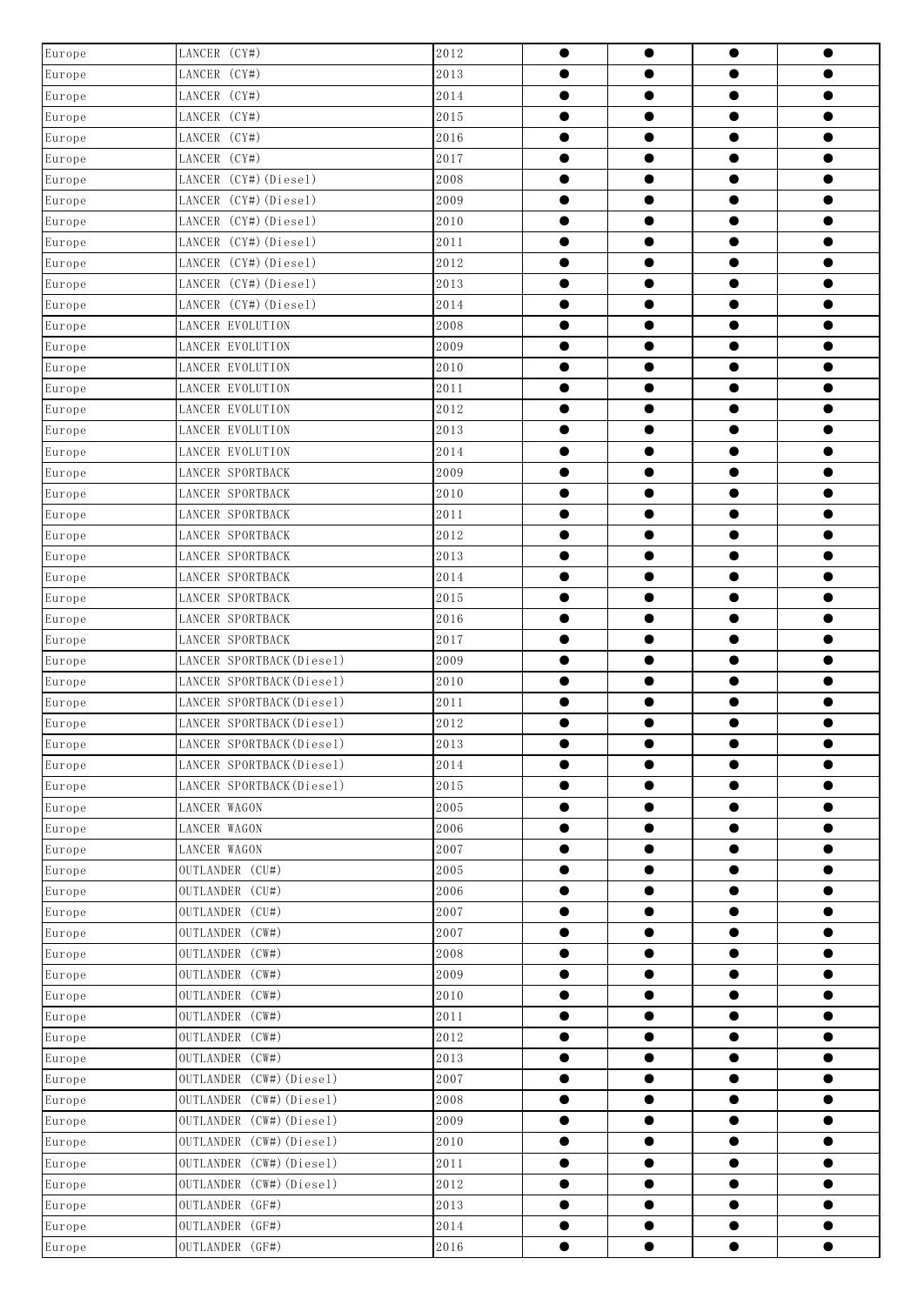| OUTLANDER (GF#)<br>2018<br>●<br>0<br>OUTLANDER (GF#) (Diesel)<br>2013<br>$\bullet$<br>$\bullet$<br>$\bullet$<br>OUTLANDER (GF#) (Diesel)<br>$\bullet$<br>$\bullet$<br>$\bullet$<br>2014<br>$\bullet$<br>OUTLANDER (GF#) (Diesel)<br>2016<br>$\bullet$<br>$\bullet$<br>$\bullet$<br>$\bullet$<br>OUTLANDER (GF#) (Diesel)<br>$\bullet$<br>$\bullet$<br>$\bullet$<br>2017<br>$\bullet$<br>OUTLANDER (GF#) (Diesel)<br>2018<br>$\bullet$<br>$\bullet$<br>$\bullet$<br>$\bullet$<br>OUTLANDER-PHEV<br>$\bullet$<br>$\bullet$<br>$\bullet$<br>$\bullet$<br>2014<br>2015<br>$\bullet$<br>OUTLANDER-PHEV<br>$\bullet$<br>$\bullet$<br>●<br>$\bullet$<br>Europe<br>OUTLANDER-PHEV<br>2016<br>$\bullet$<br>$\bullet$<br>$\bullet$<br>$\Large \texttt{Europe}$<br>OUTLANDER-PHEV<br>2017<br>$\bullet$<br>$\bullet$<br>$\bullet$<br>$\bullet$<br>$\Large \texttt{Europe}$<br>OUTLANDER-PHEV<br>$\bullet$<br>$\bullet$<br>$\bullet$<br>2018<br>$\bullet$<br>2005<br>$\bullet$<br>PAJERO / MONTERO (V6#, V7#)<br>$\bullet$<br>$\bullet$<br>$\bullet$<br>$\bullet$<br>$\bullet$<br>$\bullet$<br>PAJERO / MONTERO (V6#, V7#)<br>2006<br>$\bullet$<br>PAJERO / MONTERO (V8#, V9#)<br>2007<br>$\bullet$<br>$\bullet$<br>$\bullet$<br>$\bullet$<br>$\bullet$<br>MONTERO (V8#, V9#)<br>$\bullet$<br>$\bullet$<br>$\bullet$<br>Europe<br>PAJERO /<br>2008<br>2009<br>PAJERO<br>/ MONTERO $(V8\#, V9\#)$<br>$\bullet$<br>$\bullet$<br>Europe<br>●<br>$\bullet$<br>$\bullet$<br>$\bullet$<br>PAJERO<br>MONTERO (V8#, V9#)<br>2010<br>$\bullet$<br>$\bullet$<br>$\Large \texttt{Europe}$<br>PAJERO / MONTERO (V8#, V9#)<br>2011<br>$\bullet$<br>$\bullet$<br>$\bullet$<br>$\bullet$<br>Europe<br>MONTERO (V8#, V9#)<br>2012<br>$\bullet$<br>$\bullet$<br>$\bullet$<br>PAJERO /<br>$\bullet$<br>2013<br>$\bullet$<br>/ MONTERO $(V8#, V9#)$<br>$\bullet$<br>$\bullet$<br>Europe<br>PAJERO<br>●<br>$\bullet$<br>$\bullet$<br>$\bullet$<br>MONTERO (V8#, V9#)<br>2014<br>$\bullet$<br>Europe<br>PAJERO /<br>Europe<br>PAJERO / MONTERO (V8#, V9#)<br>2015<br>$\bullet$<br>$\bullet$<br>$\bullet$<br>$\bullet$<br>MONTERO (V8#, V9#)<br>2016<br>$\bullet$<br>$\bullet$<br>$\bullet$<br>$\bullet$<br>Europe<br>PAJERO /<br>$\bullet$<br>/ MONTERO $(V8\#, V9\#)$<br>2017<br>$\bullet$<br>$\bullet$<br>Europe<br>PAJERO<br>●<br>$\bullet$<br>$\bullet$<br>PAJERO<br>MONTERO (V8#, V9#)<br>2018<br>$\bullet$<br>$\bullet$<br>Europe<br>$\Large \texttt{Europe}$<br>PAJERO / MONTERO (V8#, V9#) (Diesel)<br>2007<br>$\bullet$<br>$\bullet$<br>$\bullet$<br>$\bullet$<br>Europe<br>MONTERO (V8#, V9#) (Diesel)<br>$\bullet$<br>$\bullet$<br>$\bullet$<br>PAJERO<br>2008<br>$\bullet$<br>$\sqrt{2}$<br>2009<br>/ MONTERO (V8#,V9#)(Diesel)<br>$\bullet$<br>$\bullet$<br>Europe<br>PAJERO<br>$\bullet$<br>$\bullet$<br>$\bullet$<br>$\bullet$<br>$\bullet$<br>MONTERO (V8#, V9#) (Diesel)<br>2010<br>$\bullet$<br>Europe<br>PAJERO /<br>Europe<br>PAJERO / MONTERO (V8#, V9#) (Diesel)<br>2011<br>$\bullet$<br>$\bullet$<br>$\bullet$<br>$\bullet$<br>$\bullet$<br>$\bullet$<br>$\bullet$<br>Europe<br>PAJERO<br>MONTERO (V8#, V9#) (Diesel)<br>2012<br>$\bullet$<br>2013<br>$\bullet$<br>Europe<br>PAIERO / MONTERO (V8#, V9#) (Diesel)<br>$\bullet$<br>$\bullet$<br>0<br>Europe<br>PAJERO / MONTERO (V8#,V9#)(Diesel)<br>2014<br>Europe<br>PAJERO / MONTERO (V8#, V9#) (Diesel)<br>2015<br>$\bullet$<br>$\bullet$<br>●<br>$\bullet$<br>Europe<br>PAJERO / MONTERO (V8#, V9#) (Diesel)<br>$\bullet$<br>2016<br>$\bullet$<br>$\bullet$<br>$\bullet$<br>2017<br>PAIERO / MONTERO (V8#, V9#) (Diesel)<br>$\bullet$<br>$\bullet$<br>Europe<br>$\bullet$<br>$\bullet$<br>$\bullet$<br>PAIERO / MONTERO (V8#, V9#) (Diesel)<br>2018<br>$\bullet$<br>$\bullet$<br>Europe<br>$\bullet$<br>Europe<br>PAJERO SPORT / MONTERO SPORT (K9#)<br>2005<br>$\bullet$<br>$\bullet$<br>$\bullet$<br>$\bullet$<br>Europe<br>PAJERO SPORT / MONTERO SPORT<br>$\bullet$<br>(K9#)<br>2006<br>$\bullet$<br>$\bullet$<br>$\bullet$<br>2007<br>PAJERO SPORT / MONTERO SPORT (K9#)<br>$\bullet$<br>Europe<br>$\bullet$<br>$\bullet$<br>$\bullet$<br>$\bullet$<br>PAJERO SPORT / MONTERO SPORT (K9#)<br>2008<br>$\bullet$<br>$\bullet$<br>$\bullet$<br>Europe<br>Europe<br>PAJERO SPORT / MONTERO SPORT<br>2009<br>$\bullet$<br>(KH#)<br>$\bullet$<br>$\bullet$<br>$\bullet$<br>Europe<br>PAJERO SPORT / MONTERO SPORT<br>(KH#)<br>2010<br>$\bullet$<br>$\bullet$<br>$\bullet$<br>$\bullet$<br>PAJERO SPORT / MONTERO SPORT<br>(KH#)<br>2011<br>$\bullet$<br>$\bullet$<br>$\bullet$<br>Europe<br>$\bullet$<br>PAJERO SPORT / MONTERO SPORT (KH#)<br>2012<br>$\bullet$<br>Europe<br>$\bullet$<br>$\bullet$<br>$\bullet$<br>PAJERO SPORT / MONTERO SPORT (KH#)<br>Europe<br>2013<br>$\bullet$<br>$\bullet$<br>$\bullet$<br>$\bullet$<br>$\bullet$<br>$\bullet$<br>PAJERO SPORT / MONTERO SPORT (KH#)<br>2014<br>$\bullet$<br>$\bullet$<br>Europe<br>PAJERO SPORT / MONTERO SPORT<br>Europe<br>2009<br>0<br>$(KHH)$ (Diesel)<br>PAJERO SPORT / MONTERO SPORT<br>2010<br>Europe<br>$\bullet$<br>$\bullet$<br>$\bullet$<br>$(KHH)$ (Diesel)<br>PAJERO SPORT / MONTERO SPORT<br>Europe<br>2011<br>$\bullet$<br>●<br>$(KH#)$ (Diesel)<br>PAJERO SPORT / MONTERO SPORT<br>2012<br>Europe<br>$\bullet$<br>0<br>0<br>$(KHH)$ (Diesel)<br>PAJERO SPORT / MONTERO SPORT<br>2013<br>$\bullet$<br>$\bullet$<br>$\bullet$<br>$\bullet$ | Europe                       | OUTLANDER (GF#)  | 2017 | $\bullet$ | $\bullet$ | $\bullet$ |
|------------------------------------------------------------------------------------------------------------------------------------------------------------------------------------------------------------------------------------------------------------------------------------------------------------------------------------------------------------------------------------------------------------------------------------------------------------------------------------------------------------------------------------------------------------------------------------------------------------------------------------------------------------------------------------------------------------------------------------------------------------------------------------------------------------------------------------------------------------------------------------------------------------------------------------------------------------------------------------------------------------------------------------------------------------------------------------------------------------------------------------------------------------------------------------------------------------------------------------------------------------------------------------------------------------------------------------------------------------------------------------------------------------------------------------------------------------------------------------------------------------------------------------------------------------------------------------------------------------------------------------------------------------------------------------------------------------------------------------------------------------------------------------------------------------------------------------------------------------------------------------------------------------------------------------------------------------------------------------------------------------------------------------------------------------------------------------------------------------------------------------------------------------------------------------------------------------------------------------------------------------------------------------------------------------------------------------------------------------------------------------------------------------------------------------------------------------------------------------------------------------------------------------------------------------------------------------------------------------------------------------------------------------------------------------------------------------------------------------------------------------------------------------------------------------------------------------------------------------------------------------------------------------------------------------------------------------------------------------------------------------------------------------------------------------------------------------------------------------------------------------------------------------------------------------------------------------------------------------------------------------------------------------------------------------------------------------------------------------------------------------------------------------------------------------------------------------------------------------------------------------------------------------------------------------------------------------------------------------------------------------------------------------------------------------------------------------------------------------------------------------------------------------------------------------------------------------------------------------------------------------------------------------------------------------------------------------------------------------------------------------------------------------------------------------------------------------------------------------------------------------------------------------------------------------------------------------------------------------------------------------------------------------------------------------------------------------------------------------------------------------------------------------------------------------------------------------------------------------------------------------------------------------------------------------------------------------------------------------------------------------------------------------------------------------------------------------------------------------------------------------------------------------------------------------------------------------------------------------------------------------------------------------------------------------------------------------------------------------------------------------------------------------------------------------------------------------------------------------------------------------------------------------------------------------------------------------------------------------------------------------------------------------------------------------------------------------------------------------|------------------------------|------------------|------|-----------|-----------|-----------|
|                                                                                                                                                                                                                                                                                                                                                                                                                                                                                                                                                                                                                                                                                                                                                                                                                                                                                                                                                                                                                                                                                                                                                                                                                                                                                                                                                                                                                                                                                                                                                                                                                                                                                                                                                                                                                                                                                                                                                                                                                                                                                                                                                                                                                                                                                                                                                                                                                                                                                                                                                                                                                                                                                                                                                                                                                                                                                                                                                                                                                                                                                                                                                                                                                                                                                                                                                                                                                                                                                                                                                                                                                                                                                                                                                                                                                                                                                                                                                                                                                                                                                                                                                                                                                                                                                                                                                                                                                                                                                                                                                                                                                                                                                                                                                                                                                                                                                                                                                                                                                                                                                                                                                                                                                                                                                                                                                            | Europe                       |                  |      |           |           |           |
|                                                                                                                                                                                                                                                                                                                                                                                                                                                                                                                                                                                                                                                                                                                                                                                                                                                                                                                                                                                                                                                                                                                                                                                                                                                                                                                                                                                                                                                                                                                                                                                                                                                                                                                                                                                                                                                                                                                                                                                                                                                                                                                                                                                                                                                                                                                                                                                                                                                                                                                                                                                                                                                                                                                                                                                                                                                                                                                                                                                                                                                                                                                                                                                                                                                                                                                                                                                                                                                                                                                                                                                                                                                                                                                                                                                                                                                                                                                                                                                                                                                                                                                                                                                                                                                                                                                                                                                                                                                                                                                                                                                                                                                                                                                                                                                                                                                                                                                                                                                                                                                                                                                                                                                                                                                                                                                                                            | $\ensuremath{\text{Europe}}$ |                  |      |           |           |           |
|                                                                                                                                                                                                                                                                                                                                                                                                                                                                                                                                                                                                                                                                                                                                                                                                                                                                                                                                                                                                                                                                                                                                                                                                                                                                                                                                                                                                                                                                                                                                                                                                                                                                                                                                                                                                                                                                                                                                                                                                                                                                                                                                                                                                                                                                                                                                                                                                                                                                                                                                                                                                                                                                                                                                                                                                                                                                                                                                                                                                                                                                                                                                                                                                                                                                                                                                                                                                                                                                                                                                                                                                                                                                                                                                                                                                                                                                                                                                                                                                                                                                                                                                                                                                                                                                                                                                                                                                                                                                                                                                                                                                                                                                                                                                                                                                                                                                                                                                                                                                                                                                                                                                                                                                                                                                                                                                                            | Europe                       |                  |      |           |           |           |
|                                                                                                                                                                                                                                                                                                                                                                                                                                                                                                                                                                                                                                                                                                                                                                                                                                                                                                                                                                                                                                                                                                                                                                                                                                                                                                                                                                                                                                                                                                                                                                                                                                                                                                                                                                                                                                                                                                                                                                                                                                                                                                                                                                                                                                                                                                                                                                                                                                                                                                                                                                                                                                                                                                                                                                                                                                                                                                                                                                                                                                                                                                                                                                                                                                                                                                                                                                                                                                                                                                                                                                                                                                                                                                                                                                                                                                                                                                                                                                                                                                                                                                                                                                                                                                                                                                                                                                                                                                                                                                                                                                                                                                                                                                                                                                                                                                                                                                                                                                                                                                                                                                                                                                                                                                                                                                                                                            | Europe                       |                  |      |           |           |           |
|                                                                                                                                                                                                                                                                                                                                                                                                                                                                                                                                                                                                                                                                                                                                                                                                                                                                                                                                                                                                                                                                                                                                                                                                                                                                                                                                                                                                                                                                                                                                                                                                                                                                                                                                                                                                                                                                                                                                                                                                                                                                                                                                                                                                                                                                                                                                                                                                                                                                                                                                                                                                                                                                                                                                                                                                                                                                                                                                                                                                                                                                                                                                                                                                                                                                                                                                                                                                                                                                                                                                                                                                                                                                                                                                                                                                                                                                                                                                                                                                                                                                                                                                                                                                                                                                                                                                                                                                                                                                                                                                                                                                                                                                                                                                                                                                                                                                                                                                                                                                                                                                                                                                                                                                                                                                                                                                                            | Europe                       |                  |      |           |           |           |
|                                                                                                                                                                                                                                                                                                                                                                                                                                                                                                                                                                                                                                                                                                                                                                                                                                                                                                                                                                                                                                                                                                                                                                                                                                                                                                                                                                                                                                                                                                                                                                                                                                                                                                                                                                                                                                                                                                                                                                                                                                                                                                                                                                                                                                                                                                                                                                                                                                                                                                                                                                                                                                                                                                                                                                                                                                                                                                                                                                                                                                                                                                                                                                                                                                                                                                                                                                                                                                                                                                                                                                                                                                                                                                                                                                                                                                                                                                                                                                                                                                                                                                                                                                                                                                                                                                                                                                                                                                                                                                                                                                                                                                                                                                                                                                                                                                                                                                                                                                                                                                                                                                                                                                                                                                                                                                                                                            | $\Large \texttt{Europe}$     |                  |      |           |           |           |
|                                                                                                                                                                                                                                                                                                                                                                                                                                                                                                                                                                                                                                                                                                                                                                                                                                                                                                                                                                                                                                                                                                                                                                                                                                                                                                                                                                                                                                                                                                                                                                                                                                                                                                                                                                                                                                                                                                                                                                                                                                                                                                                                                                                                                                                                                                                                                                                                                                                                                                                                                                                                                                                                                                                                                                                                                                                                                                                                                                                                                                                                                                                                                                                                                                                                                                                                                                                                                                                                                                                                                                                                                                                                                                                                                                                                                                                                                                                                                                                                                                                                                                                                                                                                                                                                                                                                                                                                                                                                                                                                                                                                                                                                                                                                                                                                                                                                                                                                                                                                                                                                                                                                                                                                                                                                                                                                                            | Europe                       |                  |      |           |           |           |
|                                                                                                                                                                                                                                                                                                                                                                                                                                                                                                                                                                                                                                                                                                                                                                                                                                                                                                                                                                                                                                                                                                                                                                                                                                                                                                                                                                                                                                                                                                                                                                                                                                                                                                                                                                                                                                                                                                                                                                                                                                                                                                                                                                                                                                                                                                                                                                                                                                                                                                                                                                                                                                                                                                                                                                                                                                                                                                                                                                                                                                                                                                                                                                                                                                                                                                                                                                                                                                                                                                                                                                                                                                                                                                                                                                                                                                                                                                                                                                                                                                                                                                                                                                                                                                                                                                                                                                                                                                                                                                                                                                                                                                                                                                                                                                                                                                                                                                                                                                                                                                                                                                                                                                                                                                                                                                                                                            | Europe                       |                  |      |           |           |           |
|                                                                                                                                                                                                                                                                                                                                                                                                                                                                                                                                                                                                                                                                                                                                                                                                                                                                                                                                                                                                                                                                                                                                                                                                                                                                                                                                                                                                                                                                                                                                                                                                                                                                                                                                                                                                                                                                                                                                                                                                                                                                                                                                                                                                                                                                                                                                                                                                                                                                                                                                                                                                                                                                                                                                                                                                                                                                                                                                                                                                                                                                                                                                                                                                                                                                                                                                                                                                                                                                                                                                                                                                                                                                                                                                                                                                                                                                                                                                                                                                                                                                                                                                                                                                                                                                                                                                                                                                                                                                                                                                                                                                                                                                                                                                                                                                                                                                                                                                                                                                                                                                                                                                                                                                                                                                                                                                                            |                              |                  |      |           |           |           |
|                                                                                                                                                                                                                                                                                                                                                                                                                                                                                                                                                                                                                                                                                                                                                                                                                                                                                                                                                                                                                                                                                                                                                                                                                                                                                                                                                                                                                                                                                                                                                                                                                                                                                                                                                                                                                                                                                                                                                                                                                                                                                                                                                                                                                                                                                                                                                                                                                                                                                                                                                                                                                                                                                                                                                                                                                                                                                                                                                                                                                                                                                                                                                                                                                                                                                                                                                                                                                                                                                                                                                                                                                                                                                                                                                                                                                                                                                                                                                                                                                                                                                                                                                                                                                                                                                                                                                                                                                                                                                                                                                                                                                                                                                                                                                                                                                                                                                                                                                                                                                                                                                                                                                                                                                                                                                                                                                            |                              |                  |      |           |           |           |
|                                                                                                                                                                                                                                                                                                                                                                                                                                                                                                                                                                                                                                                                                                                                                                                                                                                                                                                                                                                                                                                                                                                                                                                                                                                                                                                                                                                                                                                                                                                                                                                                                                                                                                                                                                                                                                                                                                                                                                                                                                                                                                                                                                                                                                                                                                                                                                                                                                                                                                                                                                                                                                                                                                                                                                                                                                                                                                                                                                                                                                                                                                                                                                                                                                                                                                                                                                                                                                                                                                                                                                                                                                                                                                                                                                                                                                                                                                                                                                                                                                                                                                                                                                                                                                                                                                                                                                                                                                                                                                                                                                                                                                                                                                                                                                                                                                                                                                                                                                                                                                                                                                                                                                                                                                                                                                                                                            |                              |                  |      |           |           |           |
|                                                                                                                                                                                                                                                                                                                                                                                                                                                                                                                                                                                                                                                                                                                                                                                                                                                                                                                                                                                                                                                                                                                                                                                                                                                                                                                                                                                                                                                                                                                                                                                                                                                                                                                                                                                                                                                                                                                                                                                                                                                                                                                                                                                                                                                                                                                                                                                                                                                                                                                                                                                                                                                                                                                                                                                                                                                                                                                                                                                                                                                                                                                                                                                                                                                                                                                                                                                                                                                                                                                                                                                                                                                                                                                                                                                                                                                                                                                                                                                                                                                                                                                                                                                                                                                                                                                                                                                                                                                                                                                                                                                                                                                                                                                                                                                                                                                                                                                                                                                                                                                                                                                                                                                                                                                                                                                                                            | Europe                       |                  |      |           |           |           |
|                                                                                                                                                                                                                                                                                                                                                                                                                                                                                                                                                                                                                                                                                                                                                                                                                                                                                                                                                                                                                                                                                                                                                                                                                                                                                                                                                                                                                                                                                                                                                                                                                                                                                                                                                                                                                                                                                                                                                                                                                                                                                                                                                                                                                                                                                                                                                                                                                                                                                                                                                                                                                                                                                                                                                                                                                                                                                                                                                                                                                                                                                                                                                                                                                                                                                                                                                                                                                                                                                                                                                                                                                                                                                                                                                                                                                                                                                                                                                                                                                                                                                                                                                                                                                                                                                                                                                                                                                                                                                                                                                                                                                                                                                                                                                                                                                                                                                                                                                                                                                                                                                                                                                                                                                                                                                                                                                            | Europe                       |                  |      |           |           |           |
|                                                                                                                                                                                                                                                                                                                                                                                                                                                                                                                                                                                                                                                                                                                                                                                                                                                                                                                                                                                                                                                                                                                                                                                                                                                                                                                                                                                                                                                                                                                                                                                                                                                                                                                                                                                                                                                                                                                                                                                                                                                                                                                                                                                                                                                                                                                                                                                                                                                                                                                                                                                                                                                                                                                                                                                                                                                                                                                                                                                                                                                                                                                                                                                                                                                                                                                                                                                                                                                                                                                                                                                                                                                                                                                                                                                                                                                                                                                                                                                                                                                                                                                                                                                                                                                                                                                                                                                                                                                                                                                                                                                                                                                                                                                                                                                                                                                                                                                                                                                                                                                                                                                                                                                                                                                                                                                                                            | $\Large \texttt{Europe}$     |                  |      |           |           |           |
|                                                                                                                                                                                                                                                                                                                                                                                                                                                                                                                                                                                                                                                                                                                                                                                                                                                                                                                                                                                                                                                                                                                                                                                                                                                                                                                                                                                                                                                                                                                                                                                                                                                                                                                                                                                                                                                                                                                                                                                                                                                                                                                                                                                                                                                                                                                                                                                                                                                                                                                                                                                                                                                                                                                                                                                                                                                                                                                                                                                                                                                                                                                                                                                                                                                                                                                                                                                                                                                                                                                                                                                                                                                                                                                                                                                                                                                                                                                                                                                                                                                                                                                                                                                                                                                                                                                                                                                                                                                                                                                                                                                                                                                                                                                                                                                                                                                                                                                                                                                                                                                                                                                                                                                                                                                                                                                                                            |                              |                  |      |           |           |           |
|                                                                                                                                                                                                                                                                                                                                                                                                                                                                                                                                                                                                                                                                                                                                                                                                                                                                                                                                                                                                                                                                                                                                                                                                                                                                                                                                                                                                                                                                                                                                                                                                                                                                                                                                                                                                                                                                                                                                                                                                                                                                                                                                                                                                                                                                                                                                                                                                                                                                                                                                                                                                                                                                                                                                                                                                                                                                                                                                                                                                                                                                                                                                                                                                                                                                                                                                                                                                                                                                                                                                                                                                                                                                                                                                                                                                                                                                                                                                                                                                                                                                                                                                                                                                                                                                                                                                                                                                                                                                                                                                                                                                                                                                                                                                                                                                                                                                                                                                                                                                                                                                                                                                                                                                                                                                                                                                                            |                              |                  |      |           |           |           |
|                                                                                                                                                                                                                                                                                                                                                                                                                                                                                                                                                                                                                                                                                                                                                                                                                                                                                                                                                                                                                                                                                                                                                                                                                                                                                                                                                                                                                                                                                                                                                                                                                                                                                                                                                                                                                                                                                                                                                                                                                                                                                                                                                                                                                                                                                                                                                                                                                                                                                                                                                                                                                                                                                                                                                                                                                                                                                                                                                                                                                                                                                                                                                                                                                                                                                                                                                                                                                                                                                                                                                                                                                                                                                                                                                                                                                                                                                                                                                                                                                                                                                                                                                                                                                                                                                                                                                                                                                                                                                                                                                                                                                                                                                                                                                                                                                                                                                                                                                                                                                                                                                                                                                                                                                                                                                                                                                            | Europe                       |                  |      |           |           |           |
|                                                                                                                                                                                                                                                                                                                                                                                                                                                                                                                                                                                                                                                                                                                                                                                                                                                                                                                                                                                                                                                                                                                                                                                                                                                                                                                                                                                                                                                                                                                                                                                                                                                                                                                                                                                                                                                                                                                                                                                                                                                                                                                                                                                                                                                                                                                                                                                                                                                                                                                                                                                                                                                                                                                                                                                                                                                                                                                                                                                                                                                                                                                                                                                                                                                                                                                                                                                                                                                                                                                                                                                                                                                                                                                                                                                                                                                                                                                                                                                                                                                                                                                                                                                                                                                                                                                                                                                                                                                                                                                                                                                                                                                                                                                                                                                                                                                                                                                                                                                                                                                                                                                                                                                                                                                                                                                                                            |                              |                  |      |           |           |           |
|                                                                                                                                                                                                                                                                                                                                                                                                                                                                                                                                                                                                                                                                                                                                                                                                                                                                                                                                                                                                                                                                                                                                                                                                                                                                                                                                                                                                                                                                                                                                                                                                                                                                                                                                                                                                                                                                                                                                                                                                                                                                                                                                                                                                                                                                                                                                                                                                                                                                                                                                                                                                                                                                                                                                                                                                                                                                                                                                                                                                                                                                                                                                                                                                                                                                                                                                                                                                                                                                                                                                                                                                                                                                                                                                                                                                                                                                                                                                                                                                                                                                                                                                                                                                                                                                                                                                                                                                                                                                                                                                                                                                                                                                                                                                                                                                                                                                                                                                                                                                                                                                                                                                                                                                                                                                                                                                                            |                              |                  |      |           |           |           |
|                                                                                                                                                                                                                                                                                                                                                                                                                                                                                                                                                                                                                                                                                                                                                                                                                                                                                                                                                                                                                                                                                                                                                                                                                                                                                                                                                                                                                                                                                                                                                                                                                                                                                                                                                                                                                                                                                                                                                                                                                                                                                                                                                                                                                                                                                                                                                                                                                                                                                                                                                                                                                                                                                                                                                                                                                                                                                                                                                                                                                                                                                                                                                                                                                                                                                                                                                                                                                                                                                                                                                                                                                                                                                                                                                                                                                                                                                                                                                                                                                                                                                                                                                                                                                                                                                                                                                                                                                                                                                                                                                                                                                                                                                                                                                                                                                                                                                                                                                                                                                                                                                                                                                                                                                                                                                                                                                            |                              |                  |      |           |           |           |
|                                                                                                                                                                                                                                                                                                                                                                                                                                                                                                                                                                                                                                                                                                                                                                                                                                                                                                                                                                                                                                                                                                                                                                                                                                                                                                                                                                                                                                                                                                                                                                                                                                                                                                                                                                                                                                                                                                                                                                                                                                                                                                                                                                                                                                                                                                                                                                                                                                                                                                                                                                                                                                                                                                                                                                                                                                                                                                                                                                                                                                                                                                                                                                                                                                                                                                                                                                                                                                                                                                                                                                                                                                                                                                                                                                                                                                                                                                                                                                                                                                                                                                                                                                                                                                                                                                                                                                                                                                                                                                                                                                                                                                                                                                                                                                                                                                                                                                                                                                                                                                                                                                                                                                                                                                                                                                                                                            |                              |                  |      |           |           |           |
|                                                                                                                                                                                                                                                                                                                                                                                                                                                                                                                                                                                                                                                                                                                                                                                                                                                                                                                                                                                                                                                                                                                                                                                                                                                                                                                                                                                                                                                                                                                                                                                                                                                                                                                                                                                                                                                                                                                                                                                                                                                                                                                                                                                                                                                                                                                                                                                                                                                                                                                                                                                                                                                                                                                                                                                                                                                                                                                                                                                                                                                                                                                                                                                                                                                                                                                                                                                                                                                                                                                                                                                                                                                                                                                                                                                                                                                                                                                                                                                                                                                                                                                                                                                                                                                                                                                                                                                                                                                                                                                                                                                                                                                                                                                                                                                                                                                                                                                                                                                                                                                                                                                                                                                                                                                                                                                                                            |                              |                  |      |           |           |           |
|                                                                                                                                                                                                                                                                                                                                                                                                                                                                                                                                                                                                                                                                                                                                                                                                                                                                                                                                                                                                                                                                                                                                                                                                                                                                                                                                                                                                                                                                                                                                                                                                                                                                                                                                                                                                                                                                                                                                                                                                                                                                                                                                                                                                                                                                                                                                                                                                                                                                                                                                                                                                                                                                                                                                                                                                                                                                                                                                                                                                                                                                                                                                                                                                                                                                                                                                                                                                                                                                                                                                                                                                                                                                                                                                                                                                                                                                                                                                                                                                                                                                                                                                                                                                                                                                                                                                                                                                                                                                                                                                                                                                                                                                                                                                                                                                                                                                                                                                                                                                                                                                                                                                                                                                                                                                                                                                                            |                              |                  |      |           |           |           |
|                                                                                                                                                                                                                                                                                                                                                                                                                                                                                                                                                                                                                                                                                                                                                                                                                                                                                                                                                                                                                                                                                                                                                                                                                                                                                                                                                                                                                                                                                                                                                                                                                                                                                                                                                                                                                                                                                                                                                                                                                                                                                                                                                                                                                                                                                                                                                                                                                                                                                                                                                                                                                                                                                                                                                                                                                                                                                                                                                                                                                                                                                                                                                                                                                                                                                                                                                                                                                                                                                                                                                                                                                                                                                                                                                                                                                                                                                                                                                                                                                                                                                                                                                                                                                                                                                                                                                                                                                                                                                                                                                                                                                                                                                                                                                                                                                                                                                                                                                                                                                                                                                                                                                                                                                                                                                                                                                            |                              |                  |      |           |           |           |
|                                                                                                                                                                                                                                                                                                                                                                                                                                                                                                                                                                                                                                                                                                                                                                                                                                                                                                                                                                                                                                                                                                                                                                                                                                                                                                                                                                                                                                                                                                                                                                                                                                                                                                                                                                                                                                                                                                                                                                                                                                                                                                                                                                                                                                                                                                                                                                                                                                                                                                                                                                                                                                                                                                                                                                                                                                                                                                                                                                                                                                                                                                                                                                                                                                                                                                                                                                                                                                                                                                                                                                                                                                                                                                                                                                                                                                                                                                                                                                                                                                                                                                                                                                                                                                                                                                                                                                                                                                                                                                                                                                                                                                                                                                                                                                                                                                                                                                                                                                                                                                                                                                                                                                                                                                                                                                                                                            |                              |                  |      |           |           |           |
|                                                                                                                                                                                                                                                                                                                                                                                                                                                                                                                                                                                                                                                                                                                                                                                                                                                                                                                                                                                                                                                                                                                                                                                                                                                                                                                                                                                                                                                                                                                                                                                                                                                                                                                                                                                                                                                                                                                                                                                                                                                                                                                                                                                                                                                                                                                                                                                                                                                                                                                                                                                                                                                                                                                                                                                                                                                                                                                                                                                                                                                                                                                                                                                                                                                                                                                                                                                                                                                                                                                                                                                                                                                                                                                                                                                                                                                                                                                                                                                                                                                                                                                                                                                                                                                                                                                                                                                                                                                                                                                                                                                                                                                                                                                                                                                                                                                                                                                                                                                                                                                                                                                                                                                                                                                                                                                                                            |                              |                  |      |           |           |           |
|                                                                                                                                                                                                                                                                                                                                                                                                                                                                                                                                                                                                                                                                                                                                                                                                                                                                                                                                                                                                                                                                                                                                                                                                                                                                                                                                                                                                                                                                                                                                                                                                                                                                                                                                                                                                                                                                                                                                                                                                                                                                                                                                                                                                                                                                                                                                                                                                                                                                                                                                                                                                                                                                                                                                                                                                                                                                                                                                                                                                                                                                                                                                                                                                                                                                                                                                                                                                                                                                                                                                                                                                                                                                                                                                                                                                                                                                                                                                                                                                                                                                                                                                                                                                                                                                                                                                                                                                                                                                                                                                                                                                                                                                                                                                                                                                                                                                                                                                                                                                                                                                                                                                                                                                                                                                                                                                                            |                              |                  |      |           |           |           |
|                                                                                                                                                                                                                                                                                                                                                                                                                                                                                                                                                                                                                                                                                                                                                                                                                                                                                                                                                                                                                                                                                                                                                                                                                                                                                                                                                                                                                                                                                                                                                                                                                                                                                                                                                                                                                                                                                                                                                                                                                                                                                                                                                                                                                                                                                                                                                                                                                                                                                                                                                                                                                                                                                                                                                                                                                                                                                                                                                                                                                                                                                                                                                                                                                                                                                                                                                                                                                                                                                                                                                                                                                                                                                                                                                                                                                                                                                                                                                                                                                                                                                                                                                                                                                                                                                                                                                                                                                                                                                                                                                                                                                                                                                                                                                                                                                                                                                                                                                                                                                                                                                                                                                                                                                                                                                                                                                            |                              |                  |      |           |           |           |
|                                                                                                                                                                                                                                                                                                                                                                                                                                                                                                                                                                                                                                                                                                                                                                                                                                                                                                                                                                                                                                                                                                                                                                                                                                                                                                                                                                                                                                                                                                                                                                                                                                                                                                                                                                                                                                                                                                                                                                                                                                                                                                                                                                                                                                                                                                                                                                                                                                                                                                                                                                                                                                                                                                                                                                                                                                                                                                                                                                                                                                                                                                                                                                                                                                                                                                                                                                                                                                                                                                                                                                                                                                                                                                                                                                                                                                                                                                                                                                                                                                                                                                                                                                                                                                                                                                                                                                                                                                                                                                                                                                                                                                                                                                                                                                                                                                                                                                                                                                                                                                                                                                                                                                                                                                                                                                                                                            |                              |                  |      |           |           |           |
|                                                                                                                                                                                                                                                                                                                                                                                                                                                                                                                                                                                                                                                                                                                                                                                                                                                                                                                                                                                                                                                                                                                                                                                                                                                                                                                                                                                                                                                                                                                                                                                                                                                                                                                                                                                                                                                                                                                                                                                                                                                                                                                                                                                                                                                                                                                                                                                                                                                                                                                                                                                                                                                                                                                                                                                                                                                                                                                                                                                                                                                                                                                                                                                                                                                                                                                                                                                                                                                                                                                                                                                                                                                                                                                                                                                                                                                                                                                                                                                                                                                                                                                                                                                                                                                                                                                                                                                                                                                                                                                                                                                                                                                                                                                                                                                                                                                                                                                                                                                                                                                                                                                                                                                                                                                                                                                                                            |                              |                  |      |           |           |           |
|                                                                                                                                                                                                                                                                                                                                                                                                                                                                                                                                                                                                                                                                                                                                                                                                                                                                                                                                                                                                                                                                                                                                                                                                                                                                                                                                                                                                                                                                                                                                                                                                                                                                                                                                                                                                                                                                                                                                                                                                                                                                                                                                                                                                                                                                                                                                                                                                                                                                                                                                                                                                                                                                                                                                                                                                                                                                                                                                                                                                                                                                                                                                                                                                                                                                                                                                                                                                                                                                                                                                                                                                                                                                                                                                                                                                                                                                                                                                                                                                                                                                                                                                                                                                                                                                                                                                                                                                                                                                                                                                                                                                                                                                                                                                                                                                                                                                                                                                                                                                                                                                                                                                                                                                                                                                                                                                                            |                              |                  |      |           |           |           |
|                                                                                                                                                                                                                                                                                                                                                                                                                                                                                                                                                                                                                                                                                                                                                                                                                                                                                                                                                                                                                                                                                                                                                                                                                                                                                                                                                                                                                                                                                                                                                                                                                                                                                                                                                                                                                                                                                                                                                                                                                                                                                                                                                                                                                                                                                                                                                                                                                                                                                                                                                                                                                                                                                                                                                                                                                                                                                                                                                                                                                                                                                                                                                                                                                                                                                                                                                                                                                                                                                                                                                                                                                                                                                                                                                                                                                                                                                                                                                                                                                                                                                                                                                                                                                                                                                                                                                                                                                                                                                                                                                                                                                                                                                                                                                                                                                                                                                                                                                                                                                                                                                                                                                                                                                                                                                                                                                            |                              |                  |      |           |           |           |
|                                                                                                                                                                                                                                                                                                                                                                                                                                                                                                                                                                                                                                                                                                                                                                                                                                                                                                                                                                                                                                                                                                                                                                                                                                                                                                                                                                                                                                                                                                                                                                                                                                                                                                                                                                                                                                                                                                                                                                                                                                                                                                                                                                                                                                                                                                                                                                                                                                                                                                                                                                                                                                                                                                                                                                                                                                                                                                                                                                                                                                                                                                                                                                                                                                                                                                                                                                                                                                                                                                                                                                                                                                                                                                                                                                                                                                                                                                                                                                                                                                                                                                                                                                                                                                                                                                                                                                                                                                                                                                                                                                                                                                                                                                                                                                                                                                                                                                                                                                                                                                                                                                                                                                                                                                                                                                                                                            |                              |                  |      |           |           |           |
|                                                                                                                                                                                                                                                                                                                                                                                                                                                                                                                                                                                                                                                                                                                                                                                                                                                                                                                                                                                                                                                                                                                                                                                                                                                                                                                                                                                                                                                                                                                                                                                                                                                                                                                                                                                                                                                                                                                                                                                                                                                                                                                                                                                                                                                                                                                                                                                                                                                                                                                                                                                                                                                                                                                                                                                                                                                                                                                                                                                                                                                                                                                                                                                                                                                                                                                                                                                                                                                                                                                                                                                                                                                                                                                                                                                                                                                                                                                                                                                                                                                                                                                                                                                                                                                                                                                                                                                                                                                                                                                                                                                                                                                                                                                                                                                                                                                                                                                                                                                                                                                                                                                                                                                                                                                                                                                                                            |                              |                  |      |           |           |           |
|                                                                                                                                                                                                                                                                                                                                                                                                                                                                                                                                                                                                                                                                                                                                                                                                                                                                                                                                                                                                                                                                                                                                                                                                                                                                                                                                                                                                                                                                                                                                                                                                                                                                                                                                                                                                                                                                                                                                                                                                                                                                                                                                                                                                                                                                                                                                                                                                                                                                                                                                                                                                                                                                                                                                                                                                                                                                                                                                                                                                                                                                                                                                                                                                                                                                                                                                                                                                                                                                                                                                                                                                                                                                                                                                                                                                                                                                                                                                                                                                                                                                                                                                                                                                                                                                                                                                                                                                                                                                                                                                                                                                                                                                                                                                                                                                                                                                                                                                                                                                                                                                                                                                                                                                                                                                                                                                                            |                              |                  |      |           |           |           |
|                                                                                                                                                                                                                                                                                                                                                                                                                                                                                                                                                                                                                                                                                                                                                                                                                                                                                                                                                                                                                                                                                                                                                                                                                                                                                                                                                                                                                                                                                                                                                                                                                                                                                                                                                                                                                                                                                                                                                                                                                                                                                                                                                                                                                                                                                                                                                                                                                                                                                                                                                                                                                                                                                                                                                                                                                                                                                                                                                                                                                                                                                                                                                                                                                                                                                                                                                                                                                                                                                                                                                                                                                                                                                                                                                                                                                                                                                                                                                                                                                                                                                                                                                                                                                                                                                                                                                                                                                                                                                                                                                                                                                                                                                                                                                                                                                                                                                                                                                                                                                                                                                                                                                                                                                                                                                                                                                            |                              |                  |      |           |           |           |
|                                                                                                                                                                                                                                                                                                                                                                                                                                                                                                                                                                                                                                                                                                                                                                                                                                                                                                                                                                                                                                                                                                                                                                                                                                                                                                                                                                                                                                                                                                                                                                                                                                                                                                                                                                                                                                                                                                                                                                                                                                                                                                                                                                                                                                                                                                                                                                                                                                                                                                                                                                                                                                                                                                                                                                                                                                                                                                                                                                                                                                                                                                                                                                                                                                                                                                                                                                                                                                                                                                                                                                                                                                                                                                                                                                                                                                                                                                                                                                                                                                                                                                                                                                                                                                                                                                                                                                                                                                                                                                                                                                                                                                                                                                                                                                                                                                                                                                                                                                                                                                                                                                                                                                                                                                                                                                                                                            |                              |                  |      |           |           |           |
|                                                                                                                                                                                                                                                                                                                                                                                                                                                                                                                                                                                                                                                                                                                                                                                                                                                                                                                                                                                                                                                                                                                                                                                                                                                                                                                                                                                                                                                                                                                                                                                                                                                                                                                                                                                                                                                                                                                                                                                                                                                                                                                                                                                                                                                                                                                                                                                                                                                                                                                                                                                                                                                                                                                                                                                                                                                                                                                                                                                                                                                                                                                                                                                                                                                                                                                                                                                                                                                                                                                                                                                                                                                                                                                                                                                                                                                                                                                                                                                                                                                                                                                                                                                                                                                                                                                                                                                                                                                                                                                                                                                                                                                                                                                                                                                                                                                                                                                                                                                                                                                                                                                                                                                                                                                                                                                                                            |                              |                  |      |           |           |           |
|                                                                                                                                                                                                                                                                                                                                                                                                                                                                                                                                                                                                                                                                                                                                                                                                                                                                                                                                                                                                                                                                                                                                                                                                                                                                                                                                                                                                                                                                                                                                                                                                                                                                                                                                                                                                                                                                                                                                                                                                                                                                                                                                                                                                                                                                                                                                                                                                                                                                                                                                                                                                                                                                                                                                                                                                                                                                                                                                                                                                                                                                                                                                                                                                                                                                                                                                                                                                                                                                                                                                                                                                                                                                                                                                                                                                                                                                                                                                                                                                                                                                                                                                                                                                                                                                                                                                                                                                                                                                                                                                                                                                                                                                                                                                                                                                                                                                                                                                                                                                                                                                                                                                                                                                                                                                                                                                                            |                              |                  |      |           |           |           |
|                                                                                                                                                                                                                                                                                                                                                                                                                                                                                                                                                                                                                                                                                                                                                                                                                                                                                                                                                                                                                                                                                                                                                                                                                                                                                                                                                                                                                                                                                                                                                                                                                                                                                                                                                                                                                                                                                                                                                                                                                                                                                                                                                                                                                                                                                                                                                                                                                                                                                                                                                                                                                                                                                                                                                                                                                                                                                                                                                                                                                                                                                                                                                                                                                                                                                                                                                                                                                                                                                                                                                                                                                                                                                                                                                                                                                                                                                                                                                                                                                                                                                                                                                                                                                                                                                                                                                                                                                                                                                                                                                                                                                                                                                                                                                                                                                                                                                                                                                                                                                                                                                                                                                                                                                                                                                                                                                            |                              |                  |      |           |           |           |
|                                                                                                                                                                                                                                                                                                                                                                                                                                                                                                                                                                                                                                                                                                                                                                                                                                                                                                                                                                                                                                                                                                                                                                                                                                                                                                                                                                                                                                                                                                                                                                                                                                                                                                                                                                                                                                                                                                                                                                                                                                                                                                                                                                                                                                                                                                                                                                                                                                                                                                                                                                                                                                                                                                                                                                                                                                                                                                                                                                                                                                                                                                                                                                                                                                                                                                                                                                                                                                                                                                                                                                                                                                                                                                                                                                                                                                                                                                                                                                                                                                                                                                                                                                                                                                                                                                                                                                                                                                                                                                                                                                                                                                                                                                                                                                                                                                                                                                                                                                                                                                                                                                                                                                                                                                                                                                                                                            |                              |                  |      |           |           |           |
|                                                                                                                                                                                                                                                                                                                                                                                                                                                                                                                                                                                                                                                                                                                                                                                                                                                                                                                                                                                                                                                                                                                                                                                                                                                                                                                                                                                                                                                                                                                                                                                                                                                                                                                                                                                                                                                                                                                                                                                                                                                                                                                                                                                                                                                                                                                                                                                                                                                                                                                                                                                                                                                                                                                                                                                                                                                                                                                                                                                                                                                                                                                                                                                                                                                                                                                                                                                                                                                                                                                                                                                                                                                                                                                                                                                                                                                                                                                                                                                                                                                                                                                                                                                                                                                                                                                                                                                                                                                                                                                                                                                                                                                                                                                                                                                                                                                                                                                                                                                                                                                                                                                                                                                                                                                                                                                                                            |                              |                  |      |           |           |           |
|                                                                                                                                                                                                                                                                                                                                                                                                                                                                                                                                                                                                                                                                                                                                                                                                                                                                                                                                                                                                                                                                                                                                                                                                                                                                                                                                                                                                                                                                                                                                                                                                                                                                                                                                                                                                                                                                                                                                                                                                                                                                                                                                                                                                                                                                                                                                                                                                                                                                                                                                                                                                                                                                                                                                                                                                                                                                                                                                                                                                                                                                                                                                                                                                                                                                                                                                                                                                                                                                                                                                                                                                                                                                                                                                                                                                                                                                                                                                                                                                                                                                                                                                                                                                                                                                                                                                                                                                                                                                                                                                                                                                                                                                                                                                                                                                                                                                                                                                                                                                                                                                                                                                                                                                                                                                                                                                                            |                              |                  |      |           |           |           |
|                                                                                                                                                                                                                                                                                                                                                                                                                                                                                                                                                                                                                                                                                                                                                                                                                                                                                                                                                                                                                                                                                                                                                                                                                                                                                                                                                                                                                                                                                                                                                                                                                                                                                                                                                                                                                                                                                                                                                                                                                                                                                                                                                                                                                                                                                                                                                                                                                                                                                                                                                                                                                                                                                                                                                                                                                                                                                                                                                                                                                                                                                                                                                                                                                                                                                                                                                                                                                                                                                                                                                                                                                                                                                                                                                                                                                                                                                                                                                                                                                                                                                                                                                                                                                                                                                                                                                                                                                                                                                                                                                                                                                                                                                                                                                                                                                                                                                                                                                                                                                                                                                                                                                                                                                                                                                                                                                            |                              |                  |      |           |           |           |
|                                                                                                                                                                                                                                                                                                                                                                                                                                                                                                                                                                                                                                                                                                                                                                                                                                                                                                                                                                                                                                                                                                                                                                                                                                                                                                                                                                                                                                                                                                                                                                                                                                                                                                                                                                                                                                                                                                                                                                                                                                                                                                                                                                                                                                                                                                                                                                                                                                                                                                                                                                                                                                                                                                                                                                                                                                                                                                                                                                                                                                                                                                                                                                                                                                                                                                                                                                                                                                                                                                                                                                                                                                                                                                                                                                                                                                                                                                                                                                                                                                                                                                                                                                                                                                                                                                                                                                                                                                                                                                                                                                                                                                                                                                                                                                                                                                                                                                                                                                                                                                                                                                                                                                                                                                                                                                                                                            |                              |                  |      |           |           |           |
|                                                                                                                                                                                                                                                                                                                                                                                                                                                                                                                                                                                                                                                                                                                                                                                                                                                                                                                                                                                                                                                                                                                                                                                                                                                                                                                                                                                                                                                                                                                                                                                                                                                                                                                                                                                                                                                                                                                                                                                                                                                                                                                                                                                                                                                                                                                                                                                                                                                                                                                                                                                                                                                                                                                                                                                                                                                                                                                                                                                                                                                                                                                                                                                                                                                                                                                                                                                                                                                                                                                                                                                                                                                                                                                                                                                                                                                                                                                                                                                                                                                                                                                                                                                                                                                                                                                                                                                                                                                                                                                                                                                                                                                                                                                                                                                                                                                                                                                                                                                                                                                                                                                                                                                                                                                                                                                                                            |                              |                  |      |           |           |           |
|                                                                                                                                                                                                                                                                                                                                                                                                                                                                                                                                                                                                                                                                                                                                                                                                                                                                                                                                                                                                                                                                                                                                                                                                                                                                                                                                                                                                                                                                                                                                                                                                                                                                                                                                                                                                                                                                                                                                                                                                                                                                                                                                                                                                                                                                                                                                                                                                                                                                                                                                                                                                                                                                                                                                                                                                                                                                                                                                                                                                                                                                                                                                                                                                                                                                                                                                                                                                                                                                                                                                                                                                                                                                                                                                                                                                                                                                                                                                                                                                                                                                                                                                                                                                                                                                                                                                                                                                                                                                                                                                                                                                                                                                                                                                                                                                                                                                                                                                                                                                                                                                                                                                                                                                                                                                                                                                                            |                              |                  |      |           |           |           |
|                                                                                                                                                                                                                                                                                                                                                                                                                                                                                                                                                                                                                                                                                                                                                                                                                                                                                                                                                                                                                                                                                                                                                                                                                                                                                                                                                                                                                                                                                                                                                                                                                                                                                                                                                                                                                                                                                                                                                                                                                                                                                                                                                                                                                                                                                                                                                                                                                                                                                                                                                                                                                                                                                                                                                                                                                                                                                                                                                                                                                                                                                                                                                                                                                                                                                                                                                                                                                                                                                                                                                                                                                                                                                                                                                                                                                                                                                                                                                                                                                                                                                                                                                                                                                                                                                                                                                                                                                                                                                                                                                                                                                                                                                                                                                                                                                                                                                                                                                                                                                                                                                                                                                                                                                                                                                                                                                            |                              |                  |      |           |           |           |
|                                                                                                                                                                                                                                                                                                                                                                                                                                                                                                                                                                                                                                                                                                                                                                                                                                                                                                                                                                                                                                                                                                                                                                                                                                                                                                                                                                                                                                                                                                                                                                                                                                                                                                                                                                                                                                                                                                                                                                                                                                                                                                                                                                                                                                                                                                                                                                                                                                                                                                                                                                                                                                                                                                                                                                                                                                                                                                                                                                                                                                                                                                                                                                                                                                                                                                                                                                                                                                                                                                                                                                                                                                                                                                                                                                                                                                                                                                                                                                                                                                                                                                                                                                                                                                                                                                                                                                                                                                                                                                                                                                                                                                                                                                                                                                                                                                                                                                                                                                                                                                                                                                                                                                                                                                                                                                                                                            |                              |                  |      |           |           |           |
|                                                                                                                                                                                                                                                                                                                                                                                                                                                                                                                                                                                                                                                                                                                                                                                                                                                                                                                                                                                                                                                                                                                                                                                                                                                                                                                                                                                                                                                                                                                                                                                                                                                                                                                                                                                                                                                                                                                                                                                                                                                                                                                                                                                                                                                                                                                                                                                                                                                                                                                                                                                                                                                                                                                                                                                                                                                                                                                                                                                                                                                                                                                                                                                                                                                                                                                                                                                                                                                                                                                                                                                                                                                                                                                                                                                                                                                                                                                                                                                                                                                                                                                                                                                                                                                                                                                                                                                                                                                                                                                                                                                                                                                                                                                                                                                                                                                                                                                                                                                                                                                                                                                                                                                                                                                                                                                                                            |                              |                  |      |           |           |           |
|                                                                                                                                                                                                                                                                                                                                                                                                                                                                                                                                                                                                                                                                                                                                                                                                                                                                                                                                                                                                                                                                                                                                                                                                                                                                                                                                                                                                                                                                                                                                                                                                                                                                                                                                                                                                                                                                                                                                                                                                                                                                                                                                                                                                                                                                                                                                                                                                                                                                                                                                                                                                                                                                                                                                                                                                                                                                                                                                                                                                                                                                                                                                                                                                                                                                                                                                                                                                                                                                                                                                                                                                                                                                                                                                                                                                                                                                                                                                                                                                                                                                                                                                                                                                                                                                                                                                                                                                                                                                                                                                                                                                                                                                                                                                                                                                                                                                                                                                                                                                                                                                                                                                                                                                                                                                                                                                                            |                              |                  |      |           |           |           |
|                                                                                                                                                                                                                                                                                                                                                                                                                                                                                                                                                                                                                                                                                                                                                                                                                                                                                                                                                                                                                                                                                                                                                                                                                                                                                                                                                                                                                                                                                                                                                                                                                                                                                                                                                                                                                                                                                                                                                                                                                                                                                                                                                                                                                                                                                                                                                                                                                                                                                                                                                                                                                                                                                                                                                                                                                                                                                                                                                                                                                                                                                                                                                                                                                                                                                                                                                                                                                                                                                                                                                                                                                                                                                                                                                                                                                                                                                                                                                                                                                                                                                                                                                                                                                                                                                                                                                                                                                                                                                                                                                                                                                                                                                                                                                                                                                                                                                                                                                                                                                                                                                                                                                                                                                                                                                                                                                            | Europe                       | $(KH#)$ (Diesel) |      |           |           |           |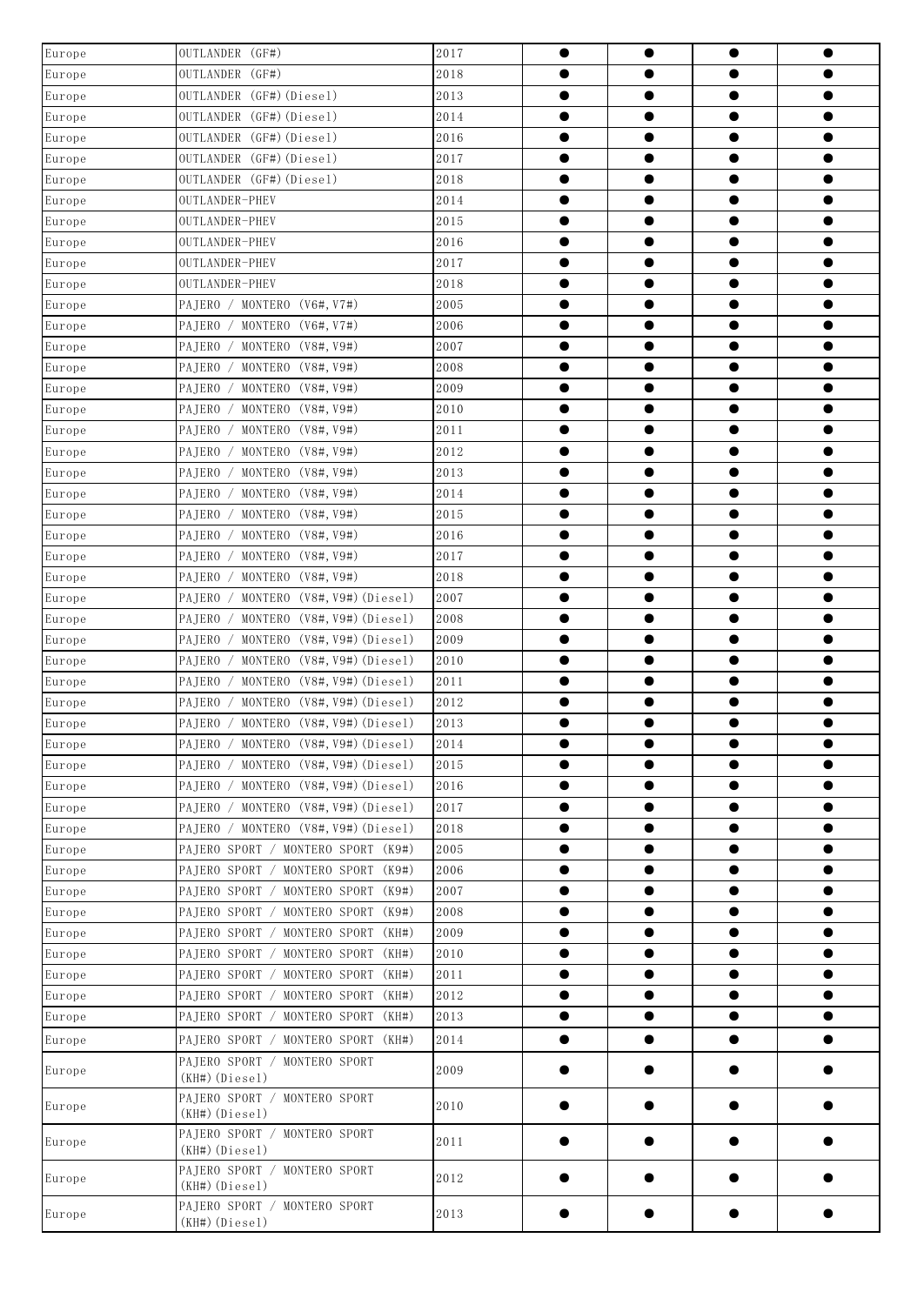| Europe           | PAJERO SPORT / MONTERO SPORT<br>$(KH#)$ (Diesel)      | 2014     |           |           | 0         |           |
|------------------|-------------------------------------------------------|----------|-----------|-----------|-----------|-----------|
| Europe           | PAJERO SPORT / MONTERO SPORT<br>(KR#, KS#)            | 2016     |           | ●         | ●         | ●         |
| Europe           | PAJERO SPORT / MONTERO SPORT<br>(KR#, KS#)            | 2017     |           |           | $\bullet$ |           |
| Europe           | PAJERO SPORT / MONTERO SPORT<br>(KR#, KS#)            | 2018     |           |           | $\bullet$ |           |
| Europe           | PAJERO SPORT / MONTERO SPORT<br>$(KR#, KS#)$ (Diesel) | 2016     |           |           | $\bullet$ | O         |
| Europe           | PAJERO SPORT / MONTERO SPORT<br>$(KR#, KS#)$ (Diesel) | 2017     |           |           | ●         | ●         |
| Europe           | PAJERO SPORT / MONTERO SPORT<br>(KR#, KS#)(Diseel)    | 2018     |           |           |           |           |
| Europe           | SPACE STAR                                            | 2013     | $\bullet$ |           | $\bullet$ | $\bullet$ |
| Europe           | SPACE STAR                                            | 2015     | ●         |           | $\bullet$ | $\bullet$ |
| Europe           | SPACE STAR                                            | 2016     | $\bullet$ | $\bullet$ | $\bullet$ | $\bullet$ |
| Europe           | SPACE STAR                                            | 2018     | $\bullet$ | $\bullet$ | $\bullet$ | $\bullet$ |
| North of America | <b>ECLIPSE</b>                                        | 2006     | $\bullet$ | $\bullet$ | $\bullet$ | $\bullet$ |
| North of America | <b>ECLIPSE</b>                                        | 2007     | $\bullet$ | $\bullet$ | $\bullet$ | $\bullet$ |
| North of America | <b>ECLIPSE</b>                                        | 2008     | $\bullet$ | $\bullet$ | $\bullet$ | $\bullet$ |
| North of America | <b>ECLIPSE</b>                                        | 2009     | $\bullet$ | $\bullet$ | $\bullet$ | $\bullet$ |
| North of America | <b>ECLIPSE</b>                                        | 2010     | $\bullet$ | $\bullet$ | $\bullet$ | $\bullet$ |
| North of America | <b>ECLIPSE</b>                                        | 2011     | $\bullet$ | $\bullet$ | $\bullet$ | $\bullet$ |
| North of America | <b>ECLIPSE</b>                                        | 2012     | $\bullet$ | $\bullet$ | $\bullet$ | $\bullet$ |
| North of America | <b>ECLIPSE CROSS</b>                                  | ALL Year | $\bullet$ | $\bullet$ | $\bullet$ | $\bullet$ |
| North of America | <b>ECLIPSE SPYDER</b>                                 | 2007     | $\bullet$ | $\bullet$ | $\bullet$ | $\bullet$ |
| North of America | <b>ECLIPSE SPYDER</b>                                 | 2008     | $\bullet$ | $\bullet$ | $\bullet$ | $\bullet$ |
| North of America | <b>ECLIPSE SPYDER</b>                                 | 2009     | $\bullet$ | $\bullet$ | $\bullet$ | $\bullet$ |
| North of America | ECLIPSE SPYDER                                        | 2010     | $\bullet$ | $\bullet$ | $\bullet$ | $\bullet$ |
| North of America | <b>ECLIPSE SPYDER</b>                                 | 2011     | $\bullet$ | $\bullet$ | $\bullet$ | $\bullet$ |
| North of America | <b>ECLIPSE SPYDER</b>                                 | 2012     | $\bullet$ | $\bullet$ | $\bullet$ | $\bullet$ |
| North of America | <b>ENDEAVOR</b>                                       | 2006     | $\bullet$ | $\bullet$ | $\bullet$ | $\bullet$ |
| North of America | <b>ENDEAVOR</b>                                       | 2007     | $\bullet$ | $\bullet$ | $\bullet$ | $\bullet$ |
| North of America | <b>ENDEAVOR</b>                                       | 2008     | $\bullet$ | $\bullet$ | $\bullet$ | $\bullet$ |
| North of America | <b>ENDEAVOR</b>                                       | 2009     | $\bullet$ | $\bullet$ | $\bullet$ | $\bullet$ |
| North of America | <b>ENDEAVOR</b>                                       | 2010     | $\bullet$ | $\bullet$ | $\bullet$ | $\bullet$ |
| North of America | <b>ENDEAVOR</b>                                       | 2011     | $\bullet$ | $\bullet$ | $\bullet$ | $\bullet$ |
| North of America | GALANT                                                | 2006     | $\bullet$ | $\bullet$ | $\bullet$ | $\bullet$ |
| North of America | GALANT                                                | 2007     | $\bullet$ | $\bullet$ | $\bullet$ | $\bullet$ |
| North of America | GALANT                                                | 2008     | $\bullet$ | $\bullet$ | $\bullet$ | $\bullet$ |
| North of America | GALANT                                                | 2009     | $\bullet$ | $\bullet$ | $\bullet$ | $\bullet$ |
| North of America | GALANT                                                | 2010     | $\bullet$ | $\bullet$ | $\bullet$ | $\bullet$ |
| North of America | GALANT                                                | 2011     | $\bullet$ | $\bullet$ | $\bullet$ | $\bullet$ |
| North of America | GALANT                                                | 2012     | $\bullet$ | $\bullet$ | $\bullet$ | $\bullet$ |
| North of America | $I-MIEV$                                              | 2010     | $\bullet$ | $\bullet$ | $\bullet$ | $\bullet$ |
| North of America | I-MIEV                                                | 2011     | $\bullet$ | $\bullet$ | $\bullet$ | $\bullet$ |
| North of America | $I-MIEV$                                              | 2012     | $\bullet$ | $\bullet$ | $\bullet$ | $\bullet$ |
| North of America | $I-MIEV$                                              | 2013     | $\bullet$ | $\bullet$ | $\bullet$ | $\bullet$ |
| North of America | $I-MIEV$                                              | 2014     | $\bullet$ | $\bullet$ | $\bullet$ | $\bullet$ |
| North of America | I-MIEV                                                | 2015     | $\bullet$ | $\bullet$ | $\bullet$ | $\bullet$ |
| North of America | $I-MIEV$                                              | 2015     | $\bullet$ | $\bullet$ | $\bullet$ | $\bullet$ |
| North of America | $I-MIEV$                                              | 2017     | $\bullet$ | $\bullet$ | $\bullet$ | $\bullet$ |
| North of America | LANCER (CS#, CT#)                                     | 2006     | $\bullet$ | $\bullet$ | $\bullet$ | $\bullet$ |
| North of America | LANCER (CS#, CT#)                                     | 2007     | $\bullet$ | $\bullet$ | $\bullet$ | $\bullet$ |
| North of America | LANCER (CY#)                                          | 2008     | $\bullet$ | $\bullet$ | $\bullet$ | $\bullet$ |
| North of America | LANCER (CY#)                                          | 2009     | $\bullet$ | $\bullet$ | $\bullet$ | $\bullet$ |
| North of America | LANCER (CY#)                                          | 2010     | $\bullet$ | $\bullet$ | $\bullet$ | $\bullet$ |
| North of America | LANCER (CY#)                                          | 2011     | $\bullet$ | $\bullet$ | $\bullet$ | $\bullet$ |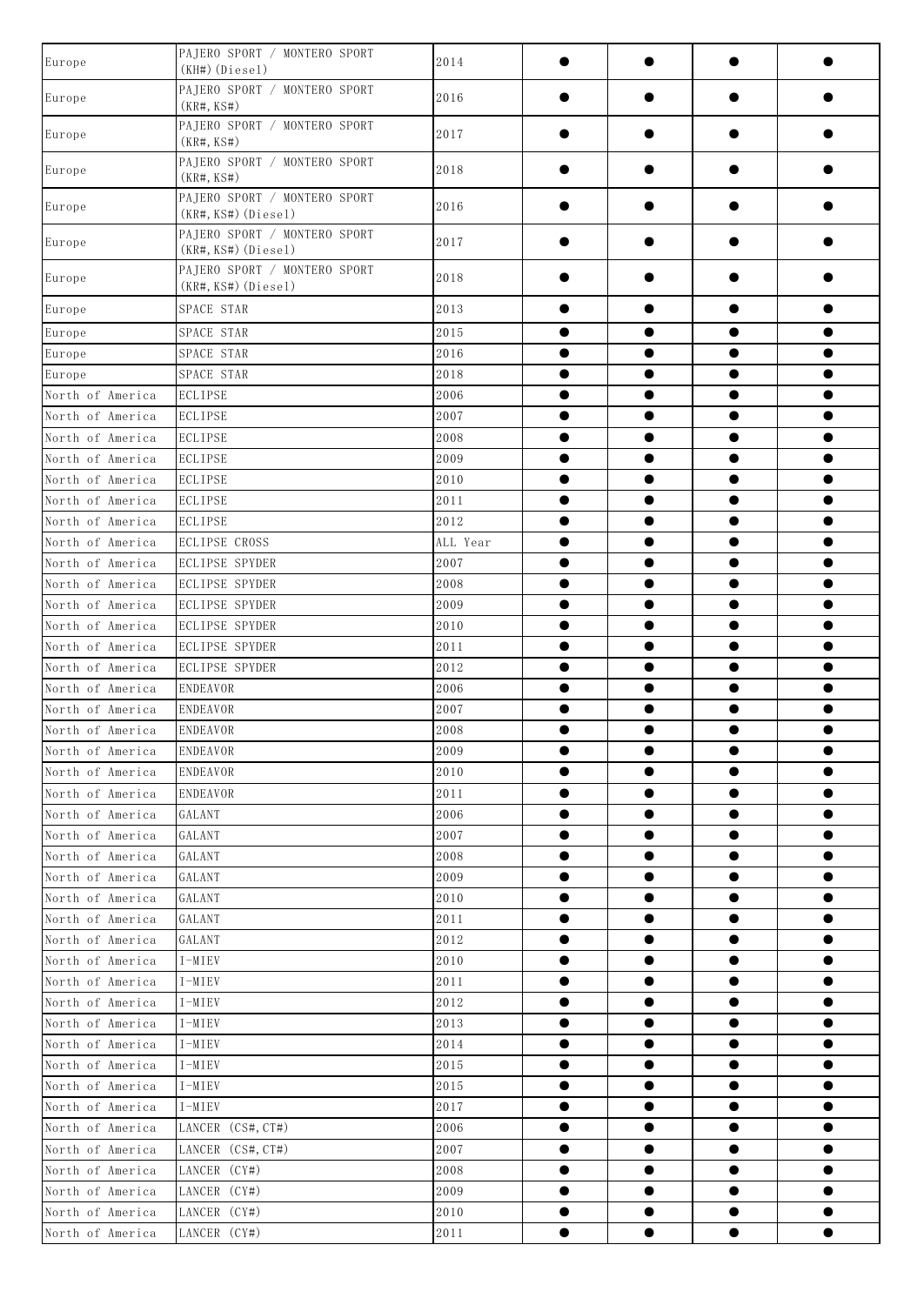| North of America | LANCER (CY#)             | 2012     | $\bullet$ | $\bullet$ | $\bullet$ | $\bullet$ |  |
|------------------|--------------------------|----------|-----------|-----------|-----------|-----------|--|
| North of America | LANCER (CY#)             | 2013     | $\bullet$ | $\bullet$ | $\bullet$ | $\bullet$ |  |
| North of America | LANCER (CY#)             | 2014     | $\bullet$ | $\bullet$ | $\bullet$ | $\bullet$ |  |
| North of America | LANCER (CY#)             | 2015     | $\bullet$ | $\bullet$ | $\bullet$ | $\bullet$ |  |
| North of America | LANCER (CY#)             | 2016     | $\bullet$ | $\bullet$ | $\bullet$ | $\bullet$ |  |
| North of America | LANCER (CY#)             | 2017     | $\bullet$ | $\bullet$ | $\bullet$ | $\bullet$ |  |
| North of America | LANCER EVOLUTION         | 2008     | $\bullet$ | $\bullet$ | $\bullet$ | $\bullet$ |  |
| North of America | LANCER EVOLUTION         | 2009     | $\bullet$ | $\bullet$ | $\bullet$ | $\bullet$ |  |
| North of America | <b>LANCER EVOLUTION</b>  | 2010     |           | $\bullet$ | $\bullet$ | $\bullet$ |  |
| North of America | LANCER EVOLUTION         | 2011     | $\bullet$ | $\bullet$ | $\bullet$ | $\bullet$ |  |
| North of America | LANCER EVOLUTION         | 2012     | $\bullet$ | $\bullet$ | $\bullet$ | $\bullet$ |  |
| North of America | LANCER EVOLUTION         | 2013     | $\bullet$ | $\bullet$ | $\bullet$ | $\bullet$ |  |
| North of America | LANCER EVOLUTION         | 2014     | $\bullet$ | $\bullet$ | $\bullet$ | $\bullet$ |  |
| North of America | LANCER EVOLUTION         | 2015     | $\bullet$ | $\bullet$ | $\bullet$ | $\bullet$ |  |
| North of America | LANCER SPORTBACK (CS#)   | All Year | $\bullet$ | $\bullet$ | $\bullet$ | $\bullet$ |  |
| North of America | LANCER SPORTBACK (CX#)   | 2009     | $\bullet$ | $\bullet$ | $\bullet$ | $\bullet$ |  |
| North of America | LANCER SPORTBACK (CX#)   | 2010     |           | $\bullet$ |           | $\bullet$ |  |
| North of America | LANCER SPORTBACK (CX#)   | 2011     | $\bullet$ | $\bullet$ | $\bullet$ | $\bullet$ |  |
| North of America | LANCER SPORTBACK (CX#)   | 2012     | $\bullet$ | $\bullet$ | $\bullet$ | $\bullet$ |  |
| North of America | LANCER SPORTBACK (CX#)   | 2013     | $\bullet$ | $\bullet$ | $\bullet$ | $\bullet$ |  |
| North of America | LANCER SPORTBACK (CX#)   | 2014     | $\bullet$ | $\bullet$ | $\bullet$ | $\bullet$ |  |
| North of America | LANCER SPORTBACK (CX#)   | 2015     | $\bullet$ | $\bullet$ | $\bullet$ | $\bullet$ |  |
| North of America | LANCER SPORTBACK (CX#)   | 2016     | $\bullet$ | $\bullet$ | $\bullet$ | $\bullet$ |  |
| North of America | LANCER SPORTBACK (CX#)   | 2017     | ●         | $\bullet$ | $\bullet$ | $\bullet$ |  |
| North of America | MIRAGE                   | 2014     |           | $\bullet$ |           | $\bullet$ |  |
| North of America | MIRAGE                   | 2015     | $\bullet$ | $\bullet$ | $\bullet$ | $\bullet$ |  |
| North of America | MIRAGE                   | 2017     | $\bullet$ | $\bullet$ | $\bullet$ | $\bullet$ |  |
| North of America | MIRAGE                   | 2018     | $\bullet$ | $\bullet$ | $\bullet$ | $\bullet$ |  |
| North of America | MIRAGE G4                | 2017     | $\bullet$ | $\bullet$ | $\bullet$ | $\bullet$ |  |
| North of America | MIRAGE G4                | 2018     | $\bullet$ | $\bullet$ | $\bullet$ | $\bullet$ |  |
| North of America | MONTERO                  | All Year | $\bullet$ | $\bullet$ | $\bullet$ | $\bullet$ |  |
| North of America | OUTLANDER (CU#)          | 2006     | ●         |           | 0         | $\bullet$ |  |
| North of America | OUTLANDER (CU#)          | 2007     | ●         | $\bullet$ | $\bullet$ | $\bullet$ |  |
| North of America | OUTLANDER (CU#)          | 2008     |           |           | $\bullet$ |           |  |
| North of America | OUTLANDER (CU#)          | 2009     | ●         | $\bullet$ | $\bullet$ | $\bullet$ |  |
| North of America | OUTLANDER (CU#)          | 2010     | ●         | $\bullet$ | $\bullet$ | $\bullet$ |  |
| North of America | OUTLANDER (CU#)          | 2011     | $\bullet$ | $\bullet$ | $\bullet$ | $\bullet$ |  |
| North of America | OUTLANDER (CU#)          | 2012     | $\bullet$ | $\bullet$ | $\bullet$ | $\bullet$ |  |
| North of America | OUTLANDER (CU#)          | 2013     | $\bullet$ | $\bullet$ | $\bullet$ | $\bullet$ |  |
| North of America | OUTLANDER (GF#)          | 2014     | $\bullet$ | $\bullet$ | $\bullet$ | $\bullet$ |  |
| North of America | OUTLANDER (GF#)          | 2015     | $\bullet$ | $\bullet$ | $\bullet$ | $\bullet$ |  |
| North of America | OUTLANDER (GF#)          | 2016     | $\bullet$ | $\bullet$ | $\bullet$ | $\bullet$ |  |
| North of America | OUTLANDER (GF#)          | 2017     | $\bullet$ | $\bullet$ | $\bullet$ | $\bullet$ |  |
| North of America | OUTLANDER (GF#)          | 2018     | $\bullet$ | $\bullet$ | $\bullet$ | $\bullet$ |  |
| North of America | OUTLANDER SPORT / RVR    | 2011     | $\bullet$ | $\bullet$ | $\bullet$ | $\bullet$ |  |
| North of America | OUTLANDER SPORT<br>/ RVR | 2012     | $\bullet$ | $\bullet$ | $\bullet$ | $\bullet$ |  |
| North of America | OUTLANDER SPORT<br>/ RVR | 2013     | $\bullet$ | $\bullet$ | $\bullet$ | $\bullet$ |  |
| North of America | OUTLANDER SPORT / RVR    | 2014     | $\bullet$ | $\bullet$ | $\bullet$ | $\bullet$ |  |
| North of America | OUTLANDER SPORT / RVR    | 2015     | $\bullet$ | $\bullet$ | $\bullet$ | $\bullet$ |  |
| North of America | OUTLANDER SPORT / RVR    | 2016     | $\bullet$ | $\bullet$ | $\bullet$ | $\bullet$ |  |
| North of America | OUTLANDER SPORT / RVR    | 2017     | $\bullet$ | $\bullet$ | $\bullet$ | $\bullet$ |  |
| North of America | OUTLANDER SPORT / RVR    | 2018     | $\bullet$ | $\bullet$ | $\bullet$ | $\bullet$ |  |
| North of America | RAIDER                   | All Year | $\bullet$ |           | $\bullet$ | $\bullet$ |  |
| Australia        | 380                      | All Year | $\bullet$ | $\bullet$ | $\bullet$ | $\bullet$ |  |
| Australia        | <b>ASX</b>               | 2011     | $\bullet$ | $\bullet$ | $\bullet$ | $\bullet$ |  |
| Australia        | ASX                      | 2012     | $\bullet$ | $\bullet$ | $\bullet$ | $\bullet$ |  |
| Australia        | ASX                      | 2013     | $\bullet$ | $\bullet$ | $\bullet$ | $\bullet$ |  |
| Australia        | ASX                      | 2014     | $\bullet$ | $\bullet$ | $\bullet$ | $\bullet$ |  |
|                  |                          |          |           |           |           |           |  |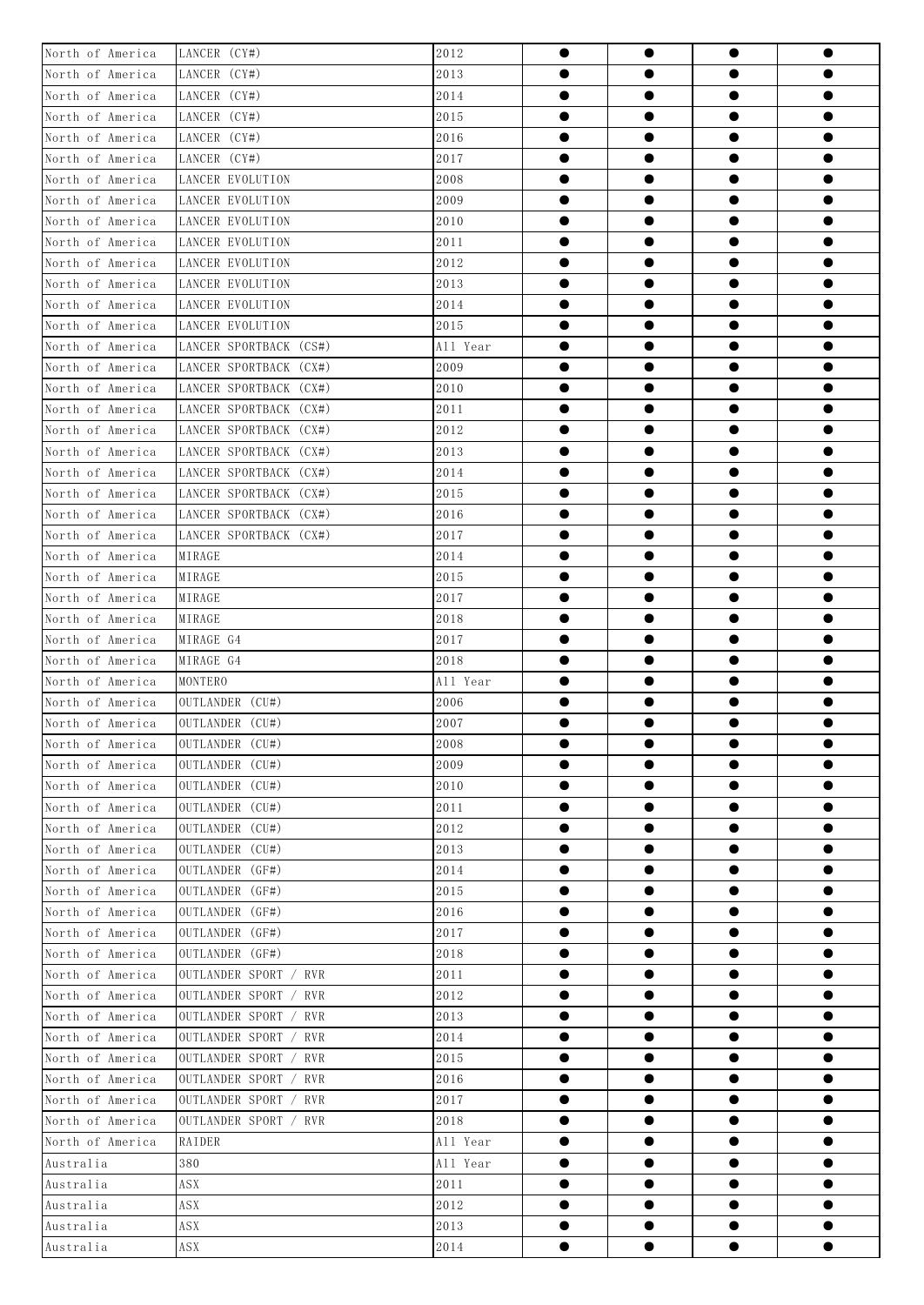| Australia | ASX                                  | 2015     | $\bullet$ | $\bullet$ | $\bullet$ | $\bullet$ |
|-----------|--------------------------------------|----------|-----------|-----------|-----------|-----------|
| Australia | ASX                                  | 2017     | $\bullet$ | $\bullet$ | $\bullet$ | $\bullet$ |
| Australia | ASX                                  | 2018     | $\bullet$ | $\bullet$ | $\bullet$ | $\bullet$ |
| Australia | ASX(Diesel)                          | 2011     | $\bullet$ | $\bullet$ | $\bullet$ | $\bullet$ |
| Australia | ASX(Diesel)                          | 2012     | $\bullet$ | $\bullet$ | $\bullet$ | $\bullet$ |
| Australia | ASX(Diesel)                          | 2013     | $\bullet$ | $\bullet$ | $\bullet$ | $\bullet$ |
| Australia | ASX(Diesel)                          | 2014     | $\bullet$ | $\bullet$ | $\bullet$ | $\bullet$ |
| Australia | ASX(Diesel)                          | 2015     | $\bullet$ | $\bullet$ | $\bullet$ | $\bullet$ |
| Australia | ASX(Diesel)                          | 2017     | $\bullet$ | $\bullet$ | $\bullet$ | $\bullet$ |
| Australia | ASX(Diesel)                          | 2018     | $\bullet$ | $\bullet$ | $\bullet$ | $\bullet$ |
| Australia | CHALLENGER (K9#)                     | All Year | $\bullet$ | $\bullet$ | $\bullet$ | $\bullet$ |
| Australia | CHALLENGER (KG#, KH#)                | 2009     | $\bullet$ | $\bullet$ | $\bullet$ | $\bullet$ |
| Australia | CHALLENGER (KG#, KH#)                | 2010     | $\bullet$ | $\bullet$ | $\bullet$ | $\bullet$ |
| Australia | CHALLENGER (KG#, KH#)                | 2011     | $\bullet$ | $\bullet$ | $\bullet$ | $\bullet$ |
| Australia | CHALLENGER (KG#, KH#)                | 2012     | $\bullet$ | $\bullet$ | $\bullet$ | $\bullet$ |
| Australia | CHALLENGER (KG#, KH#)                | 2013     | $\bullet$ | $\bullet$ | $\bullet$ | $\bullet$ |
| Australia | CHALLENGER (KG#, KH#)                | 2014     | $\bullet$ | $\bullet$ | $\bullet$ | $\bullet$ |
| Australia | COLT                                 | 2006     | $\bullet$ | $\bullet$ | $\bullet$ | $\bullet$ |
| Australia | COLT                                 | 2007     | $\bullet$ | $\bullet$ | $\bullet$ | $\bullet$ |
| Australia | COLT                                 | 2008     | $\bullet$ | $\bullet$ | $\bullet$ | $\bullet$ |
| Australia | COLT                                 | 2009     | $\bullet$ | $\bullet$ | $\bullet$ | $\bullet$ |
| Australia | COLT                                 | 2011     | $\bullet$ | $\bullet$ | $\bullet$ | $\bullet$ |
| Australia | COLT CABRIOLET                       | 2007     | $\bullet$ | $\bullet$ | $\bullet$ | $\bullet$ |
| Australia | COLT CABRIOLET                       | 2008     | $\bullet$ | $\bullet$ | $\bullet$ | $\bullet$ |
| Australia | EXPRESS (PB#)                        | All Year | $\bullet$ | $\bullet$ | $\bullet$ | $\bullet$ |
| Australia | EXPRESS / STAR WAGON (PO#, P1#)      | 2006     | $\bullet$ | $\bullet$ | $\bullet$ | $\bullet$ |
| Australia | STAR WAGON (PO#, P1#)<br>EXPRESS /   | 2007     | $\bullet$ | $\bullet$ | $\bullet$ | $\bullet$ |
| Australia | / STAR WAGON $(P0#, P1#)$<br>EXPRESS | 2008     | $\bullet$ | $\bullet$ | $\bullet$ | $\bullet$ |
| Australia | EXPRESS / STAR WAGON (PO#, P1#)      | 2009     | $\bullet$ | $\bullet$ | $\bullet$ | $\bullet$ |
| Australia | EXPRESS / STAR WAGON (PO#, P1#)      | 2010     | $\bullet$ | $\bullet$ | $\bullet$ | $\bullet$ |
| Australia | EXPRESS /<br>STAR WAGON (PO#, P1#)   | 2011     | $\bullet$ | $\bullet$ | $\bullet$ | $\bullet$ |
| Australia | STAR WAGON (PO#, P1#)<br>EXPRESS     | 2012     | ●         | $\bullet$ | $\bullet$ | $\bullet$ |
| Australia | EXPRESS / STAR WAGON (PO#, P1#)      | 2013     | $\bullet$ | $\bullet$ | $\bullet$ | $\bullet$ |
| Australia | GRANDIS                              | 2006     | $\bullet$ | $\bullet$ | $\bullet$ |           |
| Australia | GRANDIS                              | 2007     | $\bullet$ | $\bullet$ | $\bullet$ | $\bullet$ |
| Australia | GRANDIS                              | 2008     | $\bullet$ | $\bullet$ | $\bullet$ | $\bullet$ |
| Australia | GRANDIS                              | 2009     | $\bullet$ | $\bullet$ | $\bullet$ | $\bullet$ |
| Australia | GRANDIS                              | 2010     | $\bullet$ | $\bullet$ | $\bullet$ | $\bullet$ |
| Australia | I-MIEV                               | 2010     | $\bullet$ | $\bullet$ | $\bullet$ | $\bullet$ |
| Australia | I-MIEV                               | 2011     | $\bullet$ | $\bullet$ | $\bullet$ | $\bullet$ |
| Australia | I-MIEV                               | 2012     | $\bullet$ | $\bullet$ | $\bullet$ | $\bullet$ |
| Australia | $I-MIEV$                             | 2013     | $\bullet$ | $\bullet$ | $\bullet$ | $\bullet$ |
| Australia | $I-MIEV$                             | $2015\,$ | $\bullet$ | $\bullet$ | $\bullet$ | $\bullet$ |
| Australia | LANCER                               | 2008     | $\bullet$ | $\bullet$ | $\bullet$ | $\bullet$ |
| Australia | LANCER                               | 2009     | $\bullet$ | $\bullet$ | $\bullet$ | $\bullet$ |
| Australia | LANCER                               | 2010     | $\bullet$ | $\bullet$ | $\bullet$ | $\bullet$ |
| Australia | LANCER                               | 2011     | $\bullet$ | $\bullet$ | $\bullet$ | $\bullet$ |
| Australia | LANCER                               | 2012     | $\bullet$ | $\bullet$ | $\bullet$ | $\bullet$ |
| Australia | LANCER                               | 2013     | $\bullet$ | $\bullet$ | $\bullet$ | $\bullet$ |
| Australia | LANCER                               | 2014     | $\bullet$ | $\bullet$ | $\bullet$ | $\bullet$ |
| Australia | LANCER                               | $2015\,$ | $\bullet$ | $\bullet$ | $\bullet$ | $\bullet$ |
| Australia | LANCER                               | 2016     | $\bullet$ | $\bullet$ | $\bullet$ | $\bullet$ |
| Australia | LANCER                               | 2017     | $\bullet$ | $\bullet$ | $\bullet$ | $\bullet$ |
| Australia | LANCER EVOLUTION                     | 2009     | $\bullet$ | $\bullet$ | $\bullet$ | $\bullet$ |
| Australia | LANCER EVOLUTION                     | 2010     | $\bullet$ | $\bullet$ | $\bullet$ | $\bullet$ |
| Australia | LANCER EVOLUTION                     | 2011     | $\bullet$ | $\bullet$ | $\bullet$ | $\bullet$ |
| Australia | LANCER EVOLUTION                     | 2012     | $\bullet$ | $\bullet$ | $\bullet$ | $\bullet$ |
| Australia | LANCER EVOLUTION                     | 2013     | $\bullet$ | $\bullet$ | $\bullet$ | $\bullet$ |
|           |                                      |          |           |           |           |           |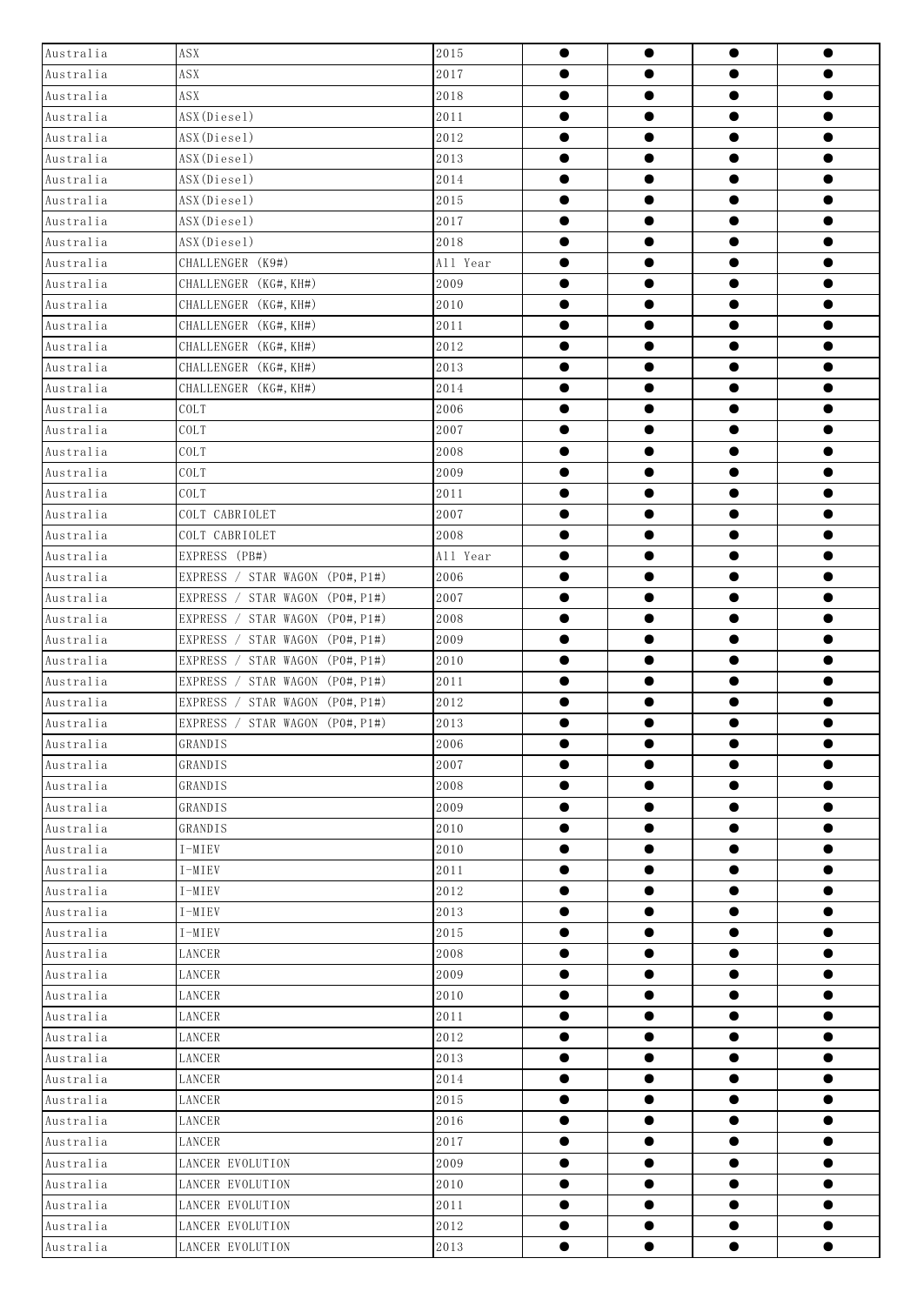| Australia | LANCER EVOLUTION           | 2014     | $\bullet$ | $\bullet$ | $\bullet$ | $\bullet$ |
|-----------|----------------------------|----------|-----------|-----------|-----------|-----------|
| Australia | LANCER EVOLUTION           | 2015     | $\bullet$ | $\bullet$ | $\bullet$ | $\bullet$ |
| Australia | <b>LANCER SEDAN</b>        | 2006     | $\bullet$ | $\bullet$ | $\bullet$ | $\bullet$ |
| Australia | LANCER SEDAN               | 2007     | $\bullet$ | $\bullet$ | $\bullet$ | $\bullet$ |
| Australia | LANCER SPORTBACK           | 2009     | $\bullet$ | $\bullet$ | $\bullet$ | $\bullet$ |
| Australia | LANCER SPORTBACK           | 2010     | $\bullet$ | $\bullet$ | $\bullet$ | $\bullet$ |
| Australia | LANCER SPORTBACK           | 2011     | $\bullet$ | $\bullet$ | $\bullet$ | $\bullet$ |
| Australia | LANCER SPORTBACK           | 2012     | $\bullet$ | $\bullet$ | $\bullet$ | $\bullet$ |
| Australia | <b>LANCER SPORTBACK</b>    | 2013     | 0         | $\bullet$ | $\bullet$ | $\bullet$ |
| Australia | <b>LANCER SPORTBACK</b>    | 2014     | $\bullet$ | $\bullet$ | $\bullet$ | $\bullet$ |
| Australia | LANCER SPORTBACK           | 2015     | $\bullet$ | $\bullet$ | $\bullet$ | $\bullet$ |
| Australia | LANCER SPORTBACK           | 2016     | $\bullet$ | $\bullet$ | $\bullet$ | $\bullet$ |
| Australia | LANCER SPORTBACK           | 2017     | $\bullet$ | $\bullet$ | $\bullet$ | $\bullet$ |
| Australia | LANCER WAGON               | 2006     | $\bullet$ | $\bullet$ | $\bullet$ | $\bullet$ |
| Australia | LANCER WAGON               | 2007     | 0         | $\bullet$ | $\bullet$ | $\bullet$ |
| Australia | MIRAGE                     | 2014     | $\bullet$ | $\bullet$ | $\bullet$ | $\bullet$ |
| Australia | MIRAGE                     | 2015     | 0         | $\bullet$ | $\bullet$ | $\bullet$ |
| Australia | MIRAGE                     | 2016     | $\bullet$ | $\bullet$ | $\bullet$ | $\bullet$ |
| Australia | OUTLANDER (CU#)            | 2006     | $\bullet$ | $\bullet$ | $\bullet$ | $\bullet$ |
| Australia | OUTLANDER (CU#)            | 2007     | $\bullet$ | $\bullet$ | $\bullet$ | $\bullet$ |
| Australia | OUTLANDER (CW#)            | 2007     | $\bullet$ | $\bullet$ | $\bullet$ | $\bullet$ |
| Australia | OUTLANDER (CW#)            | 2008     | $\bullet$ | $\bullet$ | $\bullet$ | $\bullet$ |
| Australia | OUTLANDER (CW#)            | 2009     | 0         | $\bullet$ | $\bullet$ | $\bullet$ |
| Australia | OUTLANDER (CW#)            | 2010     | $\bullet$ | $\bullet$ | $\bullet$ | $\bullet$ |
| Australia | OUTLANDER (CW#)            | 2011     | $\bullet$ | $\bullet$ | $\bullet$ | $\bullet$ |
| Australia | OUTLANDER (CW#)            | 2012     | $\bullet$ | $\bullet$ | $\bullet$ | $\bullet$ |
| Australia | OUTLANDER (GF#)            | 2013     | $\bullet$ | $\bullet$ | $\bullet$ | $\bullet$ |
| Australia | OUTLANDER (GF#)            | 2014     | $\bullet$ | $\bullet$ | $\bullet$ | $\bullet$ |
| Australia | OUTLANDER (GF#)            | 2016     | $\bullet$ | $\bullet$ | $\bullet$ | $\bullet$ |
| Australia | OUTLANDER (GF#)            | 2017     | $\bullet$ | $\bullet$ | $\bullet$ | $\bullet$ |
| Australia | OUTLANDER (GF#)            | 2018     | 0         | $\bullet$ | $\bullet$ | $\bullet$ |
| Australia | OUTLANDER-PHEV             | 2014     | ●         | $\bullet$ | $\bullet$ | $\bullet$ |
| Australia | OUTLANDER-PHEV             | 2016     |           | $\bullet$ | $\bullet$ | $\bullet$ |
| Australia | OUTLANDER-PHEV             | 2017     |           |           | $\bullet$ |           |
| Australia | OUTLANDER-PHEV             | 2018     | $\bullet$ | $\bullet$ | $\bullet$ | $\bullet$ |
| Australia | PAJERO (V7#)               | All Year | $\bullet$ | $\bullet$ | $\bullet$ | $\bullet$ |
| Australia | PAJERO (V8#, V9#)          | 2007     | $\bullet$ | $\bullet$ | $\bullet$ | $\bullet$ |
| Australia | PAJERO (V8#, V9#)          | 2008     | $\bullet$ | $\bullet$ | $\bullet$ | $\bullet$ |
| Australia | PAJERO $(V8#, V9#)$        | 2009     | $\bullet$ | $\bullet$ | $\bullet$ | $\bullet$ |
| Australia | PAJERO (V8#, V9#)          | 2010     | $\bullet$ | $\bullet$ | $\bullet$ | $\bullet$ |
| Australia | PAJERO $(V8#, V9#)$        | 2011     | $\bullet$ | $\bullet$ | $\bullet$ | $\bullet$ |
| Australia | PAJERO $(V8#, V9#)$        | 2012     | $\bullet$ | $\bullet$ | $\bullet$ | $\bullet$ |
| Australia | PAJERO (V8#, V9#)          | 2013     | $\bullet$ | $\bullet$ | $\bullet$ | $\bullet$ |
| Australia | PAJERO (V8#, V9#)          | 2014     | $\bullet$ | $\bullet$ | $\bullet$ | $\bullet$ |
| Australia | PAJERO (V8#, V9#)          | 2015     | $\bullet$ | $\bullet$ | $\bullet$ | $\bullet$ |
| Australia | PAJERO (V8#, V9#)          | 2016     | $\bullet$ | $\bullet$ | $\bullet$ | $\bullet$ |
| Australia | PAJERO (V8#, V9#)          | 2017     | $\bullet$ | $\bullet$ | $\bullet$ | $\bullet$ |
| Australia | PAJERO (V8#, V9#)          | 2018     | $\bullet$ | $\bullet$ | $\bullet$ | $\bullet$ |
| Australia | PAJERO (V8#, V9#) (Diesel) | 2007     | $\bullet$ | $\bullet$ | $\bullet$ | $\bullet$ |
| Australia | PAJERO (V8#, V9#) (Diesel) | 2008     | $\bullet$ | $\bullet$ | $\bullet$ | $\bullet$ |
| Australia | PAJERO (V8#, V9#) (Diesel) | 2009     | $\bullet$ | $\bullet$ | $\bullet$ | $\bullet$ |
| Australia | PAJERO (V8#, V9#) (Diesel) | 2010     | $\bullet$ | $\bullet$ | $\bullet$ | $\bullet$ |
| Australia | PAJERO (V8#, V9#) (Diesel) | 2011     | $\bullet$ | $\bullet$ | $\bullet$ | $\bullet$ |
| Australia | PAJERO (V8#, V9#) (Diesel) | 2012     | $\bullet$ | $\bullet$ | $\bullet$ | $\bullet$ |
| Australia | PAJERO (V8#, V9#) (Diesel) | 2013     | $\bullet$ | $\bullet$ | $\bullet$ | $\bullet$ |
| Australia | PAJERO (V8#, V9#) (Diesel) | 2014     | $\bullet$ | $\bullet$ | $\bullet$ | $\bullet$ |
| Australia | PAJERO SPORT               | 2016     | $\bullet$ | $\bullet$ | $\bullet$ | $\bullet$ |
| Australia | PAJERO SPORT               | 2017     | $\bullet$ | $\bullet$ | $\bullet$ | $\bullet$ |
|           |                            |          |           |           |           |           |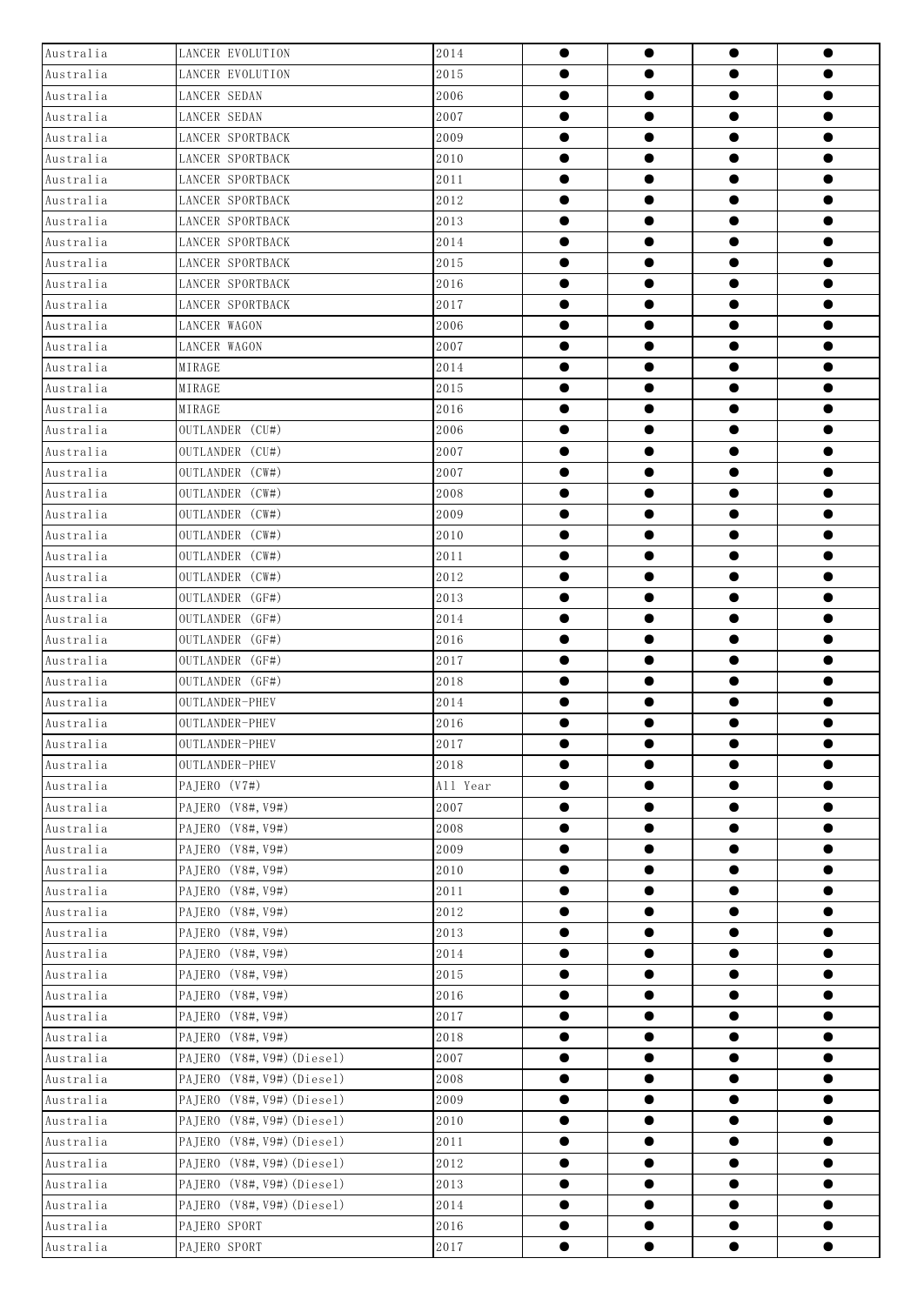| Australia                | PAJERO SPORT                         | 2018     | $\bullet$ | $\bullet$ | $\bullet$ | $\bullet$ |
|--------------------------|--------------------------------------|----------|-----------|-----------|-----------|-----------|
| Australia                | TRITON (K6#, K7#)                    | All Year | $\bullet$ | $\bullet$ | $\bullet$ | $\bullet$ |
| Australia                | TRITON (KA#, KB#)                    | 2007     | $\bullet$ | $\bullet$ | $\bullet$ | $\bullet$ |
| Australia                | TRITON (KA#, KB#)                    | 2008     | $\bullet$ | $\bullet$ | $\bullet$ | $\bullet$ |
| Australia                | TRITON (KA#, KB#)                    | 2009     | $\bullet$ | $\bullet$ | $\bullet$ | $\bullet$ |
| Australia                | TRITON (KA#, KB#)                    | 2010     | $\bullet$ | $\bullet$ | $\bullet$ | $\bullet$ |
| Australia                | TRITON (KA#, KB#)                    | 2011     | $\bullet$ | $\bullet$ | $\bullet$ | $\bullet$ |
| Australia                | TRITON (KA#, KB#)                    | 2012     | $\bullet$ | $\bullet$ | $\bullet$ | $\bullet$ |
| Australia                | TRITON (KA#, KB#)                    | 2013     | $\bullet$ | $\bullet$ | $\bullet$ | $\bullet$ |
| Australia                | TRITON (KA#, KB#)                    | 2014     | $\bullet$ | $\bullet$ | $\bullet$ | $\bullet$ |
| Australia                | TRITON (KA#, KB#)                    | 2015     | $\bullet$ | $\bullet$ | $\bullet$ | $\bullet$ |
| Australia                | TRITON (KA#, KB#) (Diesel)           | 2007     | $\bullet$ | $\bullet$ | $\bullet$ | $\bullet$ |
| Australia                | TRITON (KA#, KB#) (Diesel)           | 2009     | $\bullet$ | $\bullet$ | $\bullet$ | $\bullet$ |
| Australia                | TRITON (KA#, KB#) (Diesel)           | 2010     | $\bullet$ | $\bullet$ | $\bullet$ | $\bullet$ |
| Australia                | TRITON (KA#, KB#) (Diesel)           | 2011     | $\bullet$ | $\bullet$ | $\bullet$ | $\bullet$ |
| Australia                | TRITON (KA#,KB#)(Diesel)             | 2012     | $\bullet$ | $\bullet$ | $\bullet$ | $\bullet$ |
| Australia                | TRITON (KA#, KB#) (Diesel)           | 2013     | $\bullet$ | $\bullet$ | $\bullet$ | $\bullet$ |
| Australia                | TRITON (KA#, KB#) (Diesel)           | 2014     | $\bullet$ | $\bullet$ | $\bullet$ | $\bullet$ |
| Australia                | TRITON (KA#, KB#) (Diesel)           | 2015     | $\bullet$ | $\bullet$ | $\bullet$ | $\bullet$ |
| Australia                | TRITON (KK#, KL#)                    | 2016     | $\bullet$ | $\bullet$ | $\bullet$ | $\bullet$ |
| Australia                | TRITON (KK#, KL#)                    | 2017     | $\bullet$ | $\bullet$ | $\bullet$ | $\bullet$ |
| Australia                | TRITON (KK#, KL#)                    | 2018     | $\bullet$ | $\bullet$ | $\bullet$ | $\bullet$ |
| Australia                | TRITON (KK#, KL#) (Diesel)           | 2016     | $\bullet$ | $\bullet$ | $\bullet$ | $\bullet$ |
| Australia                | TRITON (KK#,KL#)(Diesel)             | 2017     | $\bullet$ | $\bullet$ | $\bullet$ | $\bullet$ |
| Australia                | TRITON (KK#, KL#) (Diesel)           | 2018     | $\bullet$ | $\bullet$ | $\bullet$ | $\bullet$ |
| $0{\rm\thinspace thers}$ | 380                                  | All Year | $\bullet$ | $\bullet$ | $\bullet$ | $\bullet$ |
| Others                   | ADVENTURE                            | All Year | $\bullet$ | $\bullet$ | $\bullet$ | $\bullet$ |
| Others                   | ASX / OUTLANDER SPORT / RVR          | 2011     | $\bullet$ | $\bullet$ | $\bullet$ | $\bullet$ |
| Others                   | ASX / OUTLANDER SPORT / RVR          | 2012     | $\bullet$ | $\bullet$ | $\bullet$ | $\bullet$ |
| Others                   | ASX / OUTLANDER SPORT / RVR          | 2013     | $\bullet$ | $\bullet$ | $\bullet$ | $\bullet$ |
| $0{\rm\thinspace thers}$ | ASX / OUTLANDER SPORT / RVR          | 2014     |           | $\bullet$ | $\bullet$ | $\bullet$ |
| Others                   | ASX / OUTLANDER SPORT / RVR          | 2015     | ●         |           | $\bullet$ | $\bullet$ |
| Others                   | ASX / OUTLANDER SPORT / RVR          | 2016     |           | $\bullet$ | $\bullet$ | $\bullet$ |
| Others                   | ASX / OUTLANDER SPORT / RVR          | 2017     | $\bullet$ |           | $\bullet$ |           |
| Others                   | ASX / OUTLANDER SPORT / RVR          | 2018     | ●         | $\bullet$ | $\bullet$ | $\bullet$ |
| Others                   | ASX / OUTLANDER SPORT / RVR(Diesel)  | 2011     | ●         | $\bullet$ | $\bullet$ | $\bullet$ |
| Others                   | ASX / OUTLANDER SPORT / RVR (Diesel) | 2012     | ●         | $\bullet$ | $\bullet$ | $\bullet$ |
| Others                   | ASX / OUTLANDER SPORT / RVR (Diesel) | 2013     | $\bullet$ | $\bullet$ | $\bullet$ | $\bullet$ |
| $0{\rm\thinspace thers}$ | ASX / OUTLANDER SPORT / RVR (Diesel) | 2014     | $\bullet$ | $\bullet$ | $\bullet$ | $\bullet$ |
| Others                   | ATTRAGE / MIRAGE G4 / MIRAGE (A1#)   | 2014     | $\bullet$ | $\bullet$ | $\bullet$ | $\bullet$ |
| Others                   | ATTRAGE / MIRAGE G4 / MIRAGE (A1#)   | 2015     | $\bullet$ | $\bullet$ | $\bullet$ | $\bullet$ |
| Others                   | ATTRAGE / MIRAGE G4 / MIRAGE (A1#)   | 2016     | $\bullet$ | $\bullet$ | $\bullet$ | $\bullet$ |
| Others                   | ATTRAGE / MIRAGE G4 / MIRAGE (A1#)   | 2017     | ●         | $\bullet$ | $\bullet$ | $\bullet$ |
| Others                   | ATTRAGE / MIRAGE G4 / MIRAGE (A1#)   | 2018     | ●         |           | $\bullet$ | $\bullet$ |
| Others                   | CHARIOT                              | 2006     |           | $\bullet$ | $\bullet$ | $\bullet$ |
| Others                   | CHARIOT                              | 2008     | $\bullet$ | $\bullet$ | $\bullet$ | $\bullet$ |
| Others                   | COLT CABRIOLET                       | 2007     | $\bullet$ | $\bullet$ | $\bullet$ | $\bullet$ |
| $0$ thers                | COLT CABRIOLET                       | 2008     | $\bullet$ | $\bullet$ | $\bullet$ | $\bullet$ |
| Others                   | COLT T120SS                          | All Year | $\bullet$ | $\bullet$ | $\bullet$ | $\bullet$ |
| $0$ thers                | COLT/COLT PLUS                       | 2006     | $\bullet$ | $\bullet$ | $\bullet$ | $\bullet$ |
| Others                   | COLT/COLT PLUS                       | 2007     | $\bullet$ | $\bullet$ | $\bullet$ | $\bullet$ |
| Others                   | COLT/COLT PLUS                       | 2008     | $\bullet$ |           | $\bullet$ | $\bullet$ |
| $0$ thers                | COLT/COLT PLUS                       | 2009     |           | $\bullet$ | 0         | $\bullet$ |
| Others                   | COLT/COLT PLUS                       | 2010     | $\bullet$ | $\bullet$ | $\bullet$ | $\bullet$ |
| Others                   | COLT/COLT PLUS                       | 2011     | $\bullet$ | $\bullet$ | $\bullet$ | $\bullet$ |
| $0$ thers                | DELICA D:5                           | 2007     | $\bullet$ | $\bullet$ | $\bullet$ | $\bullet$ |
| Others                   | DELICA D:5                           | 2009     | $\bullet$ | $\bullet$ | $\bullet$ | $\bullet$ |
| Others                   | DELICA D:5                           | 2010     | $\bullet$ | $\bullet$ | $\bullet$ | $\bullet$ |
|                          |                                      |          |           |           |           |           |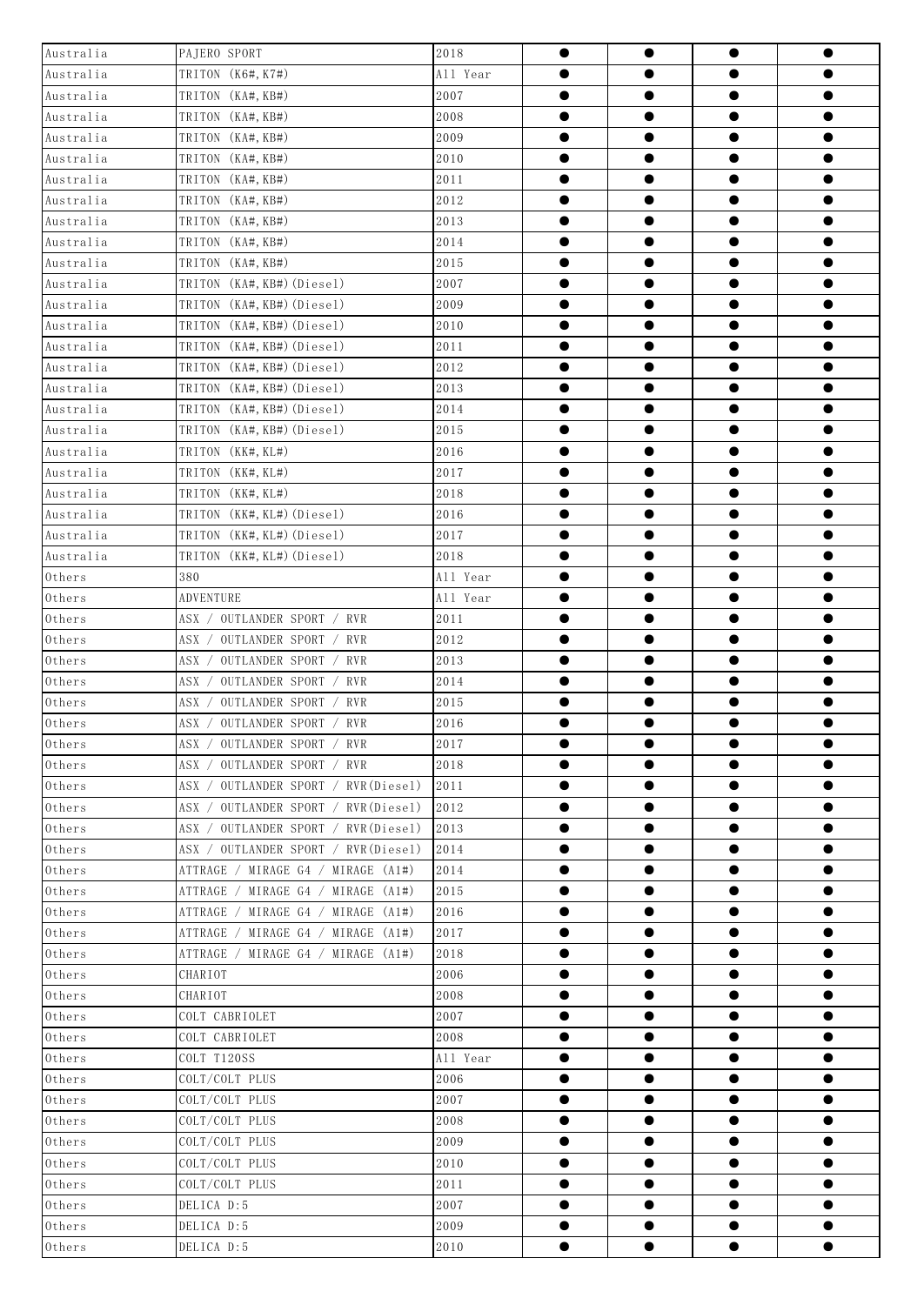| Others                   | DELICA D:5                    | 2011     | $\bullet$ | $\bullet$ | $\bullet$ | $\bullet$ |
|--------------------------|-------------------------------|----------|-----------|-----------|-----------|-----------|
| $0{\rm\thinspace thers}$ | DELICA D:5                    | 2012     | $\bullet$ | $\bullet$ | $\bullet$ | $\bullet$ |
| $0{\rm\thinspace thers}$ | DELICA D:5                    | 2013     | $\bullet$ | $\bullet$ | $\bullet$ | $\bullet$ |
| Others                   | DELICA D:5                    | 2014     | $\bullet$ | $\bullet$ | $\bullet$ | $\bullet$ |
| $0$ thers                | DELICA D:5                    | 2015     | $\bullet$ | $\bullet$ | $\bullet$ | $\bullet$ |
| Others                   | DELICA D:5                    | 2016     | $\bullet$ | $\bullet$ | $\bullet$ | $\bullet$ |
| $0{\rm\thinspace thers}$ | DELICA D:5                    | 2017     | $\bullet$ | $\bullet$ | $\bullet$ | $\bullet$ |
| Others                   | DELICA PICK UP                | 2008     | $\bullet$ | $\bullet$ | $\bullet$ | $\bullet$ |
| $0$ thers                | DELICA PICK UP                | 2014     |           | $\bullet$ | $\bullet$ | $\bullet$ |
| $0{\rm\thinspace thers}$ | <b>DION</b>                   | All Year | $\bullet$ | $\bullet$ | $\bullet$ | $\bullet$ |
| $0{\rm\thinspace thers}$ | <b>ECLIPSE</b>                | 2009     | $\bullet$ | $\bullet$ | $\bullet$ | $\bullet$ |
| Others                   | <b>ECLIPSE</b>                | 2010     | $\bullet$ | $\bullet$ | $\bullet$ | $\bullet$ |
| $0{\rm\thinspace thers}$ | <b>ECLIPSE</b>                | 2011     | $\bullet$ | $\bullet$ | $\bullet$ | $\bullet$ |
| Others                   | <b>ECLIPSE</b>                | 2012     | $\bullet$ | $\bullet$ | $\bullet$ | $\bullet$ |
| $0{\rm\thinspace thers}$ | ECLIPSE CROSS/OUTLANDER CROSS | All Year | $\bullet$ | $\bullet$ | $\bullet$ | $\bullet$ |
| Others                   | <b>EXPRESS</b>                | All Year | $\bullet$ | $\bullet$ | $\bullet$ | $\bullet$ |
| $0$ thers                | GALANT (DJ#, DL#, DM#)        | 2006     |           | $\bullet$ | $\bullet$ | $\bullet$ |
| $0{\rm\thinspace thers}$ | GALANT (DJ#, DL#, DM#)        | 2007     | $\bullet$ | $\bullet$ | $\bullet$ | $\bullet$ |
| $0{\rm\thinspace thers}$ | GALANT (DJ#, DL#, DM#)        | 2008     |           | $\bullet$ | $\bullet$ | $\bullet$ |
| Others                   | GALANT (DJ#, DL#, DM#)        | 2009     | $\bullet$ | $\bullet$ | $\bullet$ | $\bullet$ |
| $0{\rm\thinspace thers}$ | GALANT (DJ#, DL#, DM#)        | 2010     | $\bullet$ | $\bullet$ | $\bullet$ | $\bullet$ |
| $0{\rm\thinspace thers}$ | GALANT (DJ#, DL#, DM#)        | 2011     | $\bullet$ | $\bullet$ | $\bullet$ | $\bullet$ |
| $0$ thers                | GALANT (DJ#, DL#, DM#)        | 2012     |           | $\bullet$ | $\bullet$ | $\bullet$ |
| Others                   | GALANT (EA#)                  | All Year | $\bullet$ | $\bullet$ | $\bullet$ | $\bullet$ |
| $0$ thers                | GRANDIS                       | 2006     | $\bullet$ | $\bullet$ | $\bullet$ | $\bullet$ |
| $0{\rm\thinspace thers}$ | GRANDIS                       | 2007     | $\bullet$ | $\bullet$ | $\bullet$ | $\bullet$ |
| $0{\rm\thinspace thers}$ | GRANDIS                       | 2008     | $\bullet$ | $\bullet$ | $\bullet$ | $\bullet$ |
| $0{\rm\thinspace thers}$ | GRANDIS                       | 2009     | $\bullet$ | $\bullet$ | $\bullet$ | $\bullet$ |
| $0{\rm\thinspace thers}$ | GRANDIS                       | 2010     | $\bullet$ | $\bullet$ | $\bullet$ | $\bullet$ |
| $0{\rm\thinspace thers}$ |                               | 2007     | $\bullet$ | $\bullet$ | $\bullet$ | $\bullet$ |
| $0{\rm\thinspace thers}$ |                               | 2008     | ●         | $\bullet$ | $\bullet$ | $\bullet$ |
| Others                   |                               | 2009     | ●         |           | $\bullet$ | $\bullet$ |
| $0$ thers                |                               | 2010     |           | $\bullet$ | $\bullet$ | $\bullet$ |
| $0$ thers                | $I-MIEV$                      | 2010     |           |           | $\bullet$ |           |
| Others                   | I-MIEV                        | 2011     | $\bullet$ | $\bullet$ | $\bullet$ | $\bullet$ |
| Others                   | I-MIEV                        | 2012     | $\bullet$ | $\bullet$ | $\bullet$ | $\bullet$ |
| Others                   | I-MIEV                        | 2013     | $\bullet$ | $\bullet$ | $\bullet$ | $\bullet$ |
| $0{\rm\thinspace thers}$ | I-MIEV                        | 2014     | $\bullet$ | $\bullet$ | $\bullet$ | $\bullet$ |
| $0$ thers                | I-MIEV                        | $2015\,$ | $\bullet$ | $\bullet$ | $\bullet$ | $\bullet$ |
| $0{\rm\thinspace thers}$ | I-MIEV                        | 2016     | $\bullet$ | $\bullet$ | $\bullet$ | $\bullet$ |
| $0$ thers                | $I-MIEV$                      | 2017     | $\bullet$ | $\bullet$ | $\bullet$ | $\bullet$ |
| Others                   | L200 (K5#, K6#, K7#)          | 2006     | $\bullet$ | $\bullet$ | $\bullet$ | $\bullet$ |
| $0{\rm\thinspace thers}$ | L200<br>(K5#, K6#, K7#)       | 2007     | $\bullet$ | $\bullet$ | $\bullet$ | $\bullet$ |
| Others                   | (K5#, K6#, K7#)<br>L200       | 2008     | $\bullet$ | $\bullet$ | $\bullet$ | $\bullet$ |
| Others                   | L200 (K5#, K6#, K7#)          | 2009     | $\bullet$ | $\bullet$ | $\bullet$ | $\bullet$ |
| Others                   | L200 (K5#, K6#, K7#)          | 2010     | $\bullet$ | $\bullet$ | $\bullet$ | $\bullet$ |
| $0{\rm\thinspace thers}$ | L300 / DELICA WAGON           | 2006     | $\bullet$ | $\bullet$ | $\bullet$ | $\bullet$ |
| Others                   | L300<br>/ DELICA WAGON        | 2007     | $\bullet$ | $\bullet$ | $\bullet$ | $\bullet$ |
| $0{\rm\thinspace thers}$ | L300 / DELICA WAGON           | 2008     | $\bullet$ | $\bullet$ | $\bullet$ | $\bullet$ |
| Others                   | DELICA WAGON<br>L300 /        | 2009     | $\bullet$ | $\bullet$ | $\bullet$ | $\bullet$ |
| $0{\rm\thinspace thers}$ | L300 / DELICA WAGON           | 2010     | $\bullet$ | $\bullet$ | $\bullet$ | $\bullet$ |
| Others                   | DELICA WAGON<br>L300          | 2011     | $\bullet$ | $\bullet$ | $\bullet$ | $\bullet$ |
| Others                   | L300 / DELICA WAGON           | 2012     | $\bullet$ | $\bullet$ | $\bullet$ | $\bullet$ |
| $0{\rm\thinspace thers}$ | L300 / DELICA WAGON           | 2013     | $\bullet$ | $\bullet$ | $\bullet$ | $\bullet$ |
| $0{\rm\thinspace thers}$ | L300 / DELICA WAGON           | 2014     | $\bullet$ | $\bullet$ | $\bullet$ | $\bullet$ |
| Others                   | LANCER (CK#)                  | 2006     | $\bullet$ | $\bullet$ | $\bullet$ | $\bullet$ |
| $0{\rm\thinspace thers}$ | LANCER (CK#)                  | 2007     | $\bullet$ | $\bullet$ | $\bullet$ | $\bullet$ |
| $0$ thers                | LANCER (CK#)                  | 2009     | $\bullet$ | $\bullet$ | $\bullet$ | $\bullet$ |
|                          |                               |          |           |           |           |           |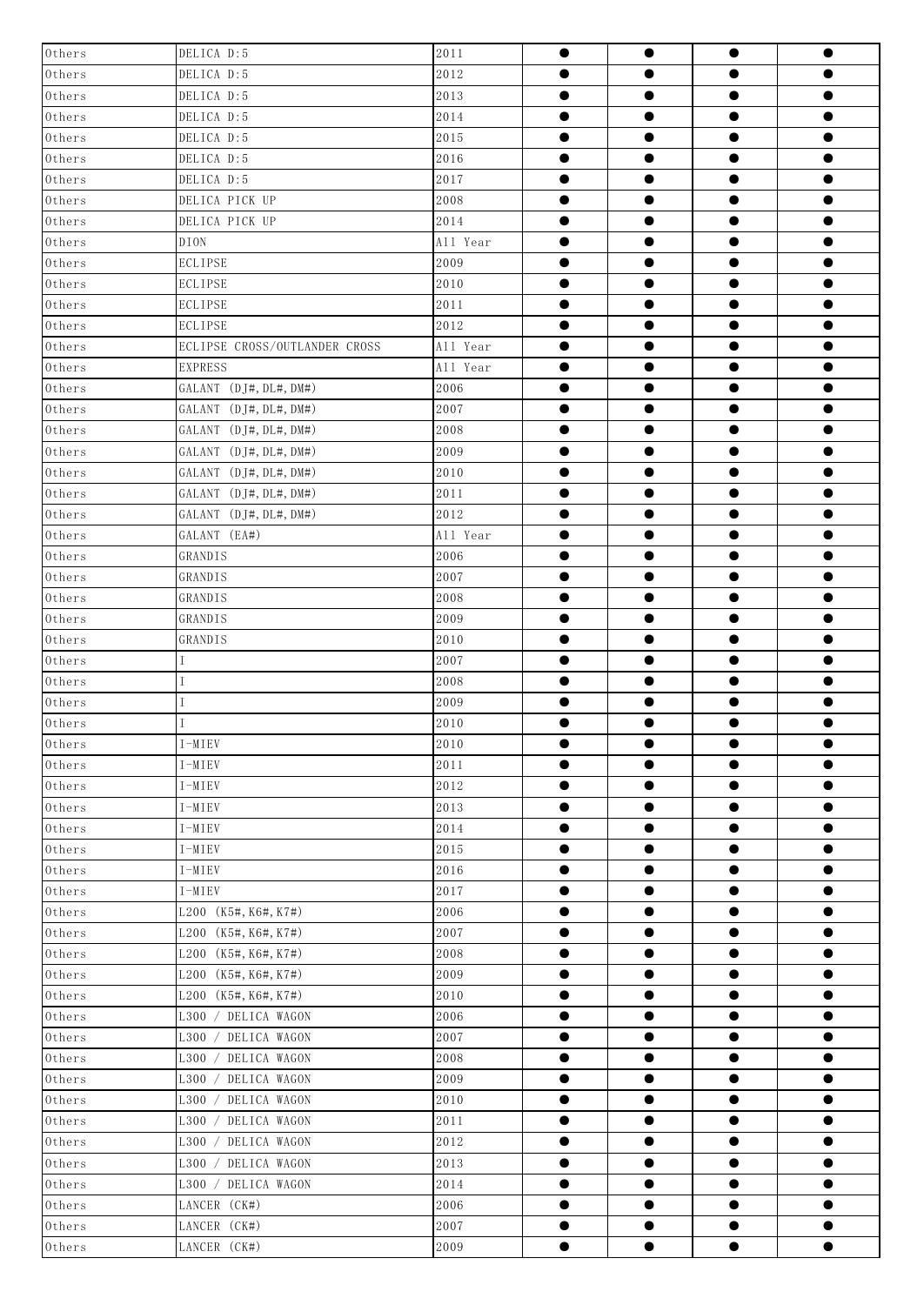| $0$ thers                           | LANCER (CS#, CT#)                 | 2006     | $\bullet$ | $\bullet$ | $\bullet$ | $\bullet$ |
|-------------------------------------|-----------------------------------|----------|-----------|-----------|-----------|-----------|
| $0{\rm\thinspace thers}$            | LANCER (CS#, CT#)                 | 2007     | $\bullet$ | $\bullet$ | $\bullet$ |           |
| $0{\rm\thinspace thers}$            | LANCER (CS#, CT#)                 | 2008     | $\bullet$ | $\bullet$ | $\bullet$ | $\bullet$ |
| $0{\rm\thinspace thers}$            | LANCER (CS#, CT#)                 | 2009     | $\bullet$ | $\bullet$ | $\bullet$ | $\bullet$ |
| $0{\rm\thinspace thers}$            | LANCER (CS#, CT#)                 | 2010     | $\bullet$ | $\bullet$ | $\bullet$ | $\bullet$ |
| $0{\rm\thinspace thers}$            | LANCER (CS#, CT#)                 | 2011     | $\bullet$ | $\bullet$ | $\bullet$ | $\bullet$ |
| $0{\rm\thinspace thers}$            | LANCER (CS#, CT#)                 | 2012     | $\bullet$ | $\bullet$ | $\bullet$ | $\bullet$ |
| $0{\rm\thinspace thers}$            | LANCER (CS#, CT#)                 | 2013     | $\bullet$ | $\bullet$ | $\bullet$ | $\bullet$ |
| $0{\rm\thinspace thers}$            | LANCER / LANCER EX (CY#)          | 2008     | $\bullet$ |           | $\bullet$ | $\bullet$ |
| $0{\rm\thinspace thers}$            | LANCER / LANCER EX (CY#)          | 2009     | $\bullet$ | $\bullet$ | $\bullet$ | $\bullet$ |
| $0{\rm\thinspace thers}$            | LANCER / LANCER EX (CY#)          | 2010     | $\bullet$ | $\bullet$ | $\bullet$ | $\bullet$ |
| $0{\rm\thinspace thers}$            | LANCER / LANCER EX (CY#)          | 2011     | $\bullet$ | $\bullet$ | $\bullet$ | $\bullet$ |
| $0{\rm\thinspace thers}$            | LANCER / LANCER EX (CY#)          | 2012     | $\bullet$ | $\bullet$ | $\bullet$ | $\bullet$ |
| $0{\rm\thinspace thers}$            | LANCER / LANCER EX (CY#)          | 2013     | $\bullet$ | $\bullet$ | $\bullet$ | $\bullet$ |
| $0$ thers                           | LANCER / LANCER EX (CY#)          | 2014     | $\bullet$ | $\bullet$ | $\bullet$ | $\bullet$ |
| $0{\rm\thinspace thers}$            | LANCER / LANCER EX (CY#)          | 2015     | $\bullet$ | $\bullet$ | $\bullet$ | $\bullet$ |
| $0$ thers                           | LANCER / LANCER EX (CY#)          | 2016     | $\bullet$ | $\bullet$ | $\bullet$ | $\bullet$ |
| $0{\rm\thinspace thers}$            | LANCER / LANCER EX (CY#)          | 2017     | $\bullet$ | $\bullet$ | $\bullet$ | $\bullet$ |
| $0{\rm\thinspace thers}$            | LANCER / LANCER EX (CY#) (Diesel) | All Year | $\bullet$ | $\bullet$ | $\bullet$ | $\bullet$ |
| $0{\rm\thinspace thers}$            | LANCER EVOLUTION                  | 2009     | $\bullet$ | $\bullet$ | $\bullet$ | $\bullet$ |
| $0{\rm\thinspace thers}$            | LANCER EVOLUTION                  | 2010     | $\bullet$ | $\bullet$ | $\bullet$ | $\bullet$ |
| $0{\rm\thinspace thers}$            | LANCER EVOLUTION                  | 2011     | $\bullet$ | $\bullet$ | $\bullet$ | $\bullet$ |
| Others                              | LANCER EVOLUTION                  | 2012     | $\bullet$ | $\bullet$ | $\bullet$ | $\bullet$ |
| $0{\rm\thinspace thers}$            | LANCER EVOLUTION                  | 2013     | $\bullet$ | $\bullet$ | $\bullet$ | $\bullet$ |
| $0{\rm\thinspace thers}$            | LANCER EVOLUTION                  | 2014     | $\bullet$ |           | $\bullet$ | $\bullet$ |
| $0{\rm\thinspace thers}$            | LANCER EVOLUTION                  | 2015     | $\bullet$ | $\bullet$ | $\bullet$ | $\bullet$ |
| $0{\rm\thinspace thers}$            | LANCER SPORTBACK                  | 2009     | $\bullet$ | $\bullet$ | $\bullet$ | $\bullet$ |
| $0{\rm\thinspace thers}$            | LANCER SPORTBACK                  | 2010     | $\bullet$ | $\bullet$ | $\bullet$ | $\bullet$ |
| $0{\rm\thinspace thers}$            | LANCER SPORTBACK                  | 2011     | $\bullet$ | $\bullet$ | $\bullet$ | $\bullet$ |
| $0{\rm\thinspace thers}$            | LANCER SPORTBACK                  | 2012     | $\bullet$ | $\bullet$ | $\bullet$ | $\bullet$ |
| Others                              | LANCER SPORTBACK                  | 2013     | $\bullet$ | $\bullet$ | $\bullet$ | $\bullet$ |
| $0{\rm\thinspace thers}$            | LANCER SPORTBACK                  | 2014     | ●         |           | $\bullet$ | $\bullet$ |
| Others                              | LANCER SPORTBACK                  | 2015     | $\bullet$ | 0         | $\bullet$ | $\bullet$ |
| $0{\rm\thinspace thers}$            | LANCER SPORTBACK                  | 2016     |           | $\bullet$ | $\bullet$ |           |
| $0{\rm\thinspace thers}$            | LANCER SPORTBACK                  | 2017     | $\bullet$ | ●         | $\bullet$ | $\bullet$ |
| $0{\rm\thinspace thers}$            | LANCER WAGON                      | 2006     | $\bullet$ | $\bullet$ | $\bullet$ | $\bullet$ |
| $0{\rm\thinspace thers}$            | LANCER WAGON                      | 2007     |           |           | $\bullet$ | $\bullet$ |
| $0{\rm\thinspace thers}$            | MAVEN                             | 2007     | $\bullet$ | $\bullet$ | $\bullet$ | $\bullet$ |
| Others                              | MAVEN                             | 2008     | $\bullet$ | $\bullet$ | $\bullet$ | $\bullet$ |
| $0{\rm\thinspace thers}$            | MINICAB-MIEV                      | All Year | $\bullet$ | $\bullet$ | $\bullet$ | $\bullet$ |
| Others                              | MIRAGE / SPACE STAR (A0#)         | 2013     | $\bullet$ | $\bullet$ | $\bullet$ | $\bullet$ |
| $0$ thers                           | MIRAGE / SPACE STAR (A0#)         | 2014     | $\bullet$ | $\bullet$ | $\bullet$ | $\bullet$ |
| $0$ thers                           | MIRAGE / SPACE STAR (A0#)         | 2015     | $\bullet$ | $\bullet$ | $\bullet$ | $\bullet$ |
| Others                              | / SPACE STAR (A0#)<br>MIRAGE      | 2016     | $\bullet$ | $\bullet$ | $\bullet$ | $\bullet$ |
| $0{\rm\thinspace thers}$            | MIRAGE / SPACE STAR (A0#)         | 2017     |           | 0         | 0         | $\bullet$ |
| $0{\rm\thinspace thers}$            | MIRAGE / SPACE STAR (A0#)         | 2018     | $\bullet$ | $\bullet$ | $\bullet$ | $\bullet$ |
| $0$ thers                           | NEW CANTER 3.5T                   | All Year | $\bullet$ | $\bullet$ | $\bullet$ | $\bullet$ |
| $0{\rm\thinspace the\thinspace rs}$ | OUTLANDER (CU#)                   | 2006     | $\bullet$ | $\bullet$ | $\bullet$ | $\bullet$ |
| $0{\rm\thinspace thers}$            | OUTLANDER (CU#)                   | 2007     | $\bullet$ | $\bullet$ | $\bullet$ | $\bullet$ |
| $0{\rm\thinspace thers}$            | OUTLANDER (GF#)                   | 2013     | $\bullet$ | $\bullet$ | $\bullet$ | $\bullet$ |
| $0$ thers                           | OUTLANDER (GF#)                   | 2014     | $\bullet$ | $\bullet$ | $\bullet$ | $\bullet$ |
| Others                              | OUTLANDER (GF#)                   | 2015     | $\bullet$ | $\bullet$ | $\bullet$ | $\bullet$ |
| $0$ there                           | OUTLANDER (GF#)                   | 2016     |           |           |           | $\bullet$ |
| $0{\rm\thinspace thers}$            | OUTLANDER (GF#)                   | 2017     | $\bullet$ | $\bullet$ | $\bullet$ | $\bullet$ |
| $0{\rm\thinspace thers}$            | OUTLANDER (GF#)                   | 2018     | $\bullet$ | $\bullet$ | $\bullet$ | $\bullet$ |
| Others                              | OUTLANDER (GF#) (Diesel)          | 2013     | $\bullet$ | $\bullet$ | $\bullet$ | $\bullet$ |
| $0{\rm\thinspace thers}$            | OUTLANDER (GF#) (Diesel)          | 2014     | $\bullet$ | $\bullet$ | $\bullet$ | $\bullet$ |
| Others                              | OUTLANDER / OUTLANDER EX (CW#)    | 2006     | $\bullet$ | $\bullet$ | $\bullet$ | $\bullet$ |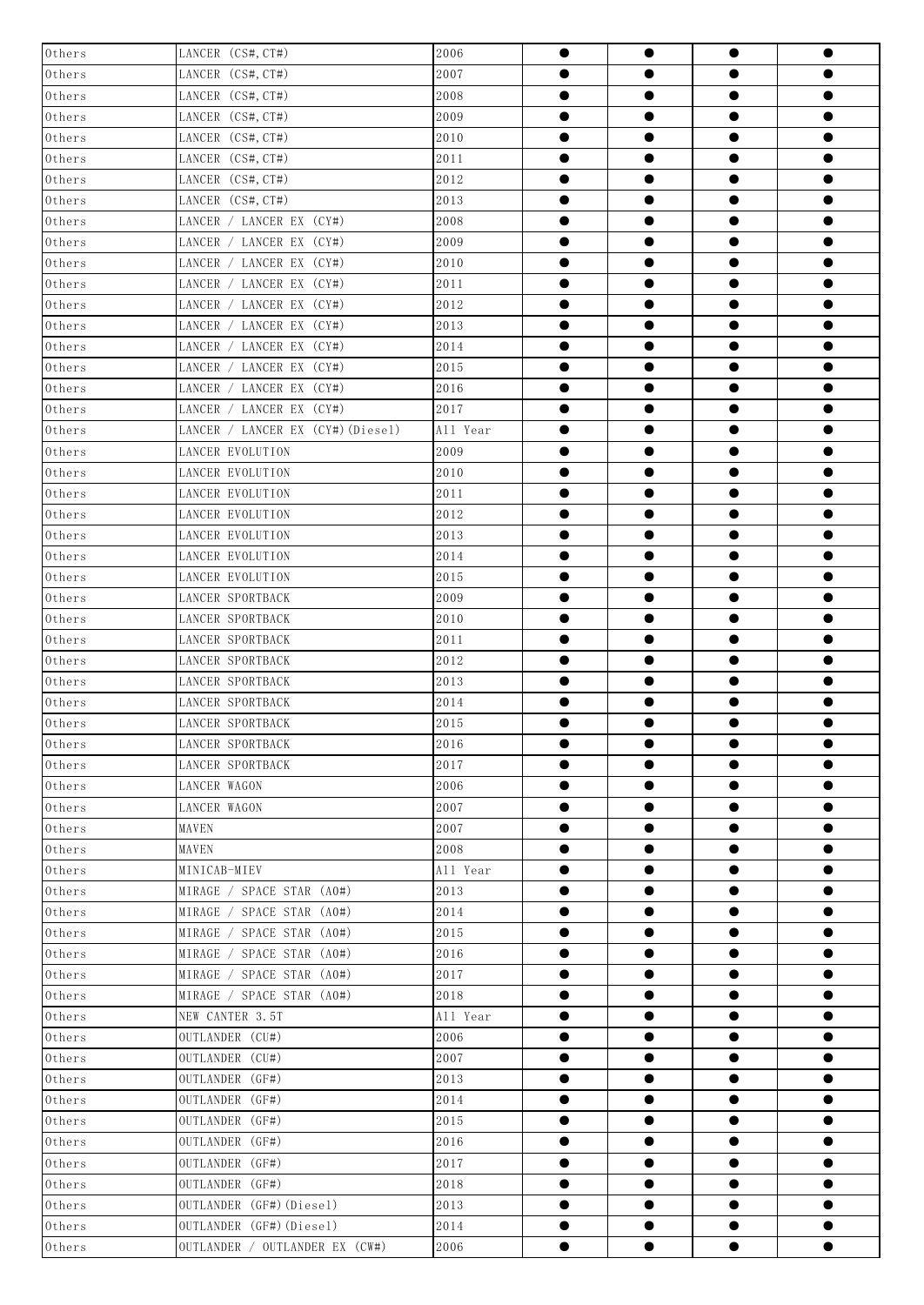| Others                   | OUTLANDER / OUTLANDER EX (CW#)              | 2007 |           | $\bullet$ | $\bullet$ | $\bullet$ |  |
|--------------------------|---------------------------------------------|------|-----------|-----------|-----------|-----------|--|
| Others                   | OUTLANDER / OUTLANDER EX (CW#)              | 2008 | 0         |           |           | $\bullet$ |  |
| $0{\rm\thinspace thers}$ | OUTLANDER / OUTLANDER EX (CW#)              | 2009 | $\bullet$ | $\bullet$ | $\bullet$ | $\bullet$ |  |
| Others                   | OUTLANDER / OUTLANDER EX (CW#)              | 2010 |           | $\bullet$ | $\bullet$ | $\bullet$ |  |
| Others                   | OUTLANDER / OUTLANDER EX (CW#)              | 2011 | $\bullet$ | $\bullet$ | $\bullet$ | $\bullet$ |  |
| Others                   | OUTLANDER / OUTLANDER EX (CW#)              | 2012 | $\bullet$ | $\bullet$ | $\bullet$ | $\bullet$ |  |
| $0{\rm\thinspace thers}$ | OUTLANDER / OUTLANDER EX (CW#)              | 2013 | $\bullet$ | $\bullet$ | $\bullet$ | $\bullet$ |  |
| $0$ there                | OUTLANDER / OUTLANDER EX (CW#)              | 2014 | $\bullet$ | $\bullet$ | $\bullet$ | $\bullet$ |  |
| Others                   | OUTLANDER-PHEV                              | 2014 | $\bullet$ | $\bullet$ | $\bullet$ | $\bullet$ |  |
| Others                   | OUTLANDER-PHEV                              | 2015 |           | $\bullet$ | $\bullet$ | $\bullet$ |  |
| Others                   | OUTLANDER-PHEV                              | 2016 | $\bullet$ | $\bullet$ | $\bullet$ | $\bullet$ |  |
| Others                   | OUTLANDER-PHEV                              | 2017 |           | $\bullet$ | $\bullet$ | $\bullet$ |  |
| Others                   | OUTLANDER-PHEV                              | 2018 | $\bullet$ | $\bullet$ | $\bullet$ | $\bullet$ |  |
| Others                   | PAJERO / MONTERO (V6#, V7#)                 | 2006 | $\bullet$ | $\bullet$ | $\bullet$ | $\bullet$ |  |
| $0$ thers                | PAJERO / MONTERO (V6#, V7#)                 | 2007 | $\bullet$ | $\bullet$ | $\bullet$ | $\bullet$ |  |
| $0$ there                | PAJERO / MONTERO (V6#, V7#)                 | 2008 | $\bullet$ | $\bullet$ | $\bullet$ | $\bullet$ |  |
| Others                   | PAJERO<br>MONTERO (V6#, V7#)                | 2011 | $\bullet$ | $\bullet$ | $\bullet$ | $\bullet$ |  |
| Others                   | PAJERO<br>MONTERO (V6#, V7#)                | 2013 |           | $\bullet$ | $\bullet$ | $\bullet$ |  |
| $0$ thers                | PAJERO<br>MONTERO (V8#, V9#)                | 2007 | $\bullet$ | $\bullet$ | $\bullet$ | $\bullet$ |  |
| Others                   | PAJERO<br>MONTERO (V8#, V9#)                | 2008 |           | $\bullet$ | $\bullet$ | $\bullet$ |  |
| Others                   | MONTERO (V8#, V9#)<br>PAJERO                | 2009 | $\bullet$ | $\bullet$ | $\bullet$ | $\bullet$ |  |
| Others                   | PAJERO<br>MONTERO (V8#, V9#)                | 2010 | $\bullet$ | $\bullet$ | $\bullet$ | $\bullet$ |  |
| $0$ thers                | MONTERO (V8#, V9#)<br>PAJERO                | 2011 | $\bullet$ | $\bullet$ | $\bullet$ | $\bullet$ |  |
| Others                   | PAJERO<br>MONTERO (V8#, V9#)                | 2012 | $\bullet$ | $\bullet$ | $\bullet$ | $\bullet$ |  |
| Others                   | PAJERO<br>MONTERO (V8#, V9#)                | 2013 | $\bullet$ | $\bullet$ | $\bullet$ | $\bullet$ |  |
| Others                   | PAJERO<br>MONTERO (V8#, V9#)                | 2014 |           | $\bullet$ | $\bullet$ | $\bullet$ |  |
| $0$ thers                | PAJERO<br>MONTERO (V8#, V9#)                | 2015 | $\bullet$ | $\bullet$ | $\bullet$ | $\bullet$ |  |
| Others                   | PAJERO<br>MONTERO (V8#, V9#)                | 2016 |           | $\bullet$ | $\bullet$ | $\bullet$ |  |
| Others                   | PAJERO<br>MONTERO (V8#, V9#)                | 2017 | $\bullet$ | $\bullet$ | $\bullet$ | $\bullet$ |  |
| Others                   | PAJERO<br>MONTERO (V8#, V9#)                | 2018 | $\bullet$ | $\bullet$ | $\bullet$ | $\bullet$ |  |
| Others                   | MONTERO (V8#, V9#) (Diesel)<br>PAJERO       | 2007 | $\bullet$ | $\bullet$ | $\bullet$ | $\bullet$ |  |
| Others                   | PAJERO<br>MONTERO (V8#, V9#) (Diesel)       | 2008 | $\bullet$ | $\bullet$ | $\bullet$ | $\bullet$ |  |
| $0{\rm\thinspace thers}$ | PAJERO / MONTERO (V8#, V9#) (Diesel)        | 2009 | $\bullet$ | $\bullet$ | $\bullet$ | $\bullet$ |  |
| Others                   | PAJERO / MONTERO (V8#, V9#) (Diesel)        | 2010 |           |           |           |           |  |
| $0{\rm\thinspace thers}$ | PAJERO /<br>MONTERO (V8#, V9#) (Diesel)     | 2011 | $\bullet$ | $\bullet$ | $\bullet$ | $\bullet$ |  |
| $0{\rm\thinspace thers}$ | PAIERO / MONTERO (V8#, V9#) (Diesel)        | 2012 | $\bullet$ | $\bullet$ | $\bullet$ | $\bullet$ |  |
| Others                   | PAJERO / MONTERO (V8#, V9#) (Diesel)        | 2013 | $\bullet$ | $\bullet$ | $\bullet$ | $\bullet$ |  |
| Others                   | PAJERO / MONTERO (V8#, V9#) (Diesel)        | 2014 | $\bullet$ | $\bullet$ | $\bullet$ | $\bullet$ |  |
| $0{\rm\thinspace thers}$ | PAJERO IO / PAJERO TR4                      | 2006 | $\bullet$ | $\bullet$ | $\bullet$ | $\bullet$ |  |
| Others                   | PAJERO IO / PAJERO TR4                      | 2008 | $\bullet$ | $\bullet$ | $\bullet$ | $\bullet$ |  |
| Others                   | PAJERO IO / PAJERO TR4                      | 2009 | $\bullet$ | $\bullet$ | $\bullet$ | $\bullet$ |  |
| Others                   | PAJERO IO / PAJERO TR4                      | 2010 | $\bullet$ | $\bullet$ | $\bullet$ | $\bullet$ |  |
| $0{\rm\thinspace thers}$ | PAJERO IO / PAJERO TR4                      | 2011 | $\bullet$ | $\bullet$ | $\bullet$ | $\bullet$ |  |
| Others                   | PAJERO IO / PAJERO TR4                      | 2012 | $\bullet$ | $\bullet$ | $\bullet$ | $\bullet$ |  |
| Others                   | PAJERO IO / PAJERO TR4                      | 2013 | $\bullet$ | $\bullet$ | $\bullet$ | $\bullet$ |  |
| Others                   | PAJERO IO / PAJERO TR4                      | 2014 | $\bullet$ | $\bullet$ | $\bullet$ | $\bullet$ |  |
| Others                   | PAJERO SPORT / MONTERO SPORT<br>(K8#, K9#)  | 2006 |           |           | 0         |           |  |
| Others                   | PAJERO SPORT / MONTERO SPORT<br>(K8#, K19#) | 2007 |           |           | ●         | ●         |  |
| Others                   | PAJERO SPORT / MONTERO SPORT<br>(K8#, K9#)  | 2009 |           |           |           |           |  |
| Others                   | PAJERO SPORT / MONTERO SPORT<br>(K8#, K9#)  | 2010 |           |           |           |           |  |
| Others                   | PAJERO SPORT / MONTERO SPORT<br>(K8#, K9#)  | 2011 |           |           |           |           |  |
| Others                   | PAJERO SPORT / MONTERO SPORT<br>(KR#, KS#)  | 2016 |           |           |           |           |  |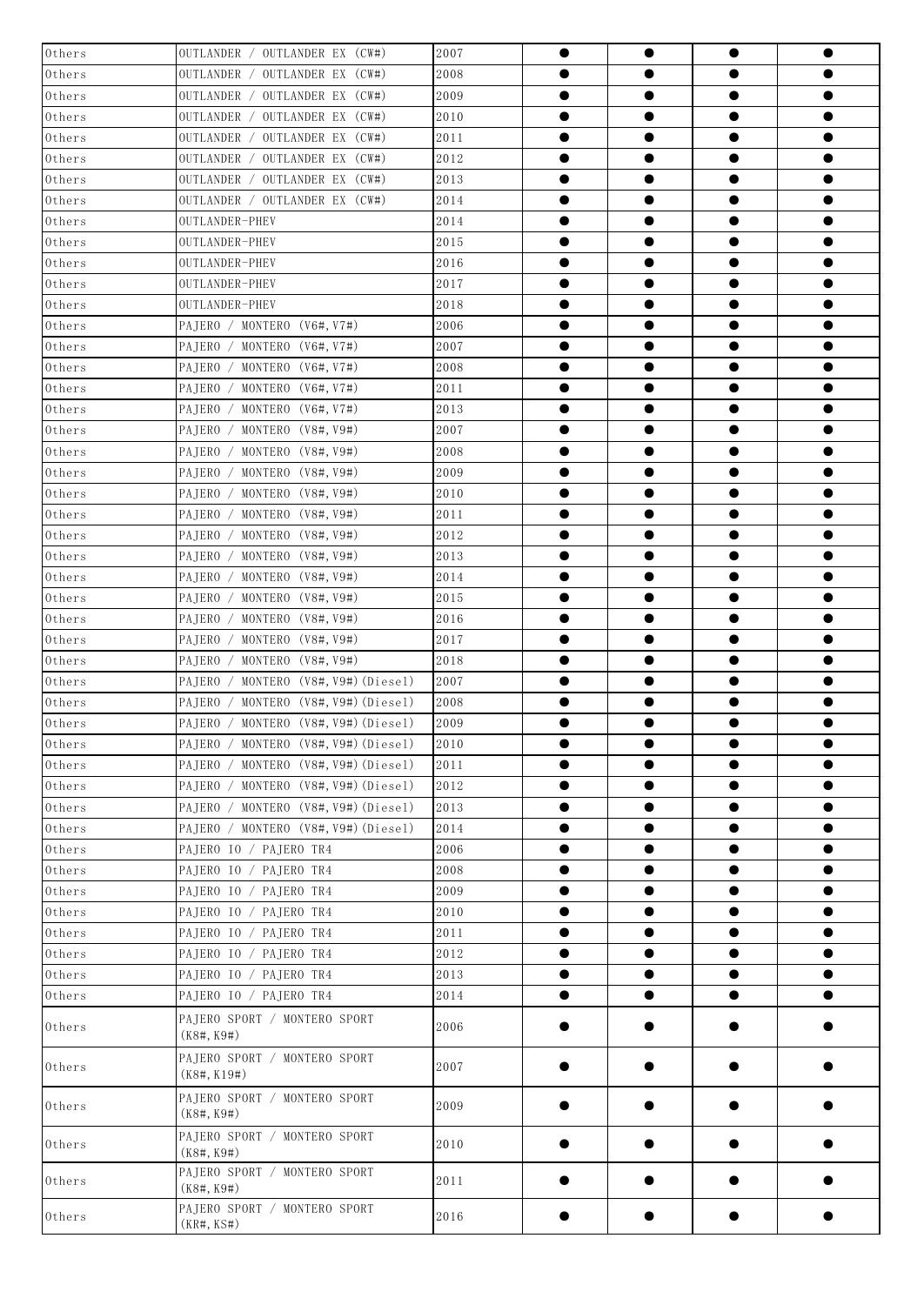| Others    | PAJERO SPORT / MONTERO SPORT<br>(KR#, KS#)                                     | 2017 |   |   |           |           |
|-----------|--------------------------------------------------------------------------------|------|---|---|-----------|-----------|
| Others    | PAJERO SPORT / MONTERO SPORT<br>(KR#, KS#)                                     | 2018 |   |   |           |           |
| Others    | PAJERO SPORT / MONTERO SPORT<br>$(KR#, KS#)$ (Diesel)                          | 2016 |   |   |           |           |
| Others    | PAJERO SPORT / MONTERO SPORT<br>$(KR#, KS#)$ (Diesel)                          | 2017 |   |   |           |           |
| Others    | PAJERO SPORT / MONTERO SPORT<br>$(KR#, KS#)$ (Diesel)                          | 2018 |   |   |           |           |
| Others    | PAJERO SPORT / NATIVA / MONTERO<br>SPORT / CHALLENGER (KG#, KH#)               | 2009 |   |   |           |           |
| Others    | PAJERO SPORT / NATIVA / MONTERO<br>SPORT / CHALLENGER (KG#, KH#)               | 2010 |   |   |           |           |
| Others    | PAJERO SPORT / NATIVA / MONTERO<br>SPORT / CHALLENGER (KG#, KH#)               | 2011 |   |   |           |           |
| Others    | PAJERO SPORT / NATIVA / MONTERO<br>SPORT / CHALLENGER (KG#, KH#)               | 2012 |   |   |           |           |
| Others    | PAJERO SPORT / NATIVA / MONTERO<br>SPORT / CHALLENGER (KG#, KH#)               | 2013 |   |   |           |           |
| Others    | PAJERO SPORT / NATIVA / MONTERO<br>SPORT / CHALLENGER (KG#, KH#)               | 2014 |   |   |           |           |
| Others    | PAJERO SPORT / NATIVA / MONTERO<br>SPORT / CHALLENGER (KG#, KH#)               | 2015 |   |   |           |           |
| Others    | PAJERO SPORT / NATIVA / MONTERO<br>SPORT / CHALLENGER (KG#, KH#)               | 2016 |   |   |           |           |
| Others    | PAJERO SPORT / NATIVA / MONTERO<br>SPORT / CHALLENGER (KG#, KH#)               | 2017 |   |   |           |           |
| Others    | PAJERO SPORT / NATIVA / MONTERO<br>SPORT / CHALLENGER (KG#, KH#) (Diesel)      | 2009 |   |   |           |           |
| Others    | PAJERO SPORT / NATIVA / MONTERO<br>SPORT / CHALLENGER (KG#, KH#) (Diesel)      | 2010 |   |   |           |           |
| Others    | PAJERO SPORT / NATIVA / MONTERO<br>SPORT / CHALLENGER (KG#, KH#) (Diesel)      | 2011 |   |   |           |           |
| Others    | PAJERO SPORT / NATIVA / MONTERO<br>SPORT / CHALLENGER (KG#, KH#) (Diesel) 2012 |      |   |   |           |           |
| Others    | PAJERO SPORT / NATIVA / MONTERO<br>SPORT / CHALLENGER (KG#, KH#) (Diesel)      | 2013 |   |   |           | ●         |
| Others    | PAJERO SPORT / NATIVA / MONTERO<br>SPORT / CHALLENGER (KG#, KH#) (Diesel)      | 2014 |   |   |           |           |
| Others    | TRITON / L200 / STRADA<br>(KA#, KB#, KC#, KD#)                                 | 2006 |   |   | $\bullet$ | $\bullet$ |
| Others    | TRITON / L200 / STRADA<br>(KA#, KB#, KC#, KD#)                                 | 2007 |   | ● | $\bullet$ | $\bullet$ |
| Others    | TRITON / L200 / STRADA<br>$(KA\#$ , $KB\#$ , $KC\#$ , $KD\#$ )                 | 2008 |   |   | $\bullet$ | $\bullet$ |
| Others    | TRITON / L200 / STRADA<br>$(KA\#$ , $KB\#$ , $KC\#$ , $KD\#$ )                 | 2009 |   |   |           |           |
| Others    | TRITON / L200 / STRADA<br>$(KA\#$ , $KB\#$ , $KC\#$ , $KD\#$ )                 | 2010 |   |   | $\bullet$ |           |
| Others    | TRITON / L200 / STRADA<br>$(KA\#$ , $KB\#$ , $KC\#$ , $KD\#$ )                 | 2011 |   | ● | $\bullet$ | $\bullet$ |
| Others    | TRITON / L200 / STRADA<br>$(KA\#$ , $KB\#$ , $KC\#$ , $KD\#$ )                 | 2012 | ● | ● | $\bullet$ | $\bullet$ |
| $0$ thers | TRITON / L200 / STRADA<br>$(KA\#$ , $KB\#$ , $KC\#$ , $KD\#$ )                 | 2013 |   |   | $\bullet$ | 0         |
| Others    | TRITON / L200 / STRADA<br>$(KA\#$ , $KB\#$ , $KC\#$ , $KD\#$ )                 | 2014 |   |   | $\bullet$ |           |
| $0$ thers | TRITON / L200 / STRADA<br>(KA#, KB#, KC#, KD#)                                 | 2015 |   |   | $\bullet$ | $\bullet$ |
| Others    | TRITON / L200 / STRADA<br>$(KA#, KB#, KC#, KD#)$ (Diesel)                      | 2006 |   |   |           |           |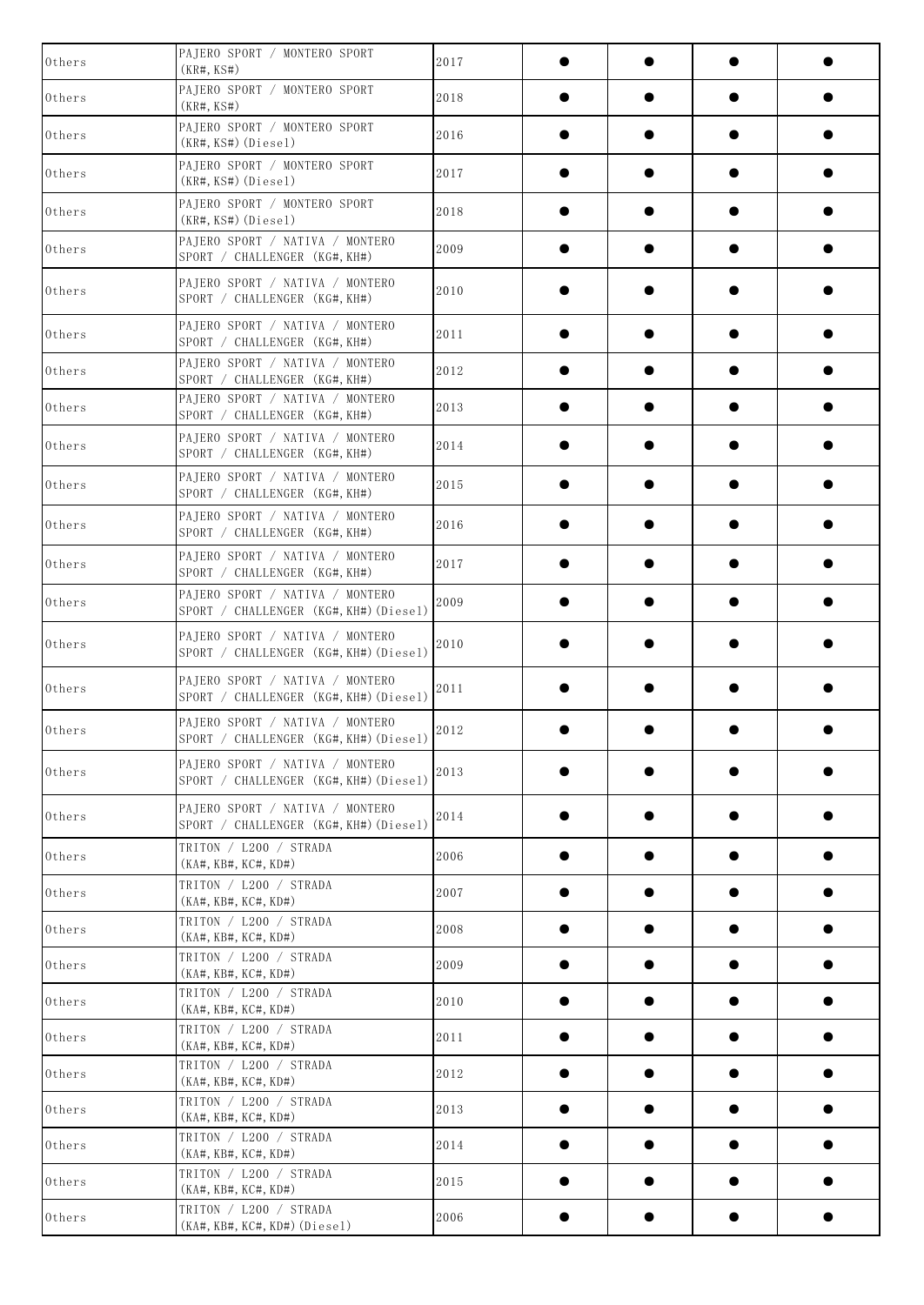| Others                   | TRITON / L200 / STRADA<br>$(KA#, KB#, KC#, KD#)$ (Diesel) | 2007     |           |           |           |           |
|--------------------------|-----------------------------------------------------------|----------|-----------|-----------|-----------|-----------|
| $0$ thers                | TRITON / L200 / STRADA<br>$(KA#, KB#, KC#, KD#)$ (Diesel) | 2008     |           |           | $\bullet$ |           |
| Others                   | TRITON / L200 / STRADA<br>$(KA#, KB#, KC#, KD#)$ (Diesel) | 2009     | $\bullet$ |           | $\bullet$ |           |
| Others                   | TRITON / L200 / STRADA<br>$(KA#, KB#, KC#, KD#)$ (Diesel) | 2010     | $\bullet$ |           | $\bullet$ |           |
| Others                   | TRITON / L200 / STRADA<br>$(KA#, KB#, KC#, KD#)$ (Diesel) | 2011     | ●         |           | $\bullet$ |           |
| Others                   | TRITON / L200 / STRADA<br>$(KA#, KB#, KC#, KD#)$ (Diesel) | 2012     |           |           | $\bullet$ | $\bullet$ |
| Others                   | TRITON / L200 / STRADA<br>$(KA#, KB#, KC#, KD#)$ (Diesel) | 2013     |           |           | ●         |           |
| Others                   | TRITON / L200 / STRADA<br>$(KA#, KB#, KC#, KD#)$ (Diesel) | 2014     |           |           |           |           |
| Others                   | TRITON / L200 / STRADA<br>$(KA#, KB#, KC#, KD#)$ (Diesel) | 2015     |           |           | ●         |           |
| Others                   | TRITON / L200 / STRADA<br>KJ#, KK#, KL#, KP#)             | 2015     | ●         |           | $\bullet$ | $\bullet$ |
| Others                   | TRITON / L200 / STRADA<br>KJ#, KK#, KL#, KP#)             | 2016     | $\bullet$ |           | $\bullet$ | ●         |
| Others                   | TRITON / L200 / STRADA<br>KJ#, KK#, KL#, KP#)             | 2017     | $\bullet$ |           | $\bullet$ |           |
| Others                   | TRITON / L200 / STRADA<br>KJ#, KK#, KL#, KP#)             | 2018     | $\bullet$ |           | $\bullet$ | $\bullet$ |
| Others                   | TRITON / L200 / STRADA<br>$(KJ#, KK#, KL#, KP#)$ (Diesel) | 2015     |           |           | $\bullet$ | $\bullet$ |
| $0$ thers                | TRITON / L200 / STRADA<br>$(KJ#, KK#, KL#, KP#)$ (Diesel) | 2016     |           |           |           |           |
| Others                   | TRITON / L200 / STRADA<br>$(KJ#, KK#, KL#, KP#)$ (Diesel) | 2017     |           |           |           |           |
| Others                   | TRITON / L200 / STRADA<br>$(KJ#, KK#, KL#, KP#)$ (Diesel) | 2018     |           |           |           |           |
| $0$ thers                | XPANDER                                                   | 2018     | $\bullet$ | $\bullet$ | $\bullet$ | $\bullet$ |
| Others                   | <b>XPANDER</b>                                            | 2019     | $\bullet$ | $\bullet$ | $\bullet$ | $\bullet$ |
| $0{\rm\thinspace thers}$ | ZINGER / FUZION                                           | 2006     | $\bullet$ |           | $\bullet$ | $\bullet$ |
| Others                   | ZINGER / FUZION                                           | 2007     | ●         |           | $\bullet$ | $\bullet$ |
| Others                   | ZINGER / FUZION                                           | 2008     | $\bullet$ | $\bullet$ | $\bullet$ | $\bullet$ |
| $0{\rm\thinspace thers}$ | ZINGER / FUZION                                           | 2009     | $\bullet$ | $\bullet$ | $\bullet$ | $\bullet$ |
| Others                   | ZINGER / FUZION                                           | 2010     |           | $\bullet$ | $\bullet$ | $\bullet$ |
| $0$ thers                | ZINGER / FUZION                                           | 2011     | $\bullet$ | $\bullet$ | $\bullet$ | $\bullet$ |
| Others                   | ZINGER / FUZION                                           | 2012     | $\bullet$ | $\bullet$ | $\bullet$ | $\bullet$ |
| $0{\rm\thinspace thers}$ | ZINGER / FUZION                                           | 2014     | $\bullet$ | $\bullet$ | $\bullet$ | $\bullet$ |
| Others                   | ZINGER / FUZION                                           | 2015     | ●         | $\bullet$ | $\bullet$ | $\bullet$ |
| Others                   | ZINGER / FUZION (Diesel)                                  | All Year | $\bullet$ | $\bullet$ | $\bullet$ | $\bullet$ |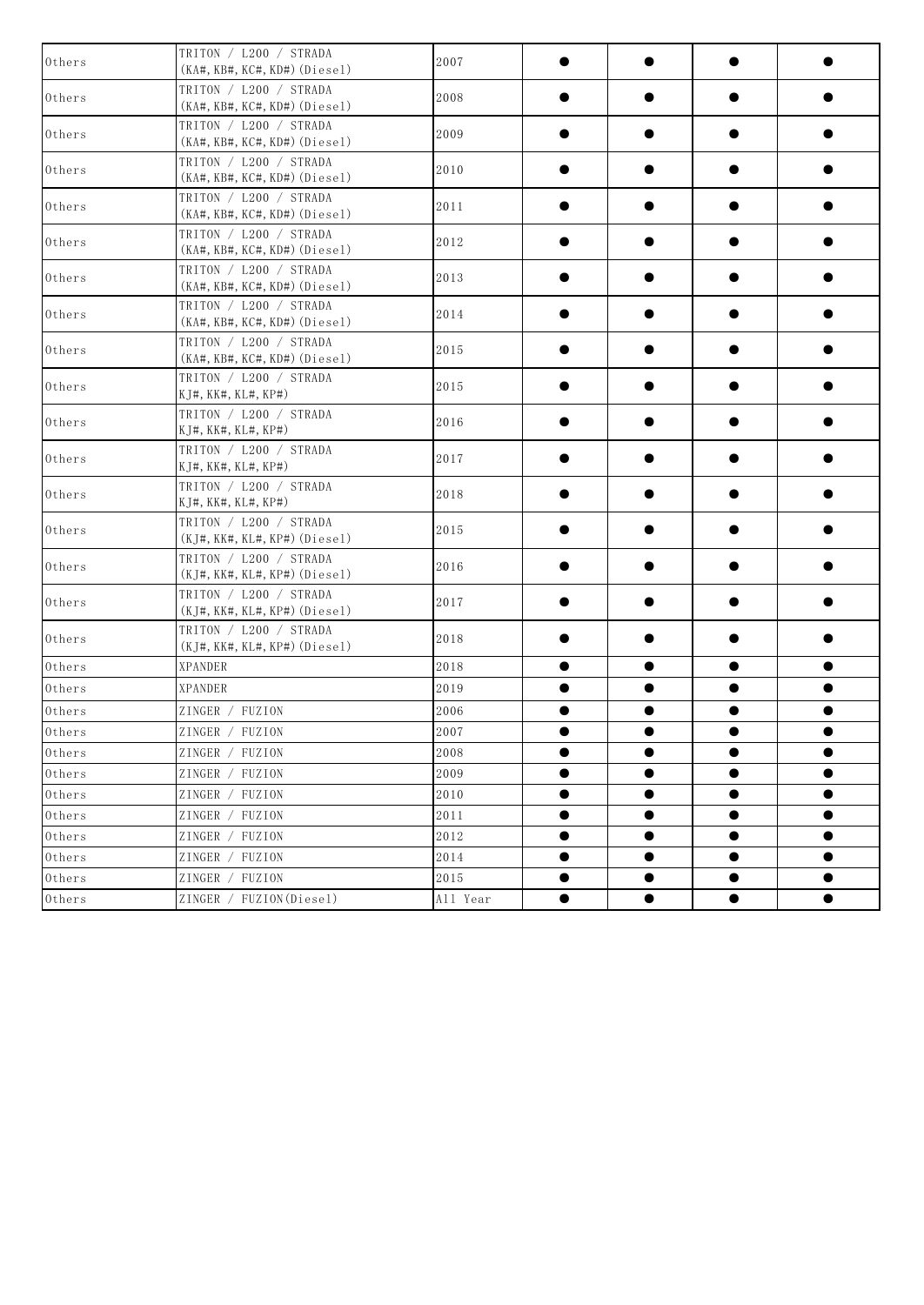### $M_{\rm H}$  , the function  $M_{\rm H}$  is the function  $L_{\rm H}$  reference only  $\mu$  reference only  $\mu$ iCarsoft France - Compatibilité Mitsubishi - Batterie

#### e This function is the function is the function  $\mathbf{x} \cdot \mathbf{P}$  and  $\hat{\mathbf{a}}$  from  $\mathbf{p}$  $\alpha$  : N'est nas comnatible.  $\triangle$   $\cdot$  Nouvallo co ▲ This function isthe new feature in this version. ● : Compatible ※ : Peut être compatible en fonction de l'état du véhicule ○ : N'est pas compatible ▲ : Nouvelle compatibilité sur ce modèle

| District         | Model             | <b>BMS</b> |
|------------------|-------------------|------------|
| Japan            | I-miev            |            |
| Japan            | Minicab-miev      |            |
| Japan            | Outlander-phev    |            |
| Europe           | I-miev            |            |
| Europe           | Minicab-miev      |            |
| North of America | I-miev            |            |
| Australia        | I-miev            |            |
| Australia        | Minicab-miev      |            |
| Others           | I-miev            |            |
| Others           | Minicab-miev      |            |
| Others           | $0$ utlander-phev |            |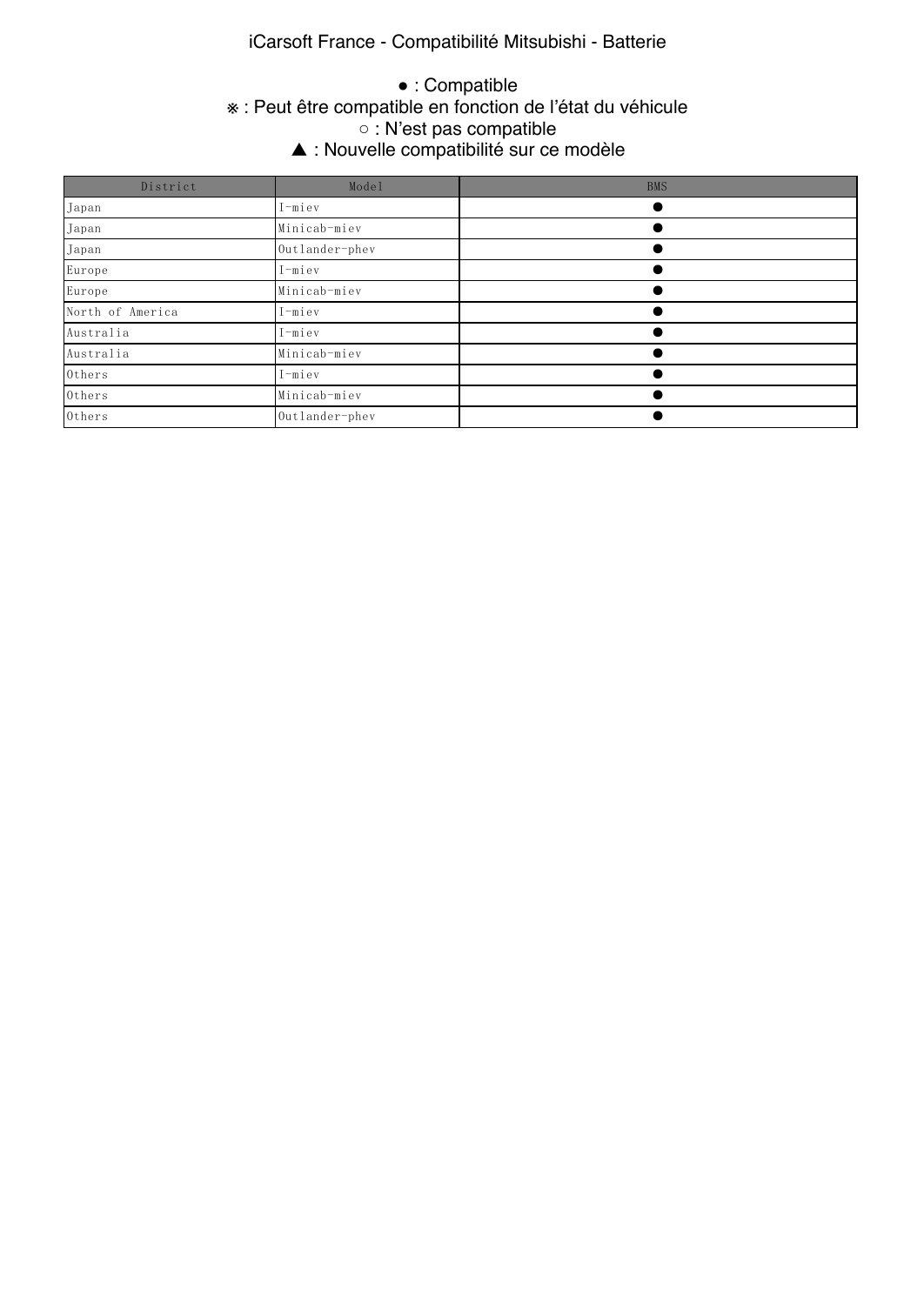### $M_{\rm H}$  ,  $M_{\rm H}$  ,  $M_{\rm H}$  ,  $M_{\rm H}$  reference only),  $M_{\rm H}$  reference only  $M_{\rm H}$ iCarsoft France - Compatibilité Mitsubishi - ABS

### ● : Compatible

e This function is the function is the function  $\mathbf{w} \cdot \mathbf{P}$  and  $\mathbf{\hat{a}}$  from  $\mathbf{p}$ ※ : Peut être compatible en fonction de l'état du véhicule

#### $\alpha \cdot N'$  actual compatible. ○ : N'est pas compatible

 $\Delta \cdot$ Nouvollo  $\mathcal{A} = \{ \mathcal{A} \mid \mathcal{A} \in \mathcal{A} \mid \mathcal{A} \neq \emptyset \}$  is the new feature in this version. ▲ : Nouvelle compatibilité sur ce modèle

| District                 | Model                        | <b>BLD</b> |
|--------------------------|------------------------------|------------|
| Japan                    | COLT                         |            |
| Japan                    | DELICA D:5                   |            |
| Japan                    | EK-SPACE                     |            |
| Japan                    | EK-WAGON (B11W)              | 0          |
| Japan                    | GALANT FORTIS                | $\bullet$  |
| Japan                    | GALANT FORTIS SPORTBACK      |            |
| Japan                    | <b>LANCER EVOLUTION</b>      |            |
| Japan                    | OUTLANDER (CW#)              |            |
| Japan                    | OUTLANDER (GF#)              | 0          |
| Japan                    | OUTLANDER-PHEV               |            |
| Europe                   | ASX                          |            |
| Europe                   | ATTRAGE                      | 0          |
| Europe                   | COLT CZC                     | $\bullet$  |
| Europe                   | COLT, COLT CZ3 / CZT         |            |
| Europe                   | I-MIEV                       |            |
| Europe                   | LANCER (CY#)                 |            |
| Europe                   | <b>LANCER EVOLUTION</b>      | 0          |
| Europe                   | LANCER SPORTBACK             |            |
| Europe                   | OUTLANDER (CW#)              |            |
| Europe                   | OUTLANDER (GF#)              |            |
| Europe                   | OUTLANDER-PHEV               | $\bullet$  |
| Europe                   | SPACE STAR                   |            |
| North of America         | I-MIEV                       |            |
| North of America         | LANCER (CY#)                 |            |
| North of America         | LANCER EVOLUTION             | ●          |
| North of America         | LANCER SPORTBACK (CX#)       |            |
| North of America         | MIRAGE                       |            |
| North of America         | OUTLANDER (CW#)              |            |
| North of America         | OUTLANDER (GF#)              | ●          |
| North of America         | OUTLANDER SPORT / RVR        |            |
| Australia                | ASX                          |            |
| Australia                | COLT                         |            |
| Australia                | COLT CABRIOLET               |            |
| Australia                | $I-MIEV$                     |            |
| Australia                | LANCER                       |            |
| Australia                | LANCER EVOLUTION             |            |
| Australia                | LANCER SPORTBACK             | ●          |
| Australia                | MIRAGE (A0#)                 |            |
| Australia                | MIRAGE (A1#)                 | 0          |
| Australia                | OUTLANDER (CW#)              |            |
| Australia                | OUTLANDER (GF#)              | ●          |
| Australia                | OUTLANDER-PHEV               |            |
| Others                   | ASX / OUTLANDER SPORT / RVR  |            |
| Others                   | ATTRAGE / MIRAGE G4 / MIRAGE |            |
| $0{\rm\thinspace thers}$ | COLT CABRIOLET               |            |
| $0$ thers                | COLT/COLT PLUS               |            |
| $0$ thers                | DELICA D:5                   |            |
| Others                   | I-MIEV                       |            |
| $0$ thers                | LANCER / LANCER EX (CY#)     | ●          |
| Others                   | LANCER EVOLUTION             | ●          |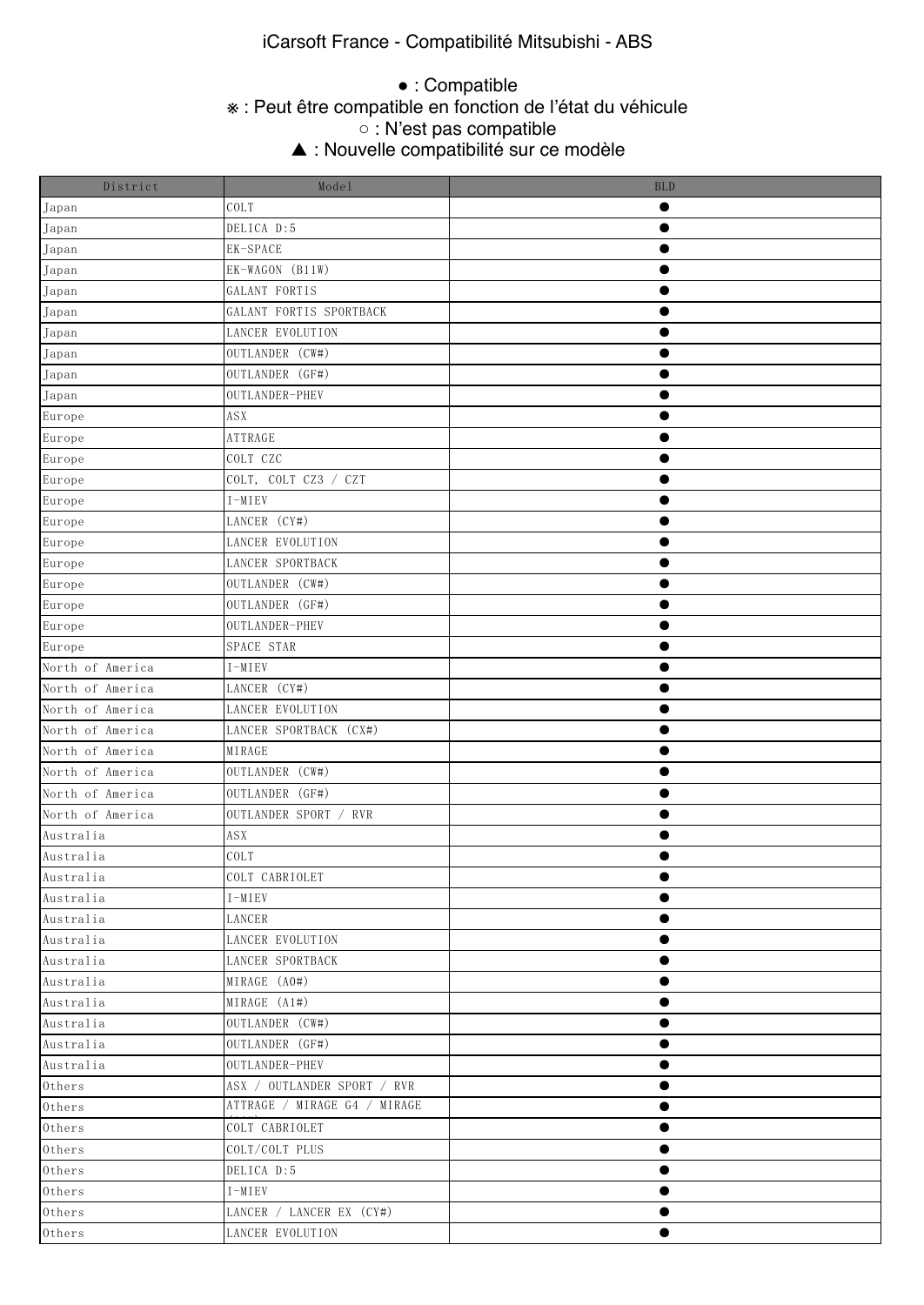| Others | LANCER SPORTBACK               |  |
|--------|--------------------------------|--|
| Others | MIRAGE / SPACE STAR (A0#)      |  |
| Others | OUTLANDER / OUTLANDER EX (CW#) |  |
| Others | OUTLANDER (GF#)                |  |
| Others | OUTLANDER-PHEV                 |  |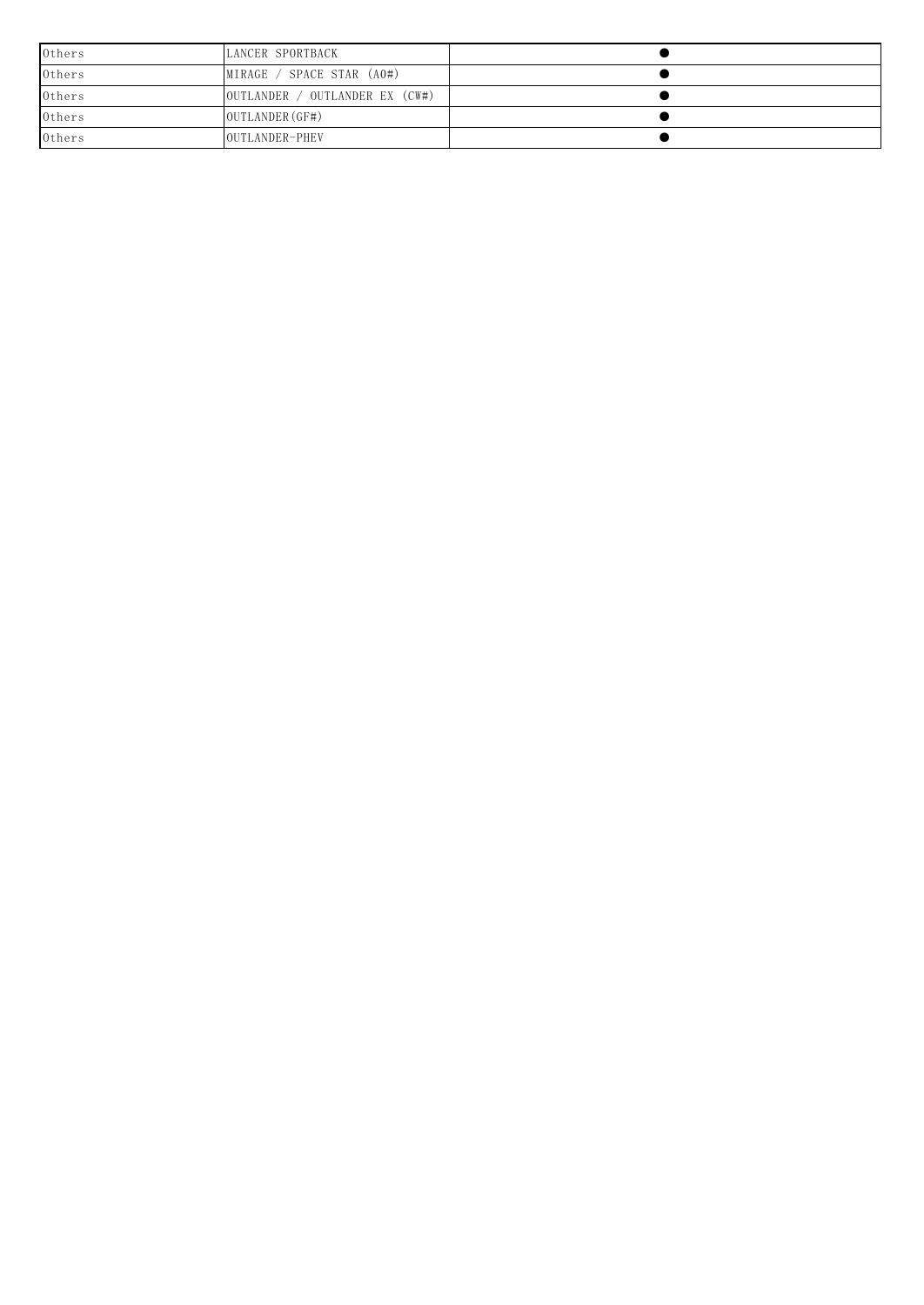### iCarsoft France - Compatibilité Mitsubishi - FAP

### e This function is the function in the function  $\mathbf{x} \cdot \mathbf{P}$  and  $\hat{\mathbf{r}}$  function  $\mathbf{r}$  $\alpha \cdot N'$ est nas comnatible.  $\blacktriangle$  · Nouvalle c ● : Compatible ※ : Peut être compatible en fonction de l'état du véhicule ○ : N'est pas compatible

| ▲ : Nouvelle compatibilité sur ce modèle |
|------------------------------------------|
|                                          |

| District         | Model                                                          | <b>DPF</b> |
|------------------|----------------------------------------------------------------|------------|
| Japan            | DELICA D:5                                                     |            |
| Japan            | GRANDIS                                                        |            |
| Japan            | OUTLANDER (CW#)                                                |            |
| Japan            | PAJERO (V8#, V9#)                                              |            |
| Europe           | ASX                                                            |            |
| Europe           | GRANDIS                                                        |            |
| Europe           | L200 (KA#, KB#)                                                |            |
| Europe           | LANCER (CY#)                                                   |            |
| Europe           | LANCER SPORTBACK                                               |            |
| Europe           | OUTLANDER (CW#)                                                |            |
| Europe           | OUTLANDER (GF#)                                                |            |
| Europe           | PAJERO / MONTERO (V8#, V9#)                                    |            |
| North of America | DELICA D:5                                                     |            |
| North of America | OUTLANDER (CW#)                                                |            |
| Australia        | ASX                                                            |            |
| Australia        | GRANDIS                                                        |            |
| Australia        | OUTLANDER (CW#)                                                |            |
| Australia        | OUTLANDER (GF#)                                                |            |
| Australia        | PAJERO (V8#, V9#)                                              |            |
| Others           | ASX                                                            |            |
| Others           | DELICA D:5                                                     |            |
| Others           | GRANDIS                                                        |            |
| Others           | OUTLANDER (GF#)                                                |            |
| Others           | OUTLANDER SPORT / RVR                                          |            |
| Others           | PAJERO / MONTERO (V8#, V9#)                                    |            |
| $0$ thers        | TRITON / L200 / STRADA<br>$(KA\#$ , $KB\#$ , $KC\#$ , $KD\#$ ) |            |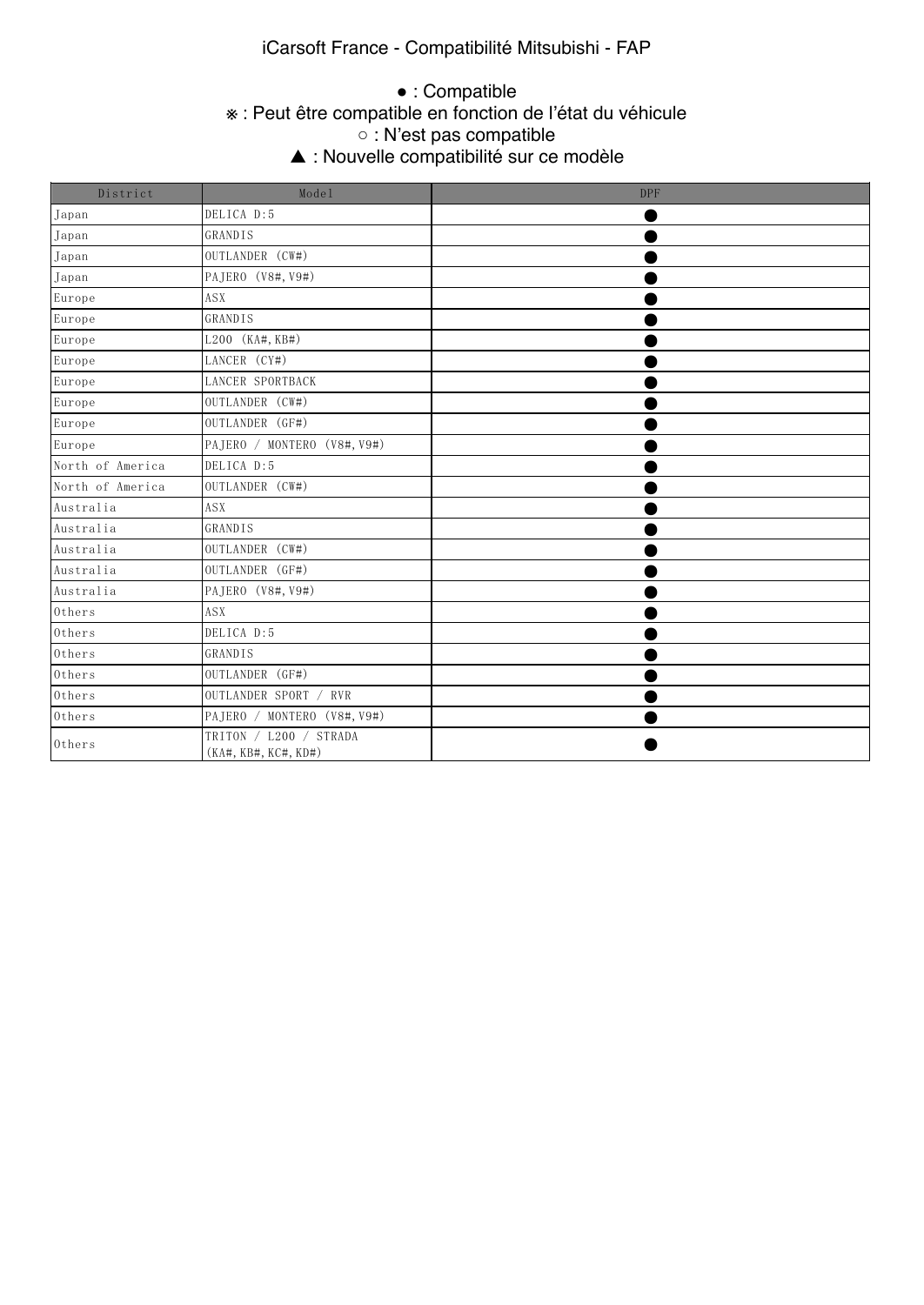### iCarsoft France - Compatibilité Mitsubishi - ETC

### e This function is the function is the function  $\mathbf{x}_i \cdot \mathbf{P}$  and  $\hat{\mathbf{r}}$  function  $\mathbf{r}_i$  $\circ$  : N'est pas compatible.  $\circ$ ● : Compatible ※ : Peut être compatible en fonction de l'état du véhicule

 $\triangle$   $\cdot$  Nouvallo co ▲ : Nouvelle compatibilité sur ce modèle

| District         | Model                              | <b>ETC</b> |
|------------------|------------------------------------|------------|
| Japan            | DELICA D:5                         |            |
| Japan            | EK-SPACE                           |            |
| Japan            | EK-WAGON (B11W)                    |            |
| Japan            | GALANT FORTIS                      |            |
| Japan            | GALANT FORTIS SPORTBACK            |            |
| Japan            |                                    |            |
| Japan            | LANCER EVOLUTION                   |            |
| Japan            | MIRAGE                             |            |
| Japan            | OUTLANDER (CW#)                    |            |
| Japan            | OUTLANDER (GF#)                    |            |
| Japan            | OUTLANDER-PHEV                     |            |
| Japan            | PAJERO (V8#, V9#)                  |            |
| Japan            | RVR                                |            |
| Japan            | TRITON                             |            |
| Europe           | ASX                                |            |
| Europe           | ATTRAGE                            |            |
| Europe           | GALANT                             |            |
|                  |                                    |            |
| Europe           | LANCER (CY#)                       |            |
| Europe           |                                    |            |
| Europe           | LANCER EVOLUTION                   |            |
| Europe           | LANCER SPORTBACK                   |            |
| Europe           | OUTLANDER (CW#)                    |            |
| Europe           | OUTLANDER (GF#)                    |            |
| Europe           | OUTLANDER-PHEV                     |            |
| Europe           | PAJERO / MONTERO (V8#, V9#)        |            |
| Europe           | PAJERO SPORT / MONTERO SPORT (KH#) |            |
| Europe           | SPACE STAR                         |            |
| North of America | <b>ECLIPSE</b>                     |            |
| North of America | ECLIPSE SPYDER                     |            |
| North of America | ENDEAVOR                           |            |
| North of America | GALANT                             |            |
| North of America | LANCER (CY#)                       |            |
| North of America | LANCER EVOLUTION                   |            |
| North of America | LANCER SPORTBACK (CX#)             |            |
| North of America | MIRAGE                             |            |
| North of America | OUTLANDER (CW#)                    |            |
| North of America | OUTLANDER (GF#)                    |            |
| North of America | OUTLANDER SPORT / RVR              |            |
| Australia        | 380                                |            |
| Australia        | ${\rm ASX}$                        |            |
| Australia        | LANCER                             |            |
| Australia        | LANCER EVOLUTION                   |            |
| Australia        | LANCER SPORTBACK                   |            |
| Australia        | MIRAGE (A0#)                       |            |
| Australia        | MIRAGE (A1#)                       |            |
| Australia        | OUTLANDER (CW#)                    |            |
| Australia        | OUTLANDER (GF#)                    |            |
| Australia        | OUTLANDER-PHEV                     |            |
| Australia        | PAJERO (V8#, V9#)                  |            |
| Australia        | TRITON (KA#, KB#)                  |            |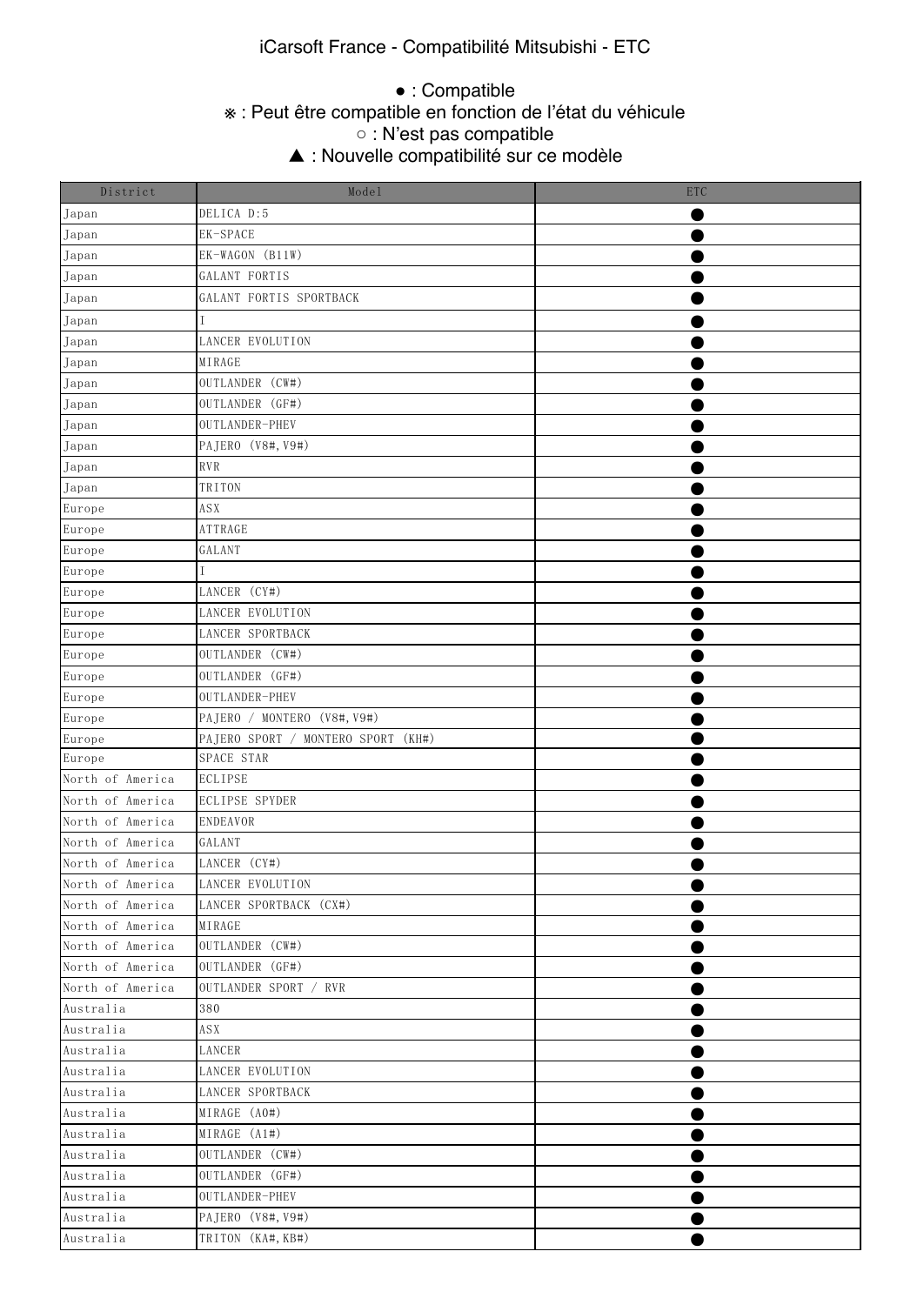| Others | 380                                                              |  |
|--------|------------------------------------------------------------------|--|
| Others | ASX / OUTLANDER SPORT / RVR                                      |  |
| Others | ATTRAGE / MIRAGE G4 / MIRAGE (A1#)                               |  |
| Others | DELICA D:5                                                       |  |
| Others | <b>ECLIPSE</b>                                                   |  |
| Others | GALANT (DJ#, DL#, DM#)                                           |  |
| Others |                                                                  |  |
| Others | LANCER / LANCER EX (CY#)                                         |  |
| Others | LANCER EVOLUTION                                                 |  |
| Others | LANCER SPORTBACK                                                 |  |
| Others | MIRAGE / SPACE STAR (AO#)                                        |  |
| Others | OUTLANDER / OUTLANDER EX (CW#)                                   |  |
| Others | OUTLANDER (GF#)                                                  |  |
| Others | PAJERO / MONTERO (V8#, V9#)                                      |  |
| Others | PAJERO SPORT / NATIVA / MONTERO SPORT /<br>CHALLENGER (KG#, KH#) |  |
| Others | TRITON / $L200$ / STRADA (KA#, KB#, KC#, KD#)                    |  |
| Others | ZINGER / FUZION                                                  |  |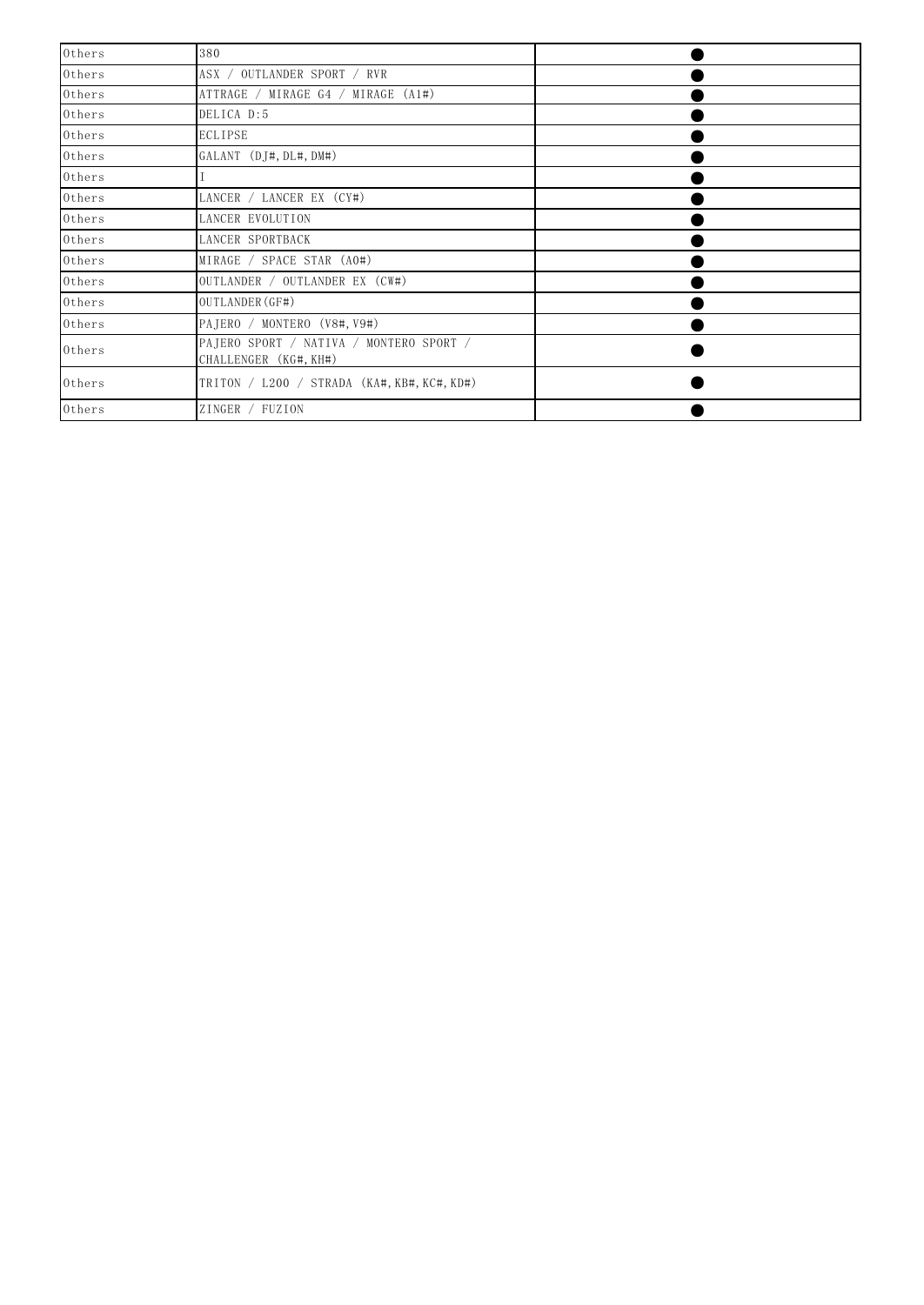### iCarsoft France - Compatibilité Mitsubishi - Injecteurs

### ※ : Peut être compatible en fonction de l'état du véhicule  $\circ$  : N'est pas compatible.  $\circ$ ● : Compatible

△ : Nouvelle compatibilité sur ce modèle

 $\mathcal{F}_{\mathcal{A}}$  this function is the new feature in this version.

| District         | Model                                                            | INJ |
|------------------|------------------------------------------------------------------|-----|
| <b>JAPAN</b>     | DELICA D:5                                                       |     |
| JAPAN            | PAJERO (V8#, V9#)                                                |     |
| Europe           | ASX.                                                             |     |
| Europe           | COLT, COLT CZ3 / CZT                                             |     |
| Europe           | L200 (KA#, KB#)                                                  |     |
| Europe           | LANCER (CY#)                                                     |     |
| Europe           | LANCER SPORTBACK                                                 |     |
| Europe           | OUTLANDER (CW#)                                                  |     |
| Europe           | OUTLANDER (GF#)                                                  |     |
| Europe           | PAJERO / MONTERO (V8#, V9#)                                      |     |
| Europe           | PAIERO SPORT / MONTERO SPORT (KH#)                               |     |
| North of America | <b>ASX</b>                                                       |     |
| North of America | CHALLENGER (KG#, KH#)                                            |     |
| North of America | OUTLANDER (GF#)                                                  |     |
| North of America | PAJERO (V8#, V9#)                                                |     |
| North of America | TRITON (KA#, KB#)                                                |     |
| Others           | ASX / OUTLANDER SPORT / RVR                                      |     |
| Others           | OUTLANDER (GF#)                                                  |     |
| Others           | PAJERO / MONTERO (V8#, V9#)                                      |     |
| Others           | PAJERO SPORT / NATIVA / MONTERO SPORT /<br>CHALLENGER (KG#, KH#) |     |
| Others           | TRITON / L200 / STRADA                                           |     |
| Others           | ZINGER / FUZION                                                  |     |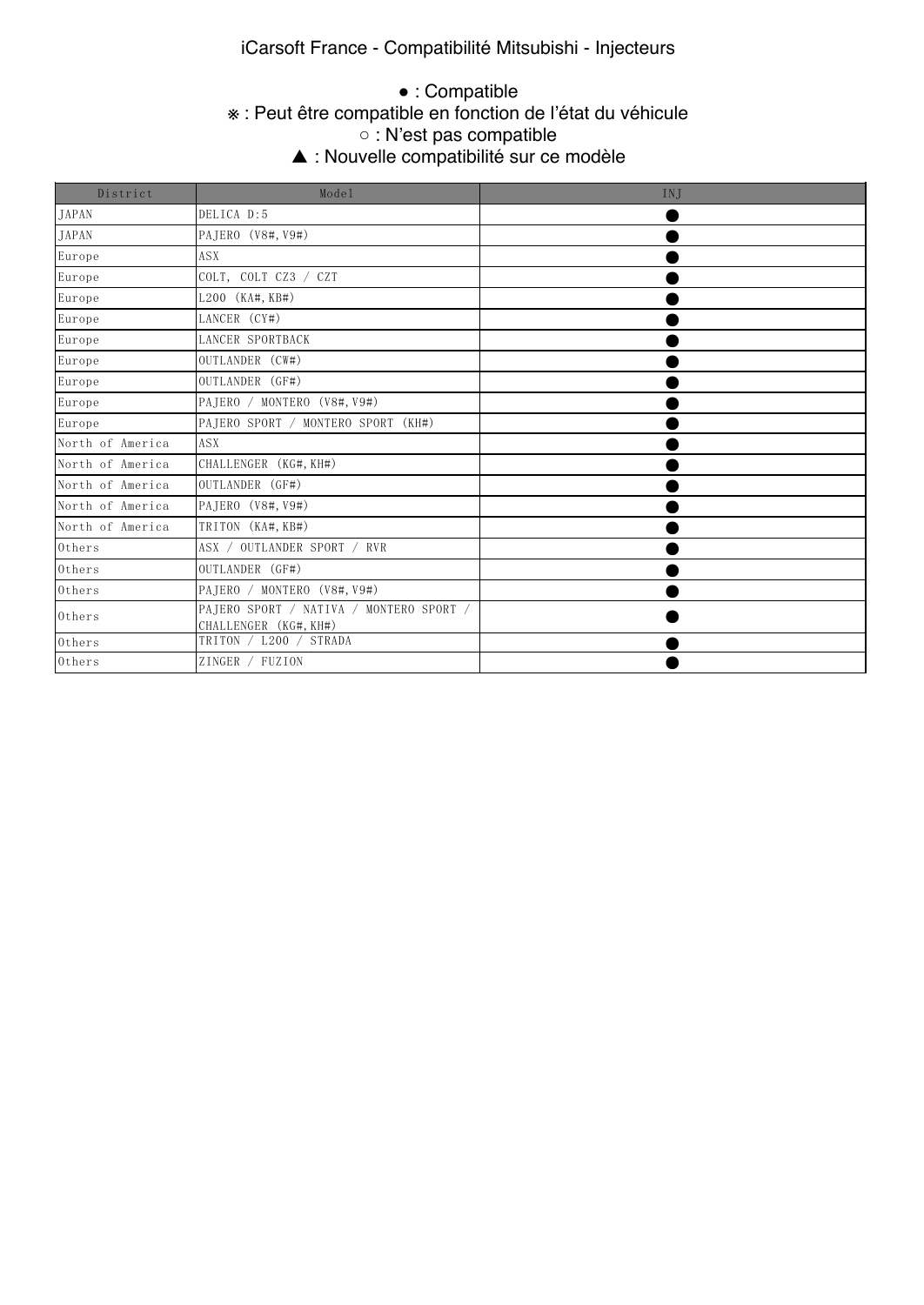● : Compatible

#### e This function is supported. The function  $\mathbf{x}_i \cdot \mathbf{P}$  and  $\hat{\mathbf{a}}$  from  $\mathbf{p}$ ※ : Peut être compatible en fonction de l'état du véhicule

 $\circ$  : N'est pas compatible.

▲ : Nouvelle compatibilité sur ce modèle  $\mathcal{F}_{\mathcal{A}}$  this function is the new feature in this version.

| District                 | Model                       | 0IL |
|--------------------------|-----------------------------|-----|
| Japan                    | DELICA D:5                  |     |
| Japan                    | EK-WAGON (B11W)             |     |
| Japan                    | GALANT FORTIS               |     |
| Japan                    | GALANT FORTIS SPORTBACK     |     |
| Japan                    |                             |     |
| Japan                    | $I-MIEV$                    |     |
| Japan                    | LANCER EVOLUTION            |     |
| Japan                    | MINICAB-MIEV                |     |
| Japan                    | MIRAGE                      |     |
| Japan                    | OUTLANDER (CW#)             |     |
| Japan                    | OUTLANDER (GF#)             |     |
| Japan                    | OUTLANDER-PHEV              |     |
| Japan                    | PAJERO (V8#, V9#)           |     |
| Europe                   | COLT CZC                    |     |
| Europe                   | COLT, COLT CZ3 / CZT        |     |
| Europe                   |                             |     |
| Europe                   | $I-MIEV$                    |     |
| Europe                   | LANCER (CY#)                |     |
| Europe                   | LANCER EVOLUTION            |     |
| Europe                   | LANCER SPORTBACK            |     |
| Europe                   | OUTLANDER (CW#)             |     |
| Europe                   | OUTLANDER (GF#)             |     |
| Europe                   | OUTLANDER-PHEV              |     |
| Europe                   | PAJERO / MONTERO (V8#, V9#) |     |
| Europe                   | SPACE STAR                  |     |
| North of America         | $I-MIEV$                    |     |
| North of America         | LANCER (CY#)                |     |
| North of America         | LANCER EVOLUTION            |     |
| North of America         | LANCER SPORTBACK (CX#)      |     |
| North of America         | MIRAGE                      |     |
| North of America         | OUTLANDER (CW#)             |     |
| North of America         | OUTLANDER (GF#)             |     |
| Australia                | COLT CABRIOLET              |     |
| Australia                | I-MIEV                      |     |
| Australia                | LANCER EVOLUTION            |     |
| Australia                | LANCER SPORTBACK            |     |
| Australia                | MIRAGE                      |     |
| Australia                | OUTLANDER (CW#)             |     |
| Australia                | OUTLANDER (GF#)             |     |
| Australia                | OUTLANDER-PHEV              |     |
| Australia                | PAJERO (V8#, V9#)           |     |
| $0$ thers                | ASX / OUTLANDER SPORT / RVR |     |
| $0{\rm\thinspace thers}$ | ATTRAGE                     |     |
| Others                   | COLT CABRIOLET              |     |
| Others                   | Delica D:5                  |     |
| $0{\rm\thinspace thers}$ |                             |     |
| $0{\rm\thinspace thers}$ | I-MIEV                      |     |
| Others                   | LANCER / LANCER EX (CY#)    |     |
| $0{\rm\thinspace thers}$ | LANCER EVOLUTION            |     |
| Others                   | LANCER SPORTBACK            |     |
|                          |                             |     |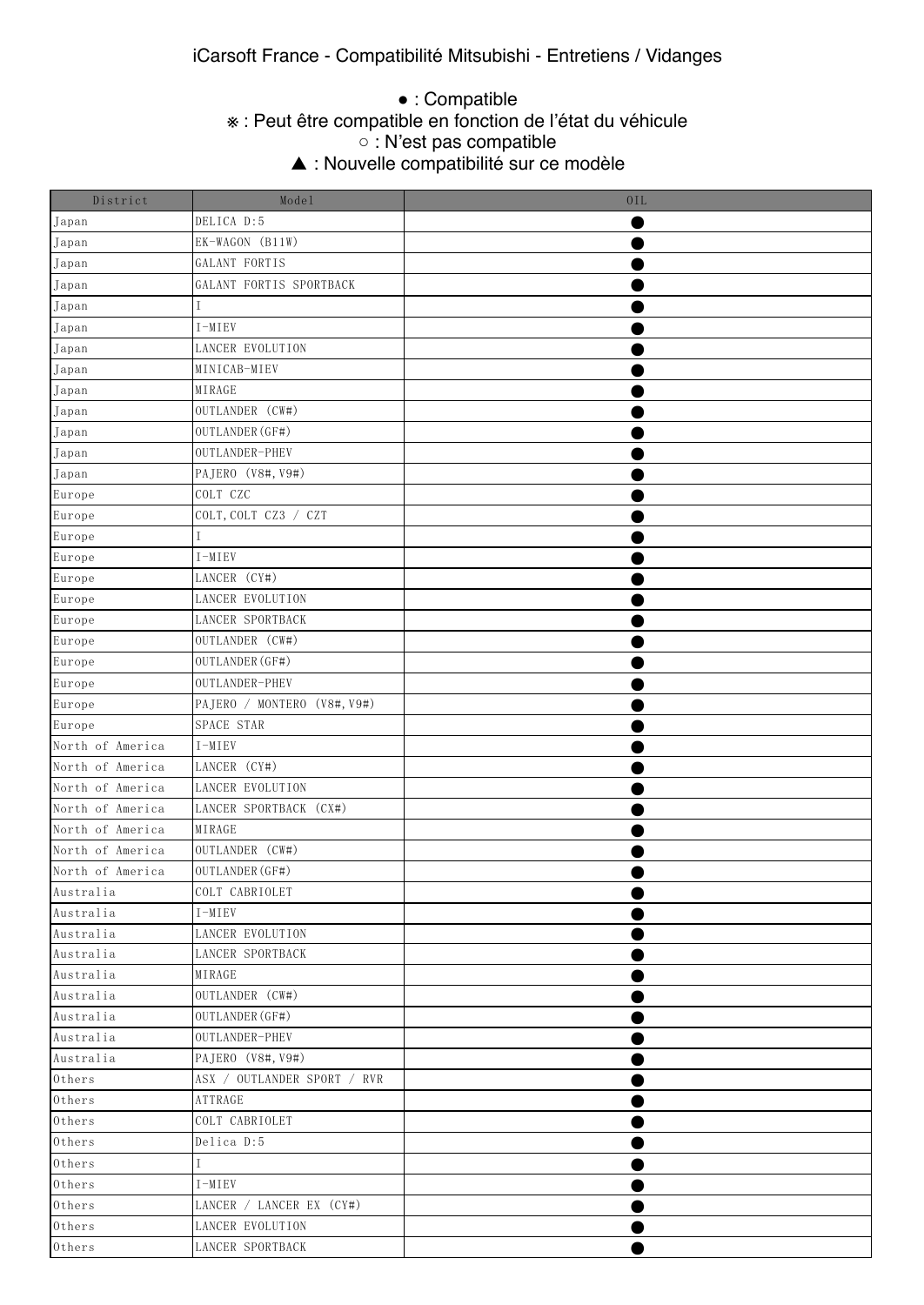| Others | MINICAB-MIEV             |  |
|--------|--------------------------|--|
| Others | OUTLANDER / OUTLANDER EX |  |
| Others | OUTLANDER (GF#)          |  |
| Others | OUTLANDER-PHEV           |  |
| Others | PAJERO (V8#, V9#)        |  |